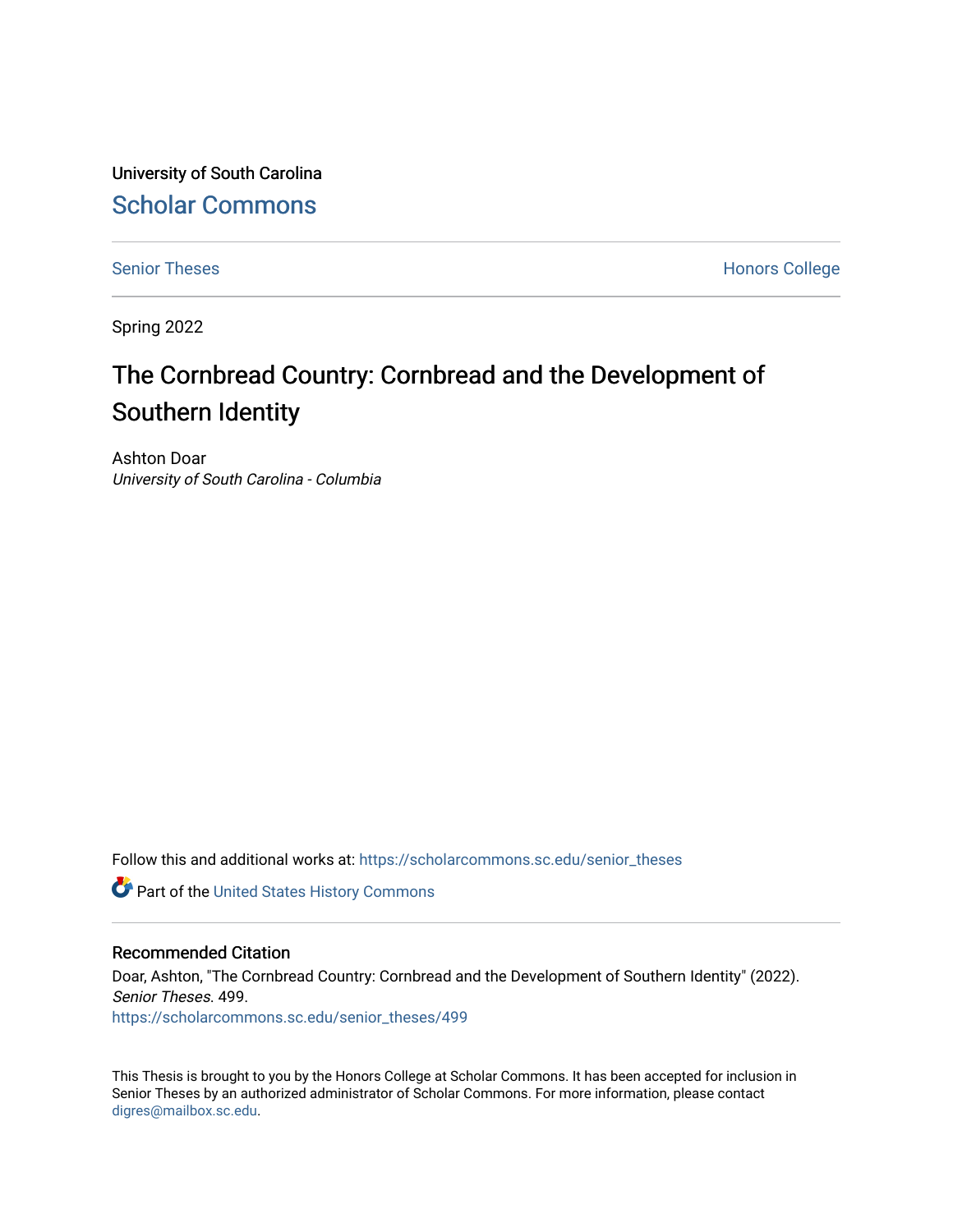#### THE CORNBREAD COUNTRY: CORNBREAD AND THE DEVELOPMENT OF

#### SOUTHERN IDENTITY

By

Ashton Doar

Submitted in Partial Fulfillment

of the Requirements

for Graduation with Honors from the

South Carolina Honors College

22 April 2022

Approved:

Vicole 1

Nicole Maskiell Director of Thesis

P. William Hoffmann Second Reader

Steven Lynn, Dean For South Carolina Honors College

 $\_$  , and the contribution of the contribution of  $\mathcal{L}_\mathcal{A}$  , and the contribution of  $\mathcal{L}_\mathcal{A}$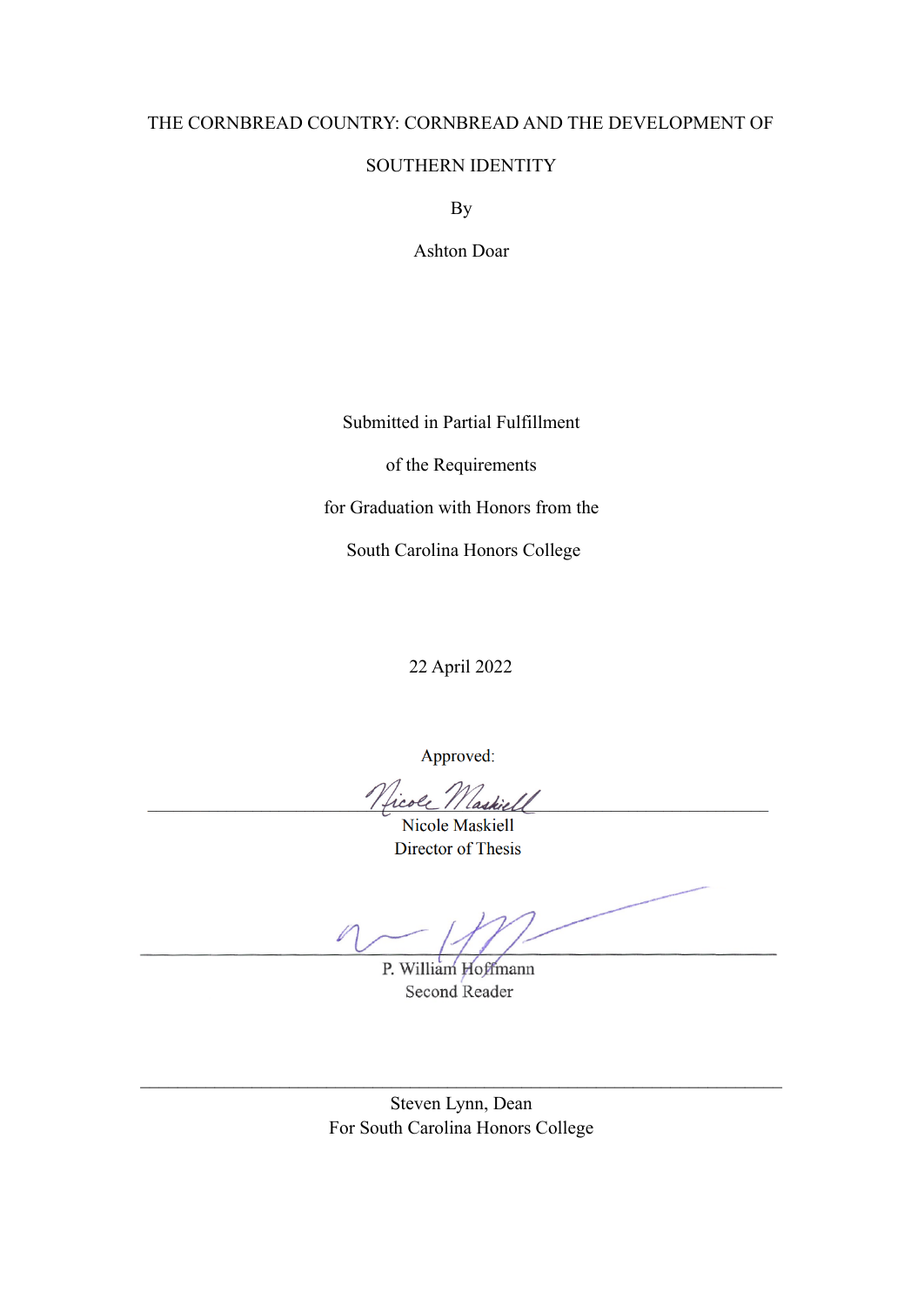# **Table of Contents**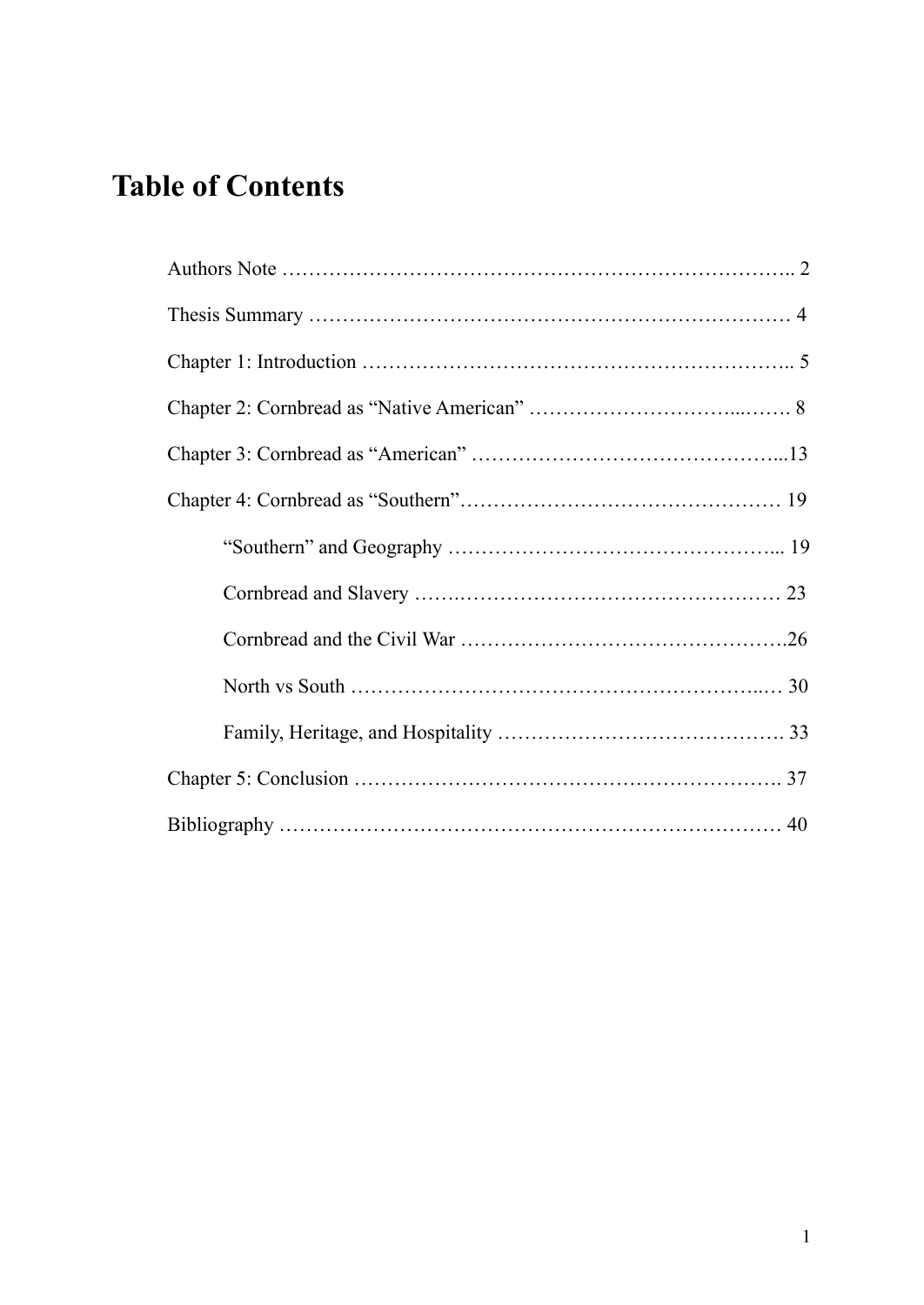## **Author's Note**

Cornbread is personal. Growing up, I remember standing in my grandma's kitchen watching her whip together the daily batch of cornbread. I would watch as she grabbed one of the blue, faded plastic cups from the cabinet, crumbled a sizable piece of cornbread into the cup, and filled it with milk for my grandpa, who would be sitting in the living room watching TV. At any given point, you could open the microwave and find a pan of cornbread, always on one of her floral dinner plates. Cornbread, for me, is synonymous with my grandparent's house, and these are the same grandparents who taught me how to be Southern.

This was the beginning of my exploration into the concept of cornbread as a marker of Southern identity. In my life, cornbread was Southern and Southern was cornbread. The two were so deeply intertwined that one could not exist without the other. That is why I chose to study this topic. I knew from personal experience that cornbread symbolized my identity as Southern, and as I talked to more people I realized that many other self-proclaimed "Southerners" felt the same way. This thesis began with little more than the question, "why is cornbread Southern?," but developed into a project of tracing both the evolution of cornbread and the development of a distinct Southern identity across centuries.

I hope that everyone who reads this thesis will be able to feel the theme of humanity that beats at the heart of this story. Even if you did not grow up eating cornbread, everyone can connect to the ideas that are associated with it: family, suffering, feasting, subsistence. Humans are protected by, and protective of, their food. Though I try my best to remain impartial, the reality is this territory is personal, and I want to share this story personally.

Ashton Doar

2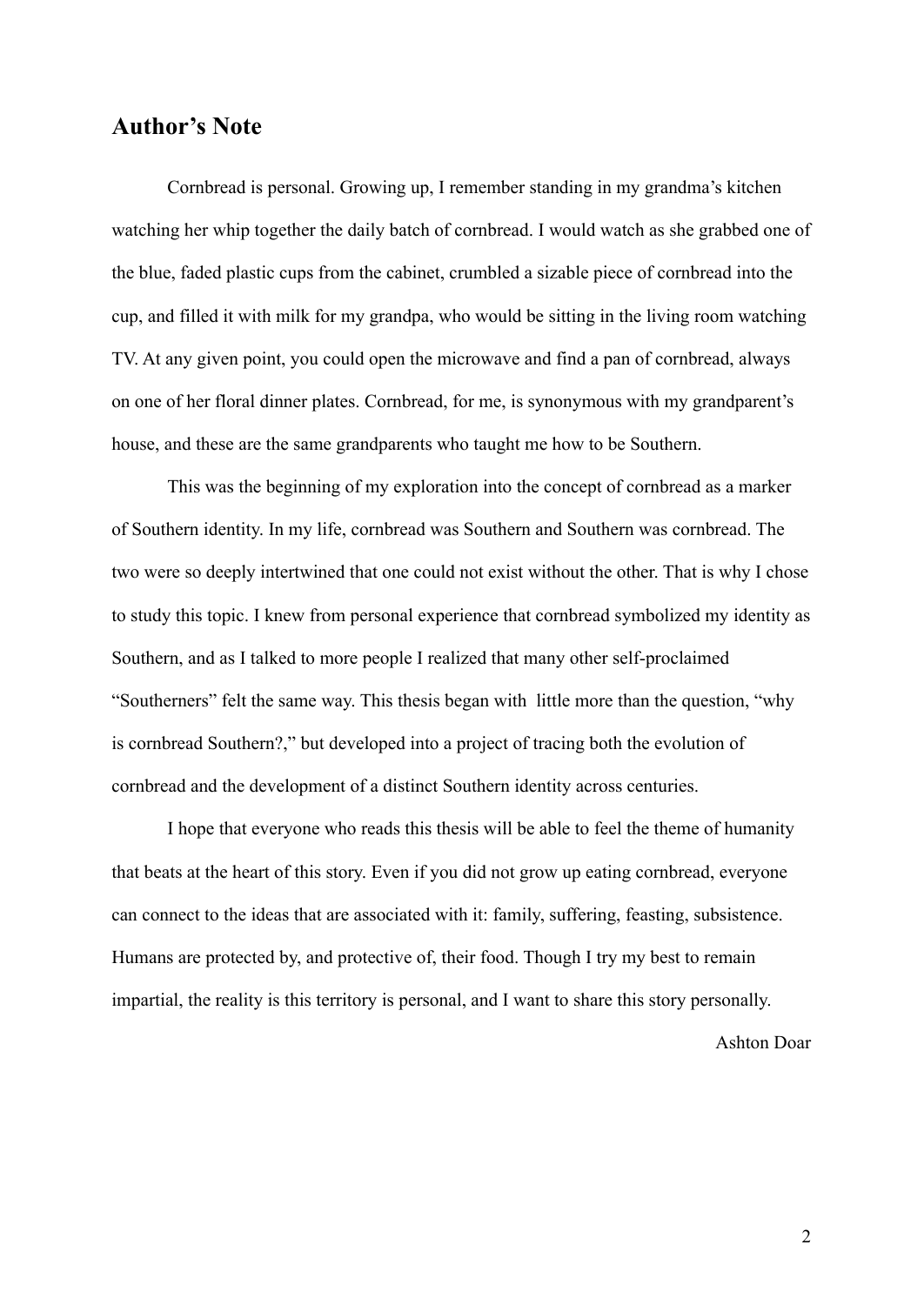#### **The Cornbread Country**

Men of the cornbread country Waken and dream again, Of the vales of the old Virginia land So bright in the dreams of men! Waken and walk with fancy Back to the house 'neath the trees, And the hollyhocks in the garden, And the gold drone of the bees: Oh, for the cornbread country, The Jasmine land I see, Down there in the dreams of Jackson Down there with the friends of Lee.

Way to the cornbread country. Way on the wings of light-Bear us back, oh memory, In a golden whirl of flight-Back to the Shenandoah, Back to the hills of blue, Back to the pone and rabbit, Back to the julep too; Ah, for the cornbread country, The yellow water meal, There in the old Virginia Where the dreams around us steal. Yea for the cornbread country.

My soul, my soul is wild The old Virginia cornbread We crunched on the lips of child - A watermill in the hollow With its slow burrs singing sweet To the roll of the Rappahannock That winds at the mountain's feet: Away to the cornbread country To the old Virginia lanes, With the blue sky over the valley And the river's soft refrains.

Baltimore Sun 1

<sup>1</sup> *The Bamberg herald. [volume]* (Bamberg, S.C.), 18 Feb. 1915. *Chronicling America: Historic American Newspapers*. Lib. of Congress. [<https://chroniclingamerica.lo](https://chroniclingamerica.loc.gov/lccn/sn86063790/1915-02-18/ed-1/seq-2/) [c.gov/lccn/sn86063790/1915-](https://chroniclingamerica.loc.gov/lccn/sn86063790/1915-02-18/ed-1/seq-2/) [02-18/ed-1/seq-2/](https://chroniclingamerica.loc.gov/lccn/sn86063790/1915-02-18/ed-1/seq-2/)>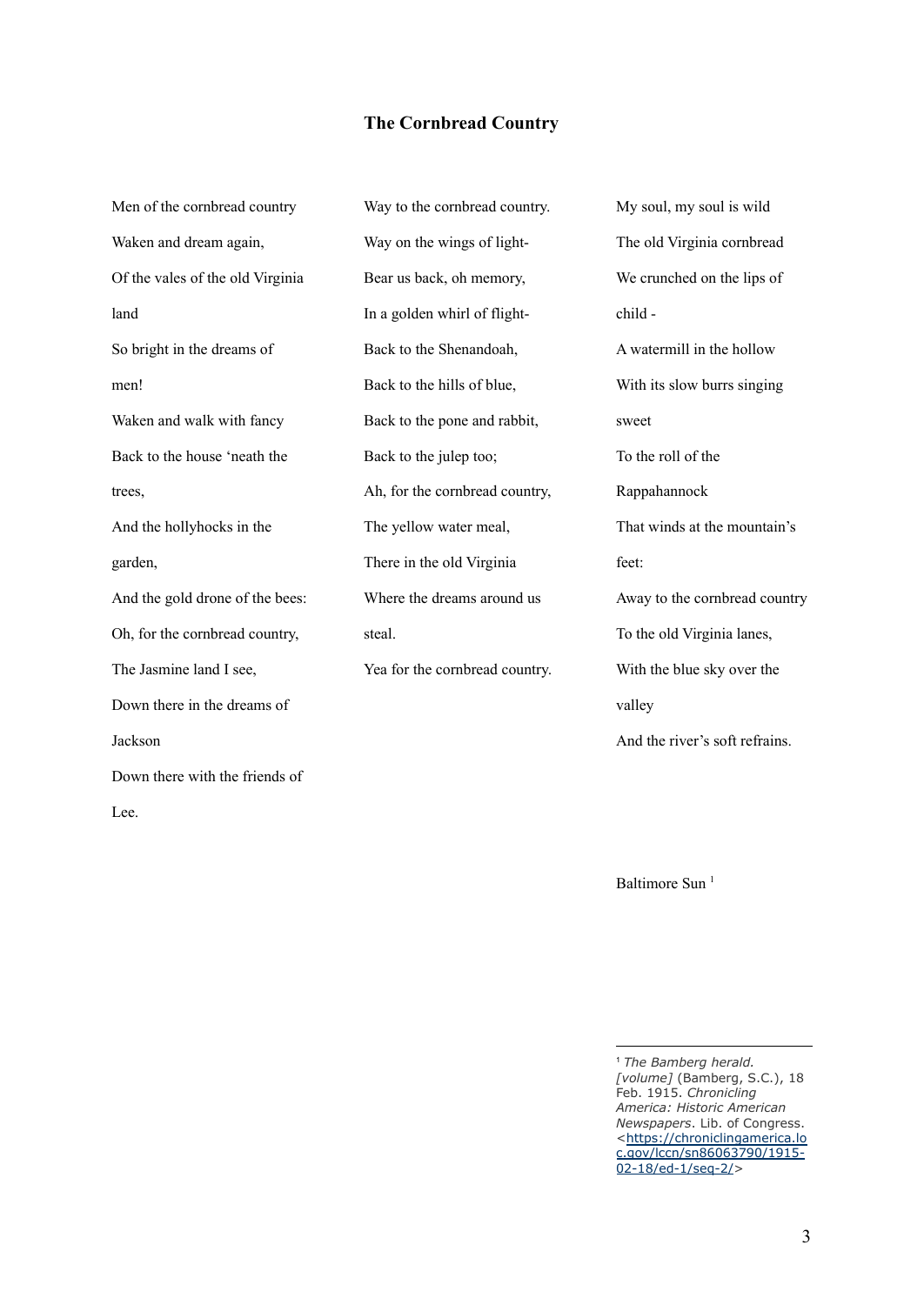## **Thesis Summary**

Food is integral to the human experience. This thesis aims to track the evolution and solidification of a distinct "Southern" identity through the concrete material of cornbread. By looking at the broad developments of Southern history from the limited perspective of cornbread allows for an analysis of identity that focuses more on the human experience than general historical trends.

Following the chronological development of the American South from the pre-colonial era to the present day, this thesis analyzes the importance of cornbread in relation to historical circumstances. Native Americans, British settlers, early Americans, and self-identifying Southerners all related to the land and to its food in unique ways. Narrowing the scope of this broad topic to the specific point of cornbread allows for an analysis of the continuity and change of people's circumstances and life experience, as well as the ways in which people define themselves by their food.

This thesis attempts to prove that cornbread is representative of Southern identity in both physical evolution and ideological significance. The American South is the result of the people, circumstances, geography, and trials that created a unique sense of identity compared to the rest of the world, and cornbread allows for the ability to trace how Southern came to be before the American South was even relevant to the global picture.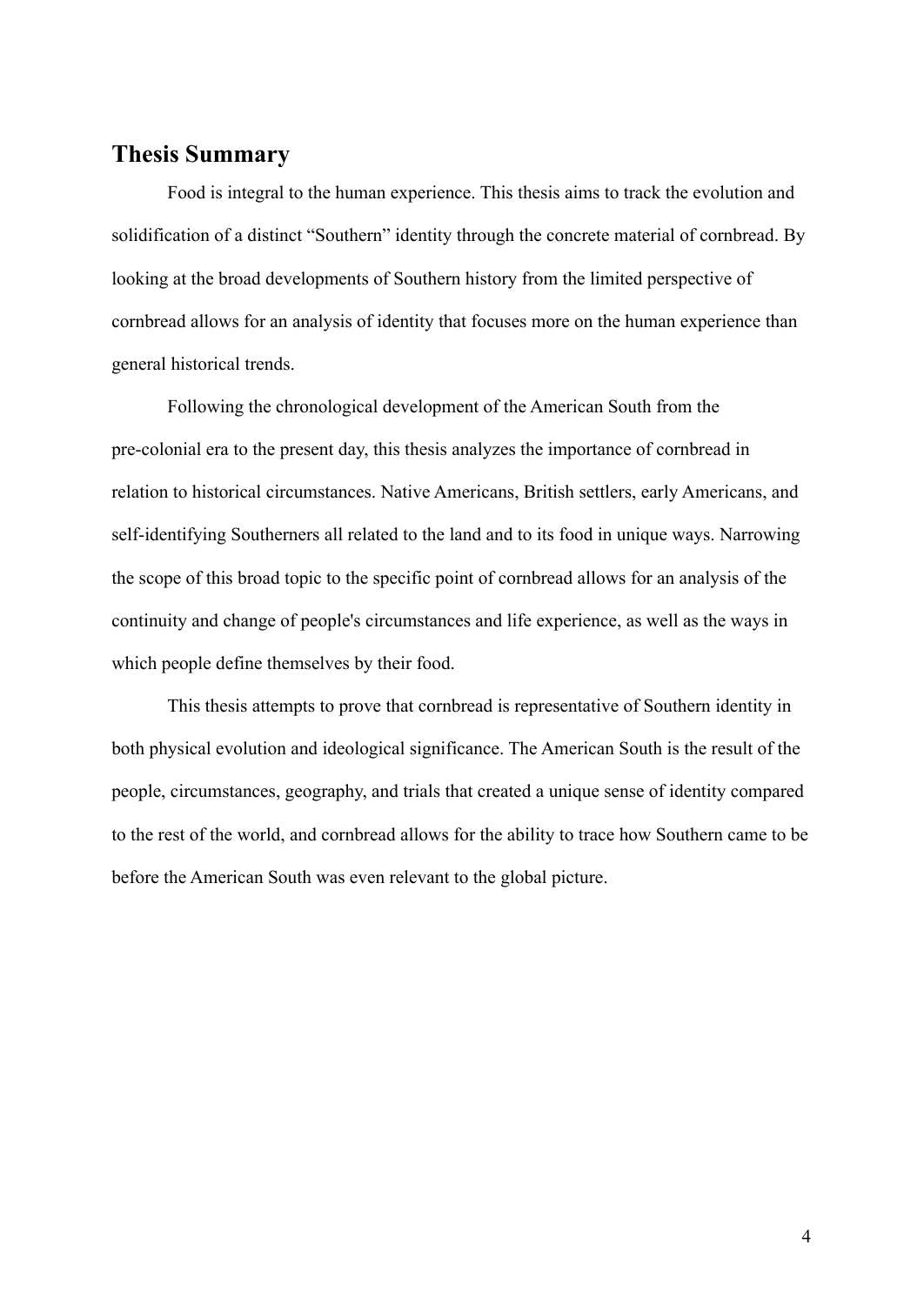## **Chapter 1: Introduction**

"Southern" as an identity is an abstract concept that has very real meaning for those who claim it for themselves. There are no concrete qualifications in regards to what classifies as Southern, and yet people feel the existence and significance of Southern identity all around them. Many scholars have explored the roots and development of Southern identity to clarify this ambiguous concept, citing factors such as geography, race, Northern antagonism, and economics as central factors in solidifying what it means to be Southern.<sup>2</sup>

There is one concrete material, however, that hosts the meaning of Southern more directly and more personally than any other: food. Southerners are known for their food, and there are few foods more iconic to the South than cornbread. Cornbread is unique compared to other Southern classics for its widespread and lasting significance on both the region and the concept of Southern identity. Cornbread existed long before sweet tea was drunk on front porches and chicken was fried in the kitchen, and it is still part of the daily lives of many Southerners.

Cornbread is the daily bread of the South, and this is where it proves to be significant and worthy of study. Bread has been critical in the lives of humanity throughout history. Scholars have identified bread as the marker of civilization, as the techniques required to make bread presuppose many things. Everything from the specialization of labor to skill in baking to the existence of a community to share it with are needed in order for bread to exist. There is much evidence of bread being integral to the human experience. Homer, in his works, used the term "bread-eaters" interchangeably with "men," making it evident that civilized men are those who eat bread. In the *Epic of Gilgamesh,* the wild man, Enkidu,

<sup>2</sup>Patricia Davis, *Laying Claim : African American Cultural Memory and Southern Identity*. (Tuscaloosa: The University of Alabama Press, 2016); James Cobb, *Away down South : a History of Southern Identity,* (Oxford: Oxford University Press, 2005).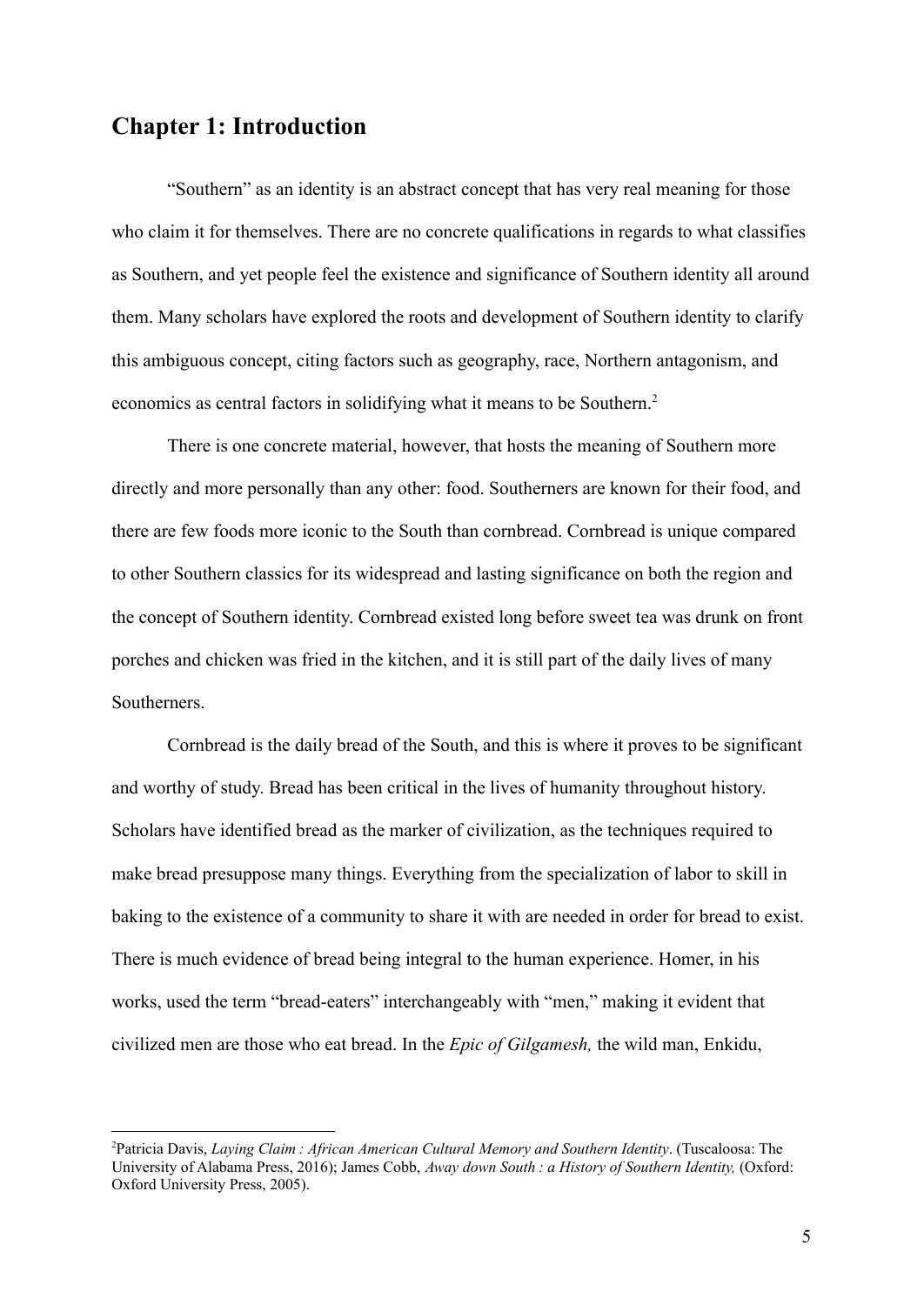finally becomes civilized when he learns to eat bread.<sup>3</sup> There is something unique about humanity's relation to grain and the process of making bread that solidifies both community and culture. Grain is not only nutritionally significant, but culturally significant in every civilization.

Corn is the grain of North America and cornbread is its civilization-making bread. Using cornbread to trace the evolution and development of Southern identity allows for a uniquely human approach to the study of Southern identity. Focusing on this concrete material gives substance to the tracing of continuity and change over time, from early North American civilization to the establishment of one widely accepted Southern identity. Cornbread's own journey from a traditional Native American staple food into a celebrated Southern classic closely mirrors the abstract formation of a Southern identity. This thesis uses the concrete medium of cornbread to represent and explain the abstract concept of "Southern," aiming to give further light and clarity to the study of Southern identity.

Writing this thesis involved the examination and study of a wide variety of literature. Considering the breadth of this topic, I did not discriminate as to what types of sources I considered. Everything from linguistic surveys to interviews to photographs were analyzed for their importance and relevance to the topic. In order to manage the scope of this project, every source was compiled and thoroughly analyzed in a single spreadsheet so that each source could be appropriately cataloged. Additionally, there is a chronological element to this thesis that I wanted to capture in the documents that I considered. For periods and topics where primary evidence is scarce, I turned to secondary source analyses for aid. For the most part, however, I focused my research on primary sources.

Being an abstract concept, the development and evolution of identity is difficult to analyze, but cornbread provides concrete proof of culture and civilization. Southerness is part

<sup>3</sup> Massimo Montanari and Beth Archer Brombert, "The Aroma of Civilization: Bread," In *Medieval Tastes: Food, Cooking, and the Table*, 54–61. (Columbia University Press, 2012), 54.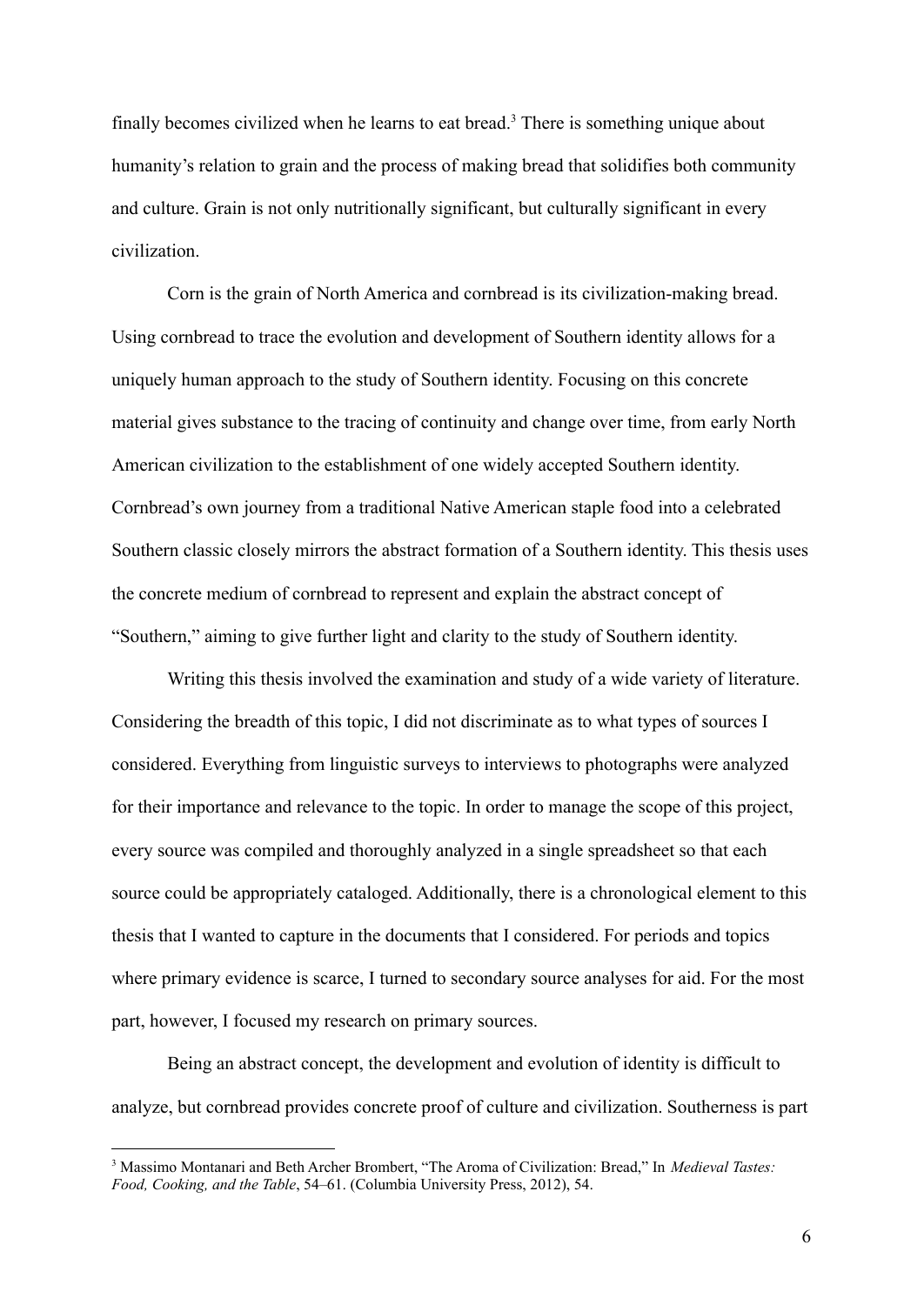of a long tradition of survival and hope, and as it will be discussed throughout this thesis, cornbread represents the foundation of life and identity for all of those who have lived in the American South.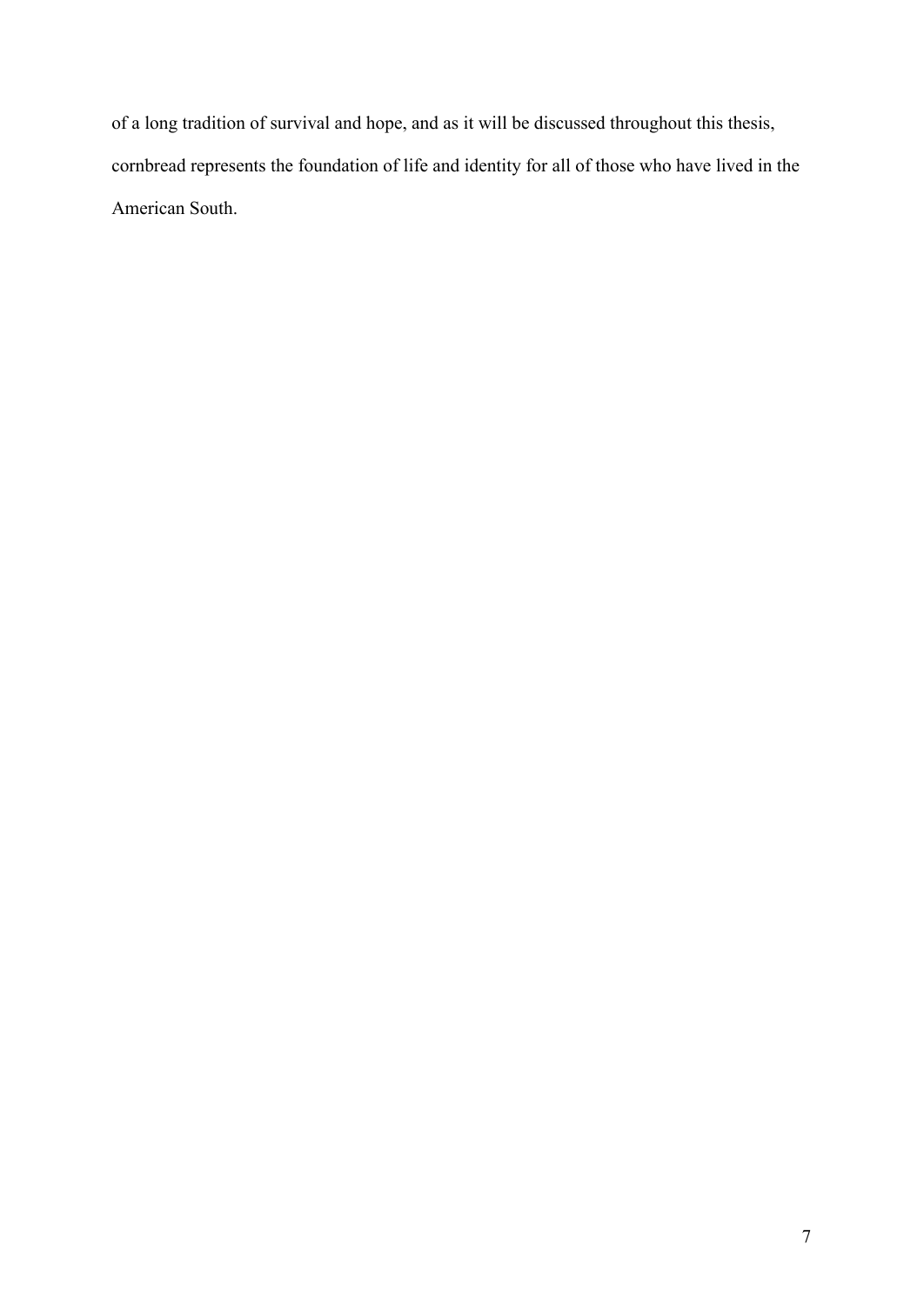#### **Chapter 2: Cornbread as "Native American"**

Cornbread existed in North America long before the Mayflower landed at Plymouth Rock. North America has a rich tradition of culture as the home of many idegenous people groups. People from vastly different civilizations existed and thrived on North American soil, using the flora and fauna native to the continent to create and sustain their own traditions.

Many staple foods used across the world today are native to North America. Crops such as beans, tomatoes, potatoes, squash, and (most importantly for this discussion) corn have been cultivated in the Americas for centuries. These plants made up the majority of the Native American diet due to their abundance and variety of use, but no crop was quite as staple to the diet and lifestyle of Native Americans as corn.

Corn, or maize, was first domesticated around 10,000 years ago by the Myan and Olmec people living in modern-day southern Mexico.<sup>4</sup> As people migrated across North America, the cultivation of corn spread across the continent. Traveling from its initial cultivation in southern Mexico, corn reached New Mexico by 3500 BC and then traveled across the plains to reach Maine around 700 BC.<sup>5</sup> This rapid spread in the production and use of corn is likely due to many factors including corn's nutritional sufficiency, minimal labor requirement, and efficient productivity compared to other grain crops. Corn is not naturally adaptable to different climates, but was crossbred with other plants to produce varieties of corn that could withstand a wide variety of climates and soil types. Native Americans were so adept at breeding different varieties of corn that by the time Columbus arrived in the

<sup>4</sup> Britannica, T. Editors of Encyclopedia. "corn." Encyclopedia Britannica, August 4, 2021. https://www.britannica.com/plant/corn-plant.

<sup>5</sup>Allison Burkette,"STAMPED Indian": FINDING HISTORY AND CULTURE IN TERMS FOR AMERICAN 'CORNBREAD'. *American Speech* 1 August 2011; 86 (3): 312–339. doi: <https://doi-org.pallas2.tcl.sc.edu/10.1215/00031283-1503919>, 323.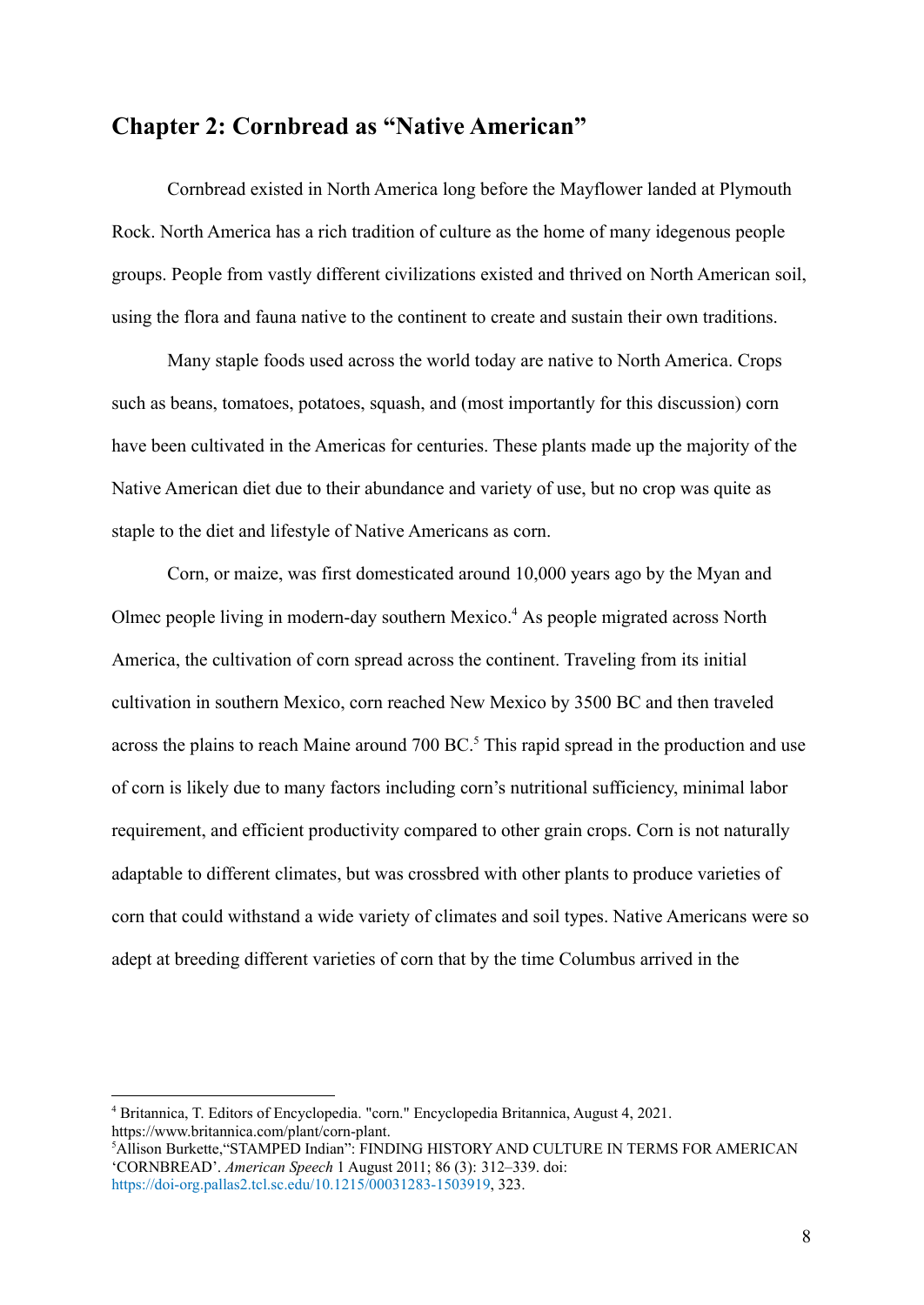Caribbean after his voyage in 1492, there were already over 200 varieties of corn in the Americas<sup>6</sup>

After its domestication, corn became central to the life and sustenance of those living in the Americas- with the word "maize" literally translating to "our life." <sup>7</sup> Three crops made up the majority of the Native American diet: corn, beans, and squash. These crops were of such importance to Native American life that they were given the nickname "the three sisters." Not only were these three often eaten together, but it was believed that planting the three sisters together would increase the crop yield. In fact, there is scientific evidence to back up this technique. Beans convert nitrogen from the atmosphere into a usable form and 'fix' this nitrogen into the soil to be used by other plants. While the beans provide nutrients, the tall corn stalks serve as poles that the beans can climb up, and the wide squash leaves help to protect the soil, keeping it cool and moist. This technique, scientifically known as companion planting, is now widely recognized for its resulting higher yields, distribution of nutrients, and prevention of soil erosion.<sup>8</sup>

Cultivation was not the only area in which Native Americans showed mastery over corn; they also knew how to process it. Corn, despite being rich in nutrients and calories, is not sufficient by itself to sustain an entire diet. Solely relying on corn can cause multiple nutrient-related diseases. One such disease is pellagra, which often occurs in areas of poor nutrition. Caused by a lack of niacin intake, pellagra can result in weakness, pain, and mental confusion. While this would be a massive issue for European colonists later on, this was not an issue among Native American communities. Though similarly dependent on corn for their nutritional support, Native Americans developed a technique called "nixtamalization" that

<sup>6</sup> Kenneth F. Kiple, *A Movable Feast : Ten Millennia of Food Globalization*, (Cambridge: Cambridge University Press, 2007).

<sup>7</sup> Mark McWilliams, *The Story Behind the Dish: Classic American Foods : Classic American Foods*, (Westport: ABC-CLIO, LLC, 2012.)

<sup>8</sup> Lauren Mapp, "Celebrating Indigenous Culture with Haudenosaunee Boiled Cornbread," San Diego Union-Tribune, 11 November 2020,

https://www.sandiegouniontribune.com/lifestyle/food-and-cooking/story/2020-11-11/celebrating-indigenous-cult ure-with-haudenosaunee-boiled-cornbread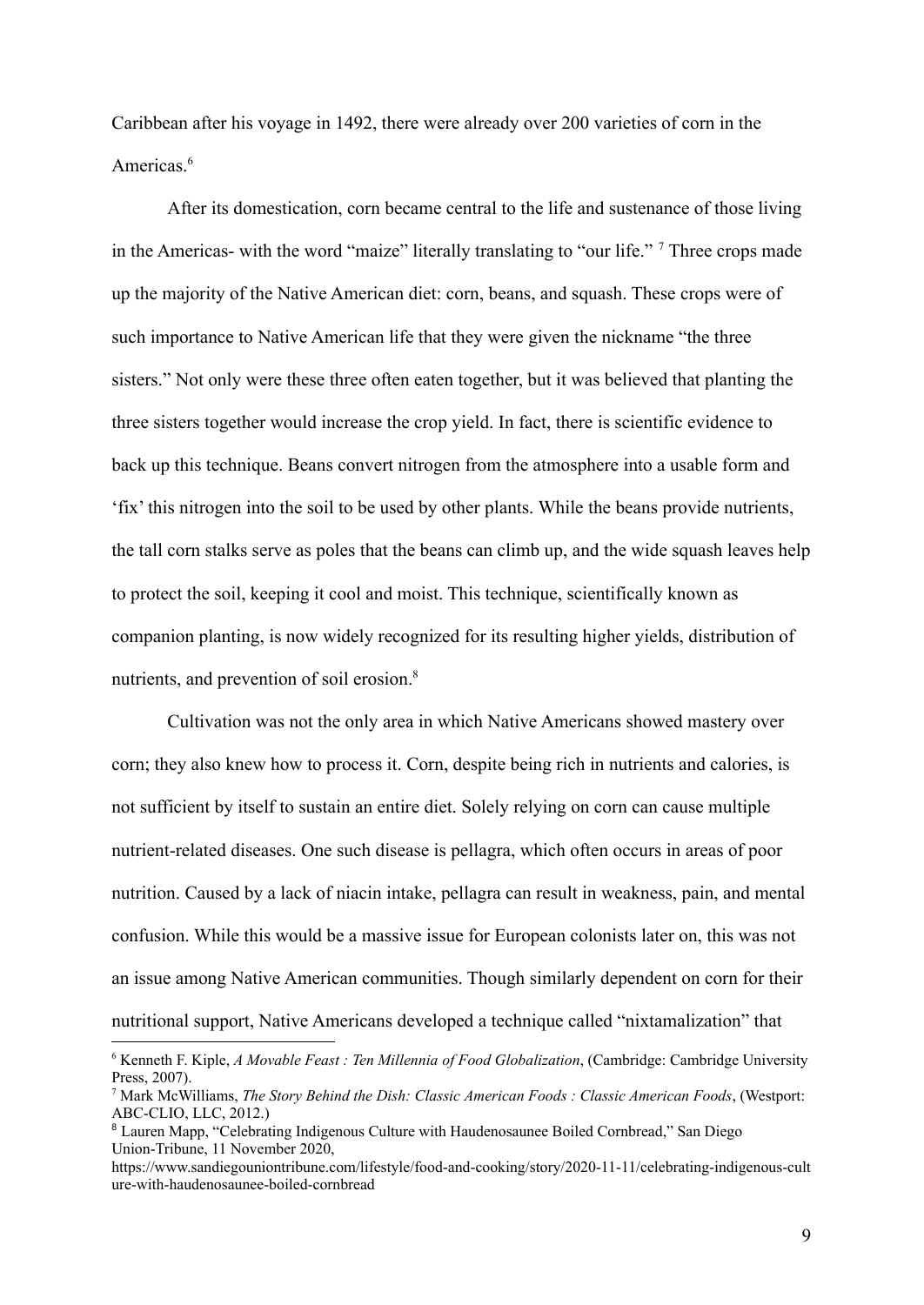essentially breaks down the chemical bonds of the grain so that its natural niacin can be digested by the body. Native Americans combined cornmeal, water, and lime to form a dough, beginning a process where the lime breaks down the chemical bonds of the corn. With this technique, Native Americans could continue to rely on corn as their main source of caloric intake without fear of pellagra.<sup>9</sup>

Aside from the agricultural benefits of cultivating corn, corn could be processed and used in a wide variety of dishes. While corn was often eaten fresh, or 'green', the more variable and common use of corn was in the form of cornmeal. Cornmeal, or corn flour, was made by drying and roasting raw corn and then grinding the dried corn into meal using mortars and pestles made of rock or wood. Using this grinding method, corn could be ground either fine or coarse depending on the intended use of the meal. Cornmeal was used to make dozens of different dishes, but was most often formed into cakes and breads by combining the meal with some kind of animal fat, water, and salt. These ingredients were combined until the dough reached the desired consistency, and then it would be either cooked over the fire or boiled in water. 10

Some early forms of cornbread would combine cornmeal with other ingredients such as beans, berries, or maple sap to make an already nutritious and carbohydrate dense meal even more filling. Adding beans to cornbread was common for tribes around New York, like the Oneida and Iriqois. For instance, the Onedia people would heavily process corn into a very fine cornmeal, closer to corn flour. Making corn flour was a laborious process and was done by the women of the village early in the morning to have flour available for their families throughout the day. This flour would be mixed with water to create a dense loaf of bread called the "staff of life." Simple to make and nutritionally dense, Oneida messengers would carry pouches of corn flour around their waist to make this bread along their journey

10

<sup>9</sup> Kiple, *A Movable Feast,* 110.

<sup>10</sup> Burkette, *"STAMPED Indian,"* 323-324.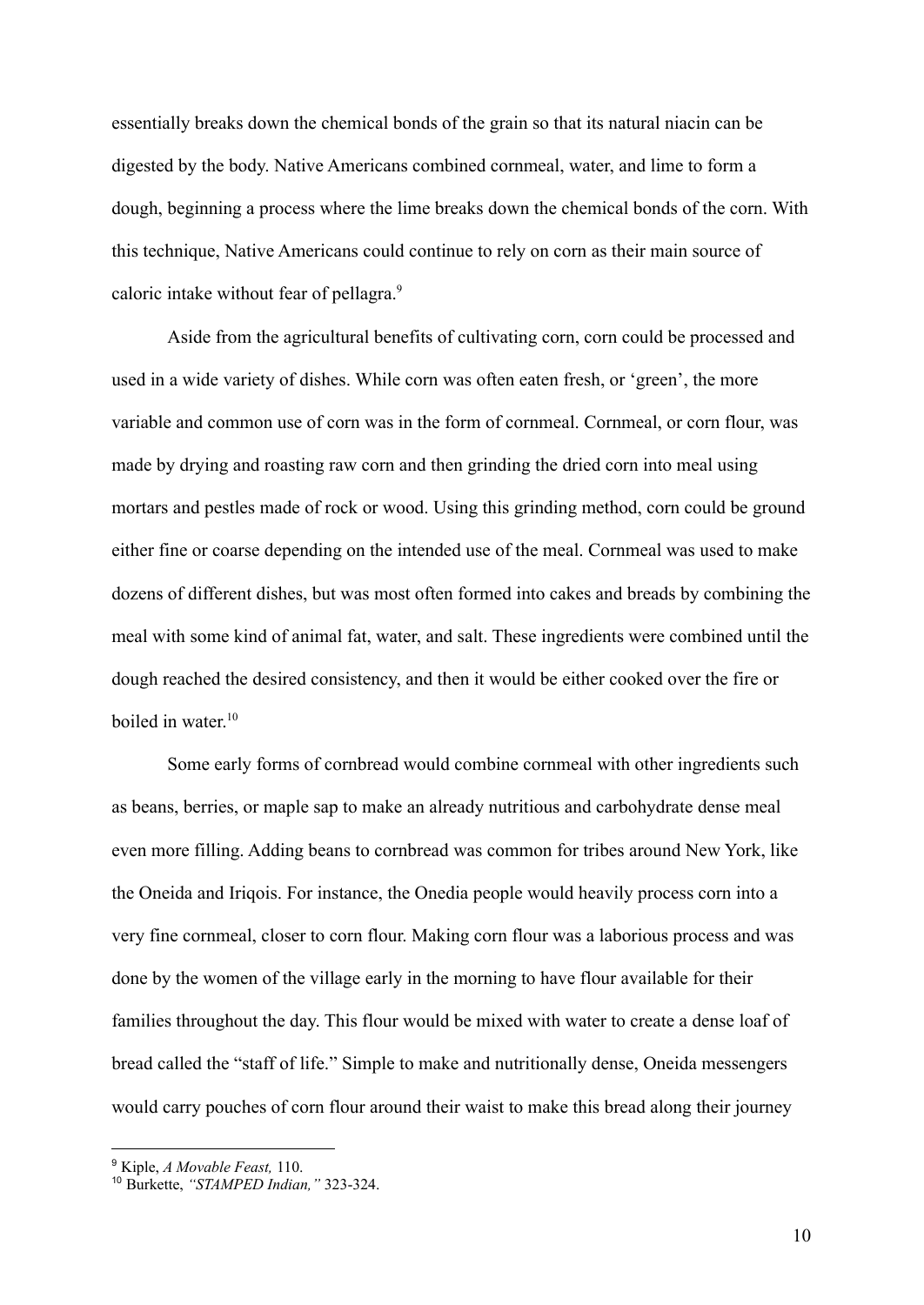between villages. Sometimes beans would be added to give an additional nutritional boost, but the dense bread alone was enough to sustain these long-distance runners.<sup>11</sup>

Just as there are many Native American uses of corn, there are also many names for this crop. Most original manuscripts from the eighteenth and nineteenth centuries refer to corn as "Indian corn." In the minds of the settlers of North America, corn belonged to the Native Americans who knew how to cultivate and process the corn. This view of corn would change over time, but the name "Indian corn" insinuates the strong ties that settlers associated with corn and North America. Native American words for corn, including *pone, suppone, appone,* and *apan,* were co-opted by early settlers and used in their own bastardized fashion to refer to corn and its products.<sup>12</sup> Even in the twenty-first century, some people still use the terms "Indian meal" in reference to corn meal out of this tradition and association.

Names carry great weight, and the naming trends surrounding cornbread show clearly the importance that corn's Native origins have on its current existence. Although corn in the twenty-first century might look and be used differently than it was in the early days of North America, the roots of corn in Native American tradition have greatly influenced the country's perception of corn. Even the long-standing attitude that corn is unrefined and primitive stems from this association between corn and Native Americans. In *A Mess of Greens,* Elizabeth Engelhardt argues that cornbread symbolized "disease, ignorance, and poverty." <sup>13</sup> The argument can be made, however, that it was not class associations that led to the development of this negative sentiment regarding cornbread, but racism that originated in anti-Indigenous sentiments.

<sup>&</sup>lt;sup>11</sup> "The Art of Cornbread," Oneida, Oneida Indian Nation,

https://www.oneidaindiannation.com/the-art-of-cornbread/

 $12$  Burkette, 224.

<sup>13</sup> Elizabeth Engelhardt, *A Mess of Greens: Southern Gender and Southern Food*, (Athens: University of Georgia Press, 2011), 54.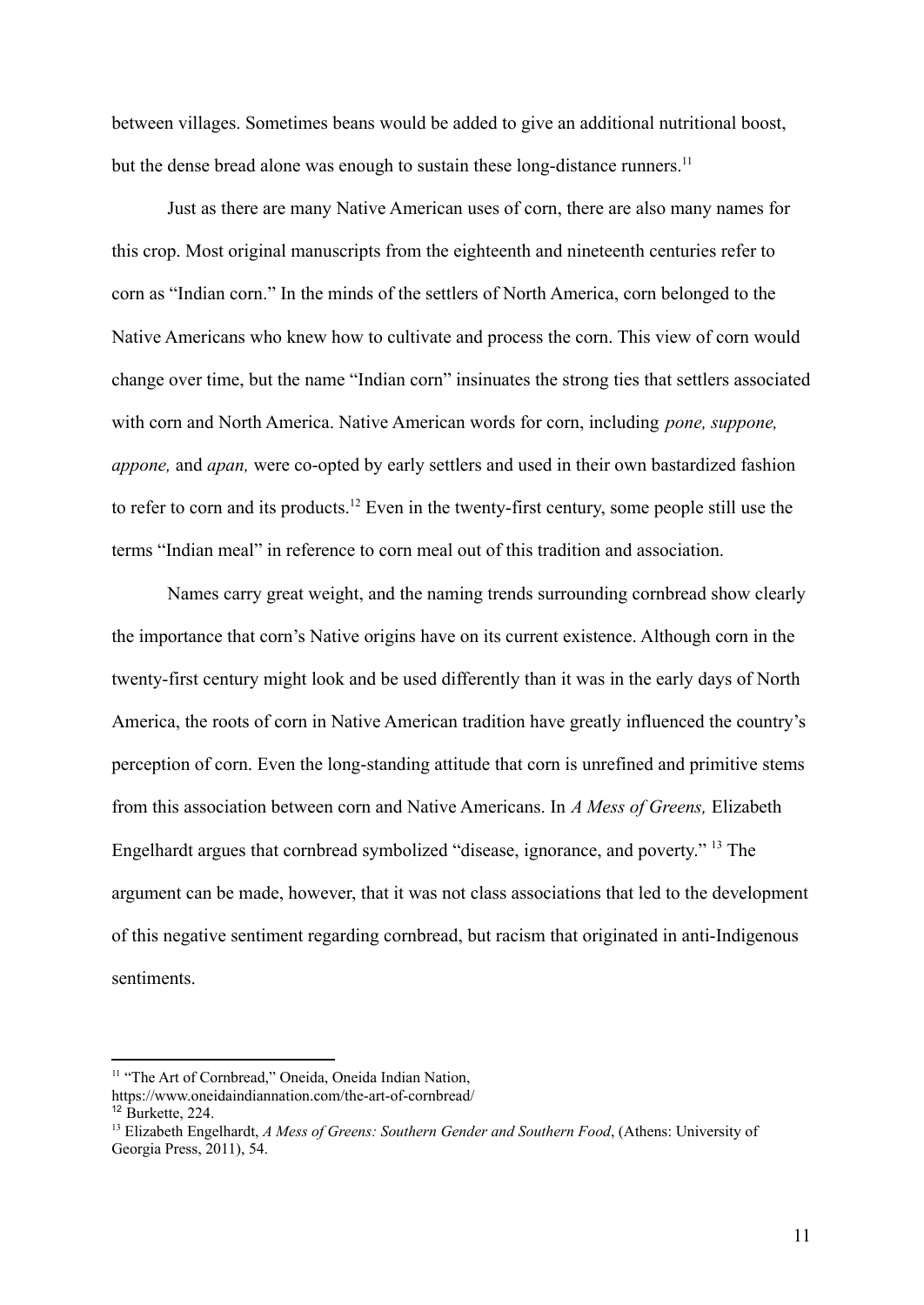Even still, there is great pride both within and outside the Native American community for corn's dependence on, and origins in, North America. Corn is central to the narrative of North America. People could not have settled the continent with the same degree of success and abundance without the foundation of corn as a staple grain. Native Americans found themselves bound both physically and culturally to the grain. It was their "staff of life," and people understood the important role that corn played in their diet and livelihood. This intimate connection between the people of North America and corn would translate into the ways in which early English settlers conceived of corn; it did not belong to the land, but to the people of the land.

This is why the role of indigenous people must be considered in the discussion of how cornbread reflects Southern identity. Native Americans not only brought corn into North America, but rooted the crop in their communities. Corn became personal in ways that other food was not. Cornbread was a marker of cultural and regional identity long before there was any interaction between Native Americans and English settlers. Southern identity would eventually develop into a distinct regional identity, but it would not have developed in the same way without the work that Native Americans did to adopt cornbread into their daily lives.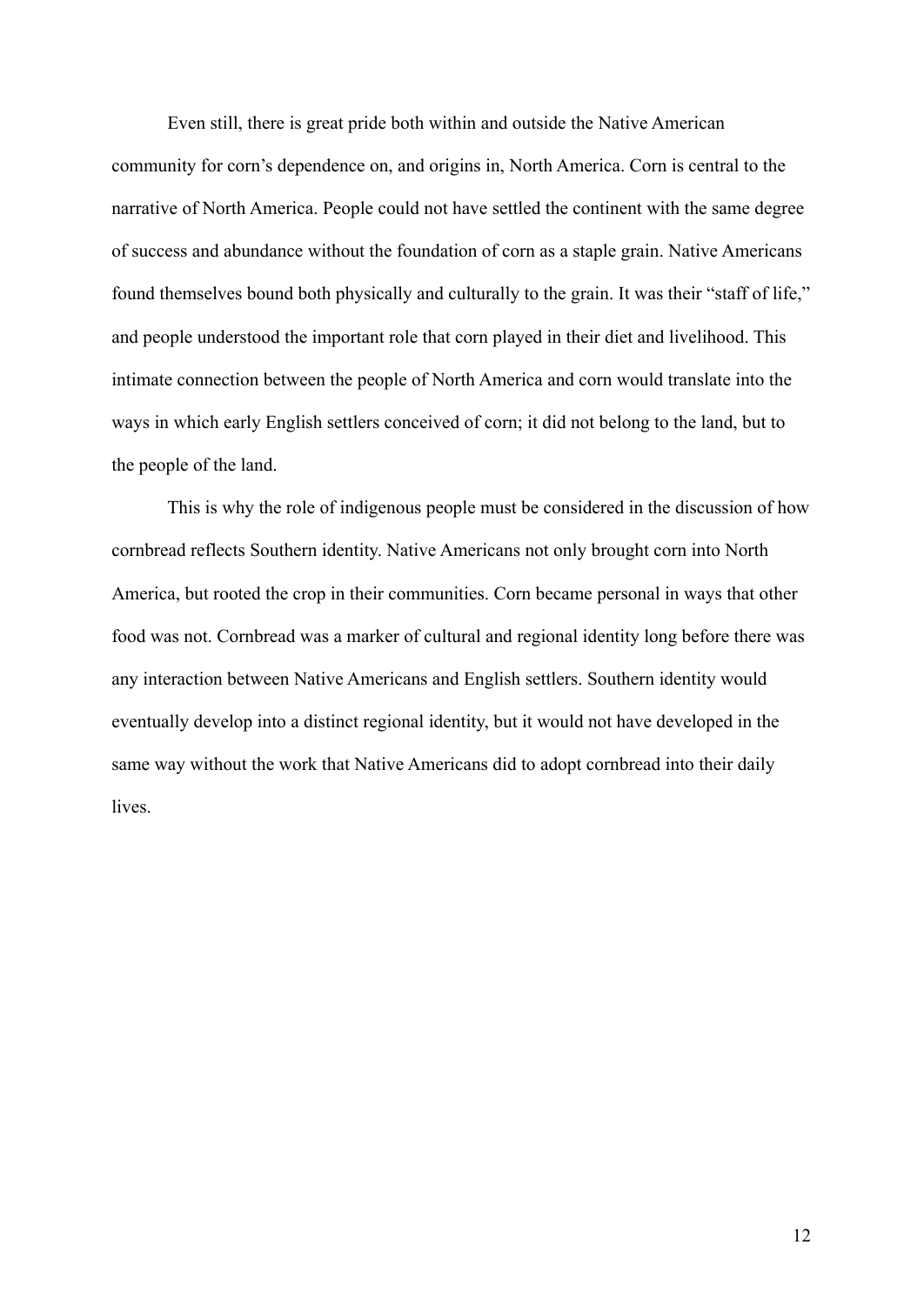## **Chapter 3: Cornbread as "American"**

The seventeenth and eighteenth centuries saw a significant increase in the number of European settlers arriving in North America. While Spain and France established a few small colonies on the North American coast, it was the English settlements in New England that made the most dramatic impact on the demographics of North America. By 1700, there were around 260,000 British settlers in North America, all located along the Atlantic coast. In less than 70 years, the population of the English colonies grew to almost 2.2 million.<sup>14</sup> This dramatic growth had a profound impact on not only the nature of the American colonies, but on the lives of those already living in America. As the population grew, so did the mouths that needed to be fed.

Corn was critical to the success of European colonists living in North America. These settlers came from a background of wheat and livestock and were sorely unprepared for the hardships of surviving in an unfamiliar land. Starvation and disease were the two most deadly enemies of American settlers. In many cases, Native American people ended up helping these early settlers survive by trading with them for food and teaching them techniques to cultivate North American crops. John Smith, an English soldier and captain of the Jamestown Settlement, wrote of this kindness from the local Powhatans in his diary. Writing in 1608, the year after the English colony of Jamestown was founded in Virginia, Smith described the dire needs of the settlers facing starvation and the efforts of the Native Americans to aid them. In his diary, he wrote that "our provision being now within twentie dayes spent, the Indians brought us great store of both Corne and bread ready made… the Indians thinking us neare famished, with carelesse kindnes, offred us little pieces of bread and small handfuls of beanes or wheat."<sup>15</sup> As evident in John Smith's account, without the aid of Native Americans and the

<sup>14</sup> T.H. Breen & Timothy Hall, *Colonial America in an Atlantic World: A Story of Creative Interaction* (New York: Pearson/Longman, 2004), 257.

<sup>15</sup> John Smith, *A True Relation by Captain John Smith, 1608.* Journal. Narratives of Early Virginia, 1606-1625. (New York: Charles Scribner's Sons, 1907), 37.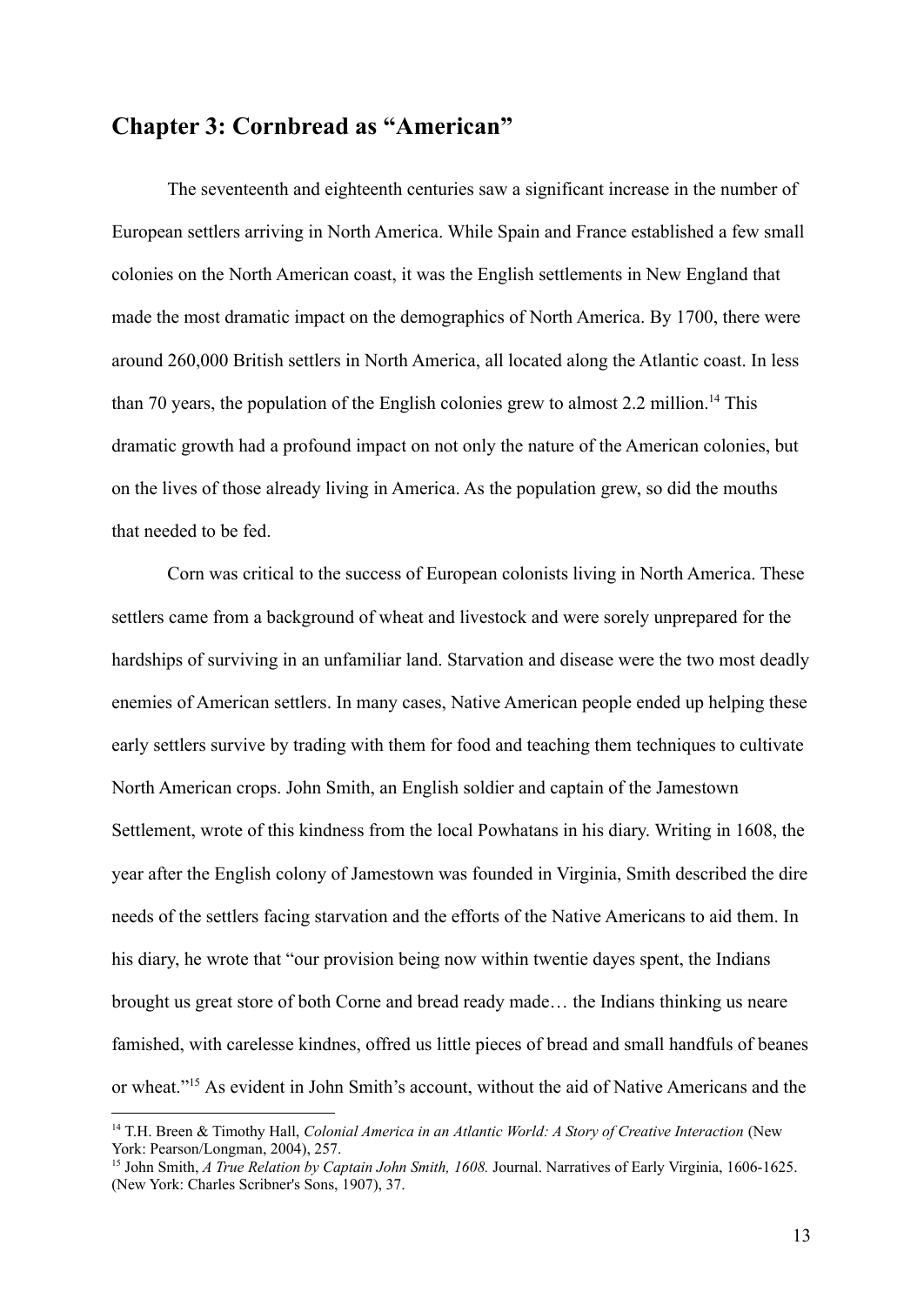exchange of corn, it is unlikely that European colonization would have succeeded in North America.

This tentative alliance between the English settlers and Native Americans did not last long. As Jamestown settlers became eager to expand, the Powhatans started to resent the English that were encroaching on their land. Tensions continued to rise until 1622 when the Powhatan Confederacy mounted a devastating attack on the Jamestown Settlement. Around a quarter of the population was killed and the event became known as the Jamestown Massacre. This event was monumental in the dynamic of English-Indegenous relations in the early North American colonies. It erased the prospect of peace by giving the English a justification for using violence against the Native Americans that inhabited the land they wished to settle.<sup>16</sup>

This began a period known as the "American-Indian Wars," which lasted from the early 1600s until the 1920s. While the English certainly faced hardship and loss in these conflicts, Native American communities were absolutely devastated. Tribes across the country were decimated through battle and disease as colonists moved into their territories. Corn found itself on both sides of the conflict, but its preeminence did not spare it from the violence. Corn was often targeted by colonists in attacks because destroying corn destroyed the Native Americans' hope of survival. Both fields and stores of corn were burned as colonists ravaged Native American communities. This is not mere speculation, but both literature and archeology have preserved evidence of these attacks on corn. "Bridal Torch," a Dutch poem written in 1663, recounts the experience of watching the burning fields of corn, $17$ and an archaeological discovery made in 1815 found a charred kernel of corn from one of

<sup>&</sup>lt;sup>16</sup> Greg O'Brien, "Jamestown: Legacy of the Massacre of 1622," In 1500-1815, edited by John P. Resch, 92-94. Vol. 1 of *Americans at War*, (Detroit, MI: Macmillan Reference USA, 2005). *Gale eBooks* (accessed April 15, 2022).

<sup>&</sup>lt;sup>17</sup> Frans Blom, "Of wedding and war: Henricus Selyns' 'Bridal torch (1663): analysis, edition, and translation of the Dutch poem," *Studies in Dutch Language and Culture,* no. 2 (2008): 185-200. https://link.gale.com/apps/doc/CX3427300055/GVRL?u=colu68650&sid=bookmark-GVRL&xid=561dfc6c.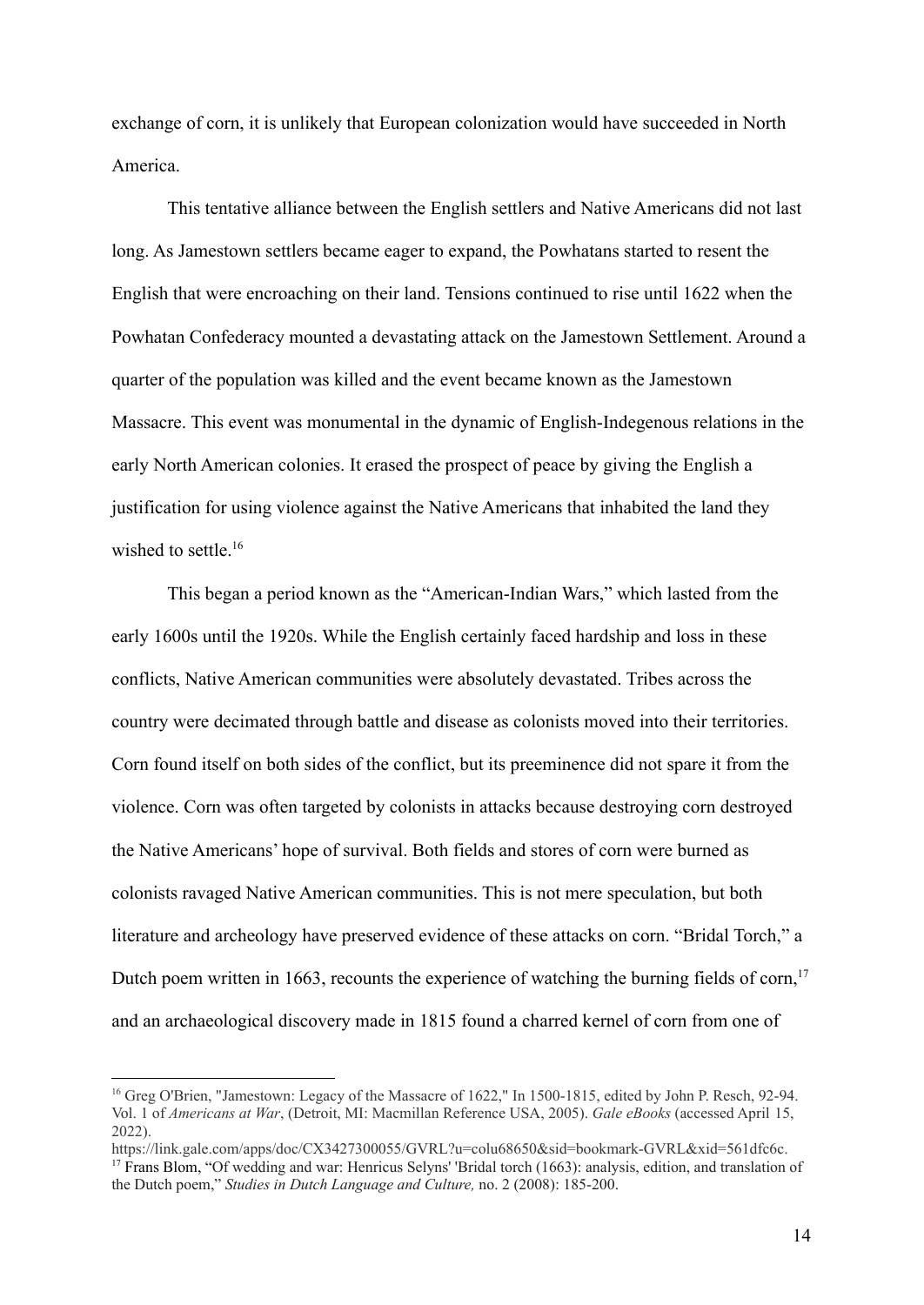these raids, still stinking of acridity. <sup>18</sup> The English settlers knew the importance of corn because the Native Americans taught them. That fateful act of kindness would be turned into savagery, and corn, which was the lifeline of all those who inhabited North America, would be corrupted into an instrument of destruction.

Although the early years of English settlement in North America were tainted by violence and instability, it did mark the pivotal moment when two isolated worlds irreparably collided. With the crossing of worlds, a new one emerged: the colonial world. Early iterations of colonial cornbread capture this exchange. Being used to the taste and texture of wheat bread, it stands to reason that Europeans made an effort to adapt their bread of necessity to fit their bread of home. Taking the Native American bread made from corn and water, Europeans modified this combination to better suit their preferences. American cornmeal was combined with European milk, eggs, and butter to create an entirely unique kind of bread. Since flour was hard, if not impossible, for many colonists to acquire, rye was often added to cornmeal in an attempt to replicate the texture of wheat bread. Molasses was also added on occasion to replicate the nutty sweetness of wheat.<sup>19</sup>

Corn was used in a variety of dishes, from hearty cornbread to more elaborate dishes such as spoonbread and pudding. Almost all of these dishes combine ingredients from both the old and new world. For instance, one colonial recipe for Journey Cakes (similar to Johnny cakes or hoecakes) calls for cornmeal, fine flour, and a few spoonfuls of milk to be combined.<sup>20</sup> Other recipes were more advanced, such as the recipe for "Indian Meal Pudding." Originally published in Boston, Massachusetts, the recipe showcases the incredible

<sup>18</sup> Christine DeLucia, "Corn and Colonization"

<sup>19</sup> McWilliams, *Story Behind the Dish,* 58.

<sup>20</sup> Richard Hooker., ed, "The Recipes." In *A Colonial Plantation Cookbook: The Receipt Book of Harriott Pinckney Horry, 1770*, 135, (University of South Carolina Press, 1984), https://doi.org/10.2307/j.ctvwcjdvf.5.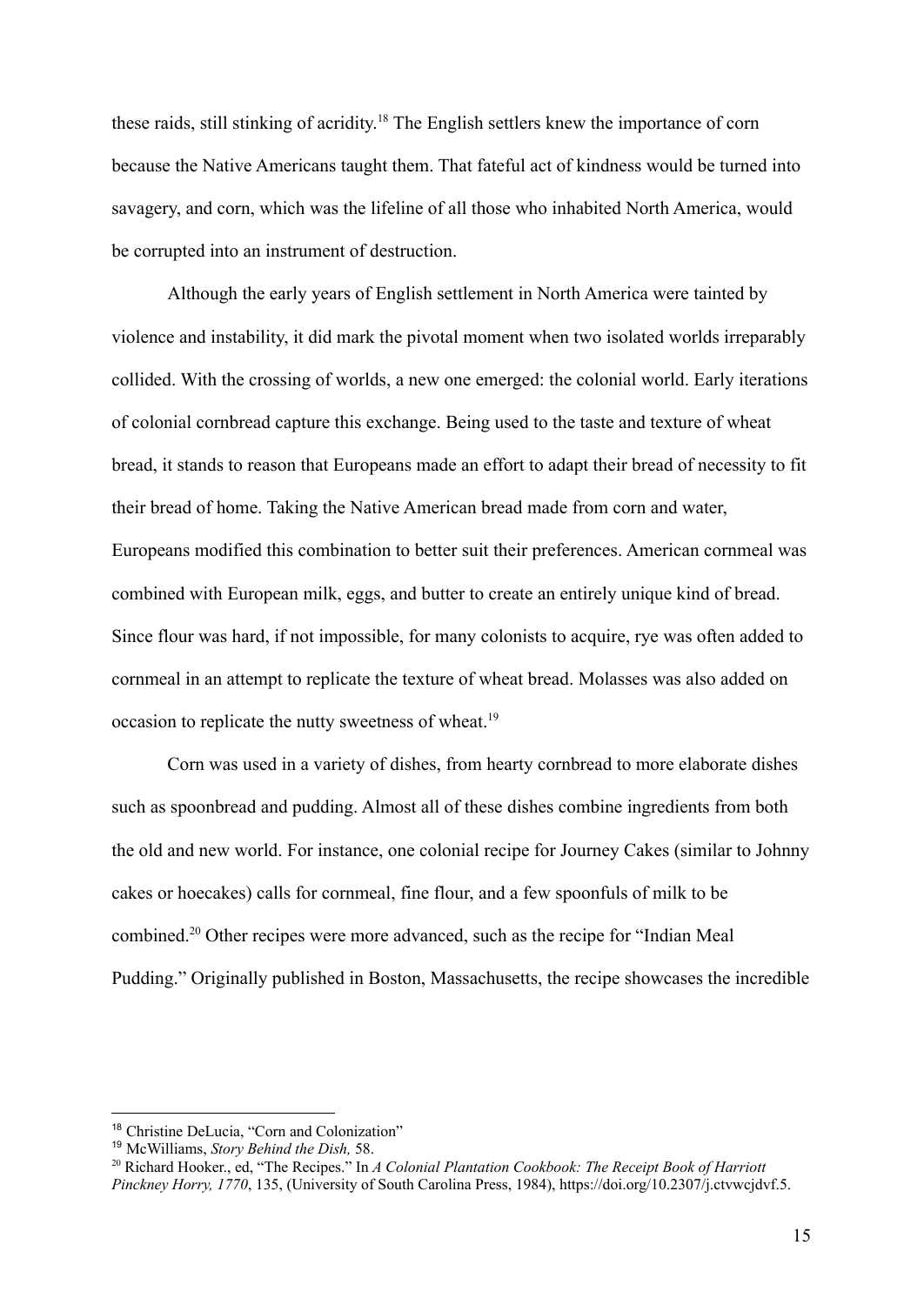mixing of Old and New world ingredients, combining American cornmeal and molasses with European milk, flour, and spices. $21$ 

Originally, European countries - particularly England, Spain, and France - colonized the Americas for the purpose of economic profit. North America was seen as the land of opportunity, and this "New World" was rumored to be ripe with wealth and resources that would aid each country in their quest for riches and renown. Corn was part of the wealth available to be exploited in this new land, and Natives were known to cultivate and use it with efficiency. Strategies for colonization varied depending on the country, but by far the most influential in the development of an American identity were the English. Approaching colonialism through establishing settlements, England sent people to not only extract resources from the New World, but to live in and inhabit it. This strategy required sending large numbers of English citizens across the Atlantic to the colonies in North America, and this happened at an explosive rate. As discussed before, there were 260,000 English settlers in the American colonies in 1700. Seventy years later, in 1770, that number rose to 2,150,000 settlers, far outnumbering the immigrants of any other European country.<sup>22</sup>

European immigrants were not the only people coming to the Americas during the eighteenth century. Millions of African slaves were transported across the Atlantic to work in the American colonies over the course of the century. It is estimated that over 1.5 million African slaves were shipped like cargo to British colonies in the Americas. Most of these enslaved people would live in the island colonies of the Bahamas and Barbados, but around 250,000 would be sold as slaves to the mainland.<sup>23</sup> Being the land where three different worlds collided - Europe, Africa, and North America - America became a melting pot of different cultures, ideologies, and techniques.

<sup>21</sup> Fannie Merritt Farmer, *The Boston Cooking-School Cook Book,* (Boston: Little, Brown, and Company, 1896), 368.

<sup>22</sup> Breen & Hall, *Colonial America in an Atlantic World,* 257.

<sup>23</sup> Alan S. Taylor, *American Colonies: The Settling of North America* (New York: Viking/Penguin, 2001), 323-324.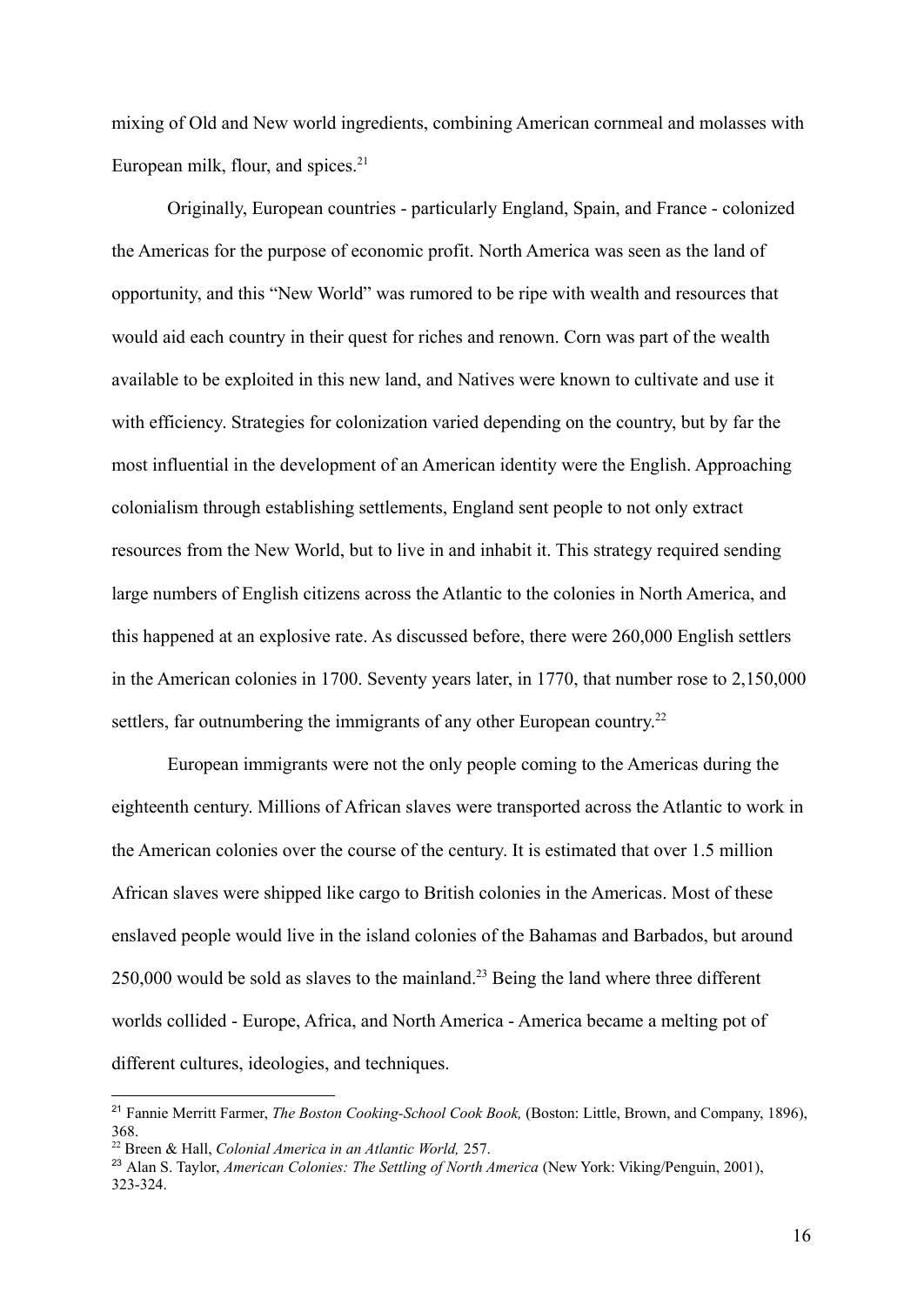Living completely separate lives from their English overlords, the English settlers of the Americas found themselves alienated financially, politically, and culturally from their homeland. People who once lived comfortably "English" lives found themselves conforming to the land in which they inhabited, and one marker of this transition was the developing preference of English settlers for corn over wheat. This taste for corn was appalling to the English who continued to look down upon corn as unfit for human consumption, but American settlers started to become offended at this distaste for their grain of choice. In response to an Englishman's criticism of corn, founding father Benjamin Franklin replied, "Pray, let me, an American, inform the gentleman, who seems ignorant of the matter, that Indian corn, take it for all in all, is one of the most agreeable and wholesome grains in the world and that Johnny cake or hoe cake, hot from the fire is better than a Yorkshire muffin."<sup>24</sup> This protective attitude over corn represents a marked rift between the American settlers and European English. As this defensiveness over corn reveals, settlers had started to pledge their allegiance to corn rather than wheat, and this choice became part of their identity.

Exchange between the American colonies and the British mainland was central to their relationship, but this would also contribute to the demise of the traditional colonial relationship. Although corn would come to symbolize American patriotism, it was not part of this debate. Corn, unlike other American products such as sugar, rice, and tobacco, was mainly produced by families as a subsistence crop. Most of the corn produced in American colonies was either eaten by the family or used as animal feed, but not even the most advanced farm could be entirely self-sufficient, so this surplus corn was often sold in local markets or bartered among neighbors for household goods.<sup>25</sup> Still, although corn was important to the American market, it was never a key part of the British-American exchange.

<sup>24</sup> *The Papers of Benjamin Franklin,* vol. 13, *January 1 through December 31, 1766*, ed. Leonard W. Labaree. (New Haven and London: Yale University Press, 1969), 7–8.

<sup>25</sup> Kulikoff, Allan, "Introduction: From Peasants to Farmers," In *From British Peasants to Colonial American Farmers*, 1–6, (University of North Carolina Press, 2000).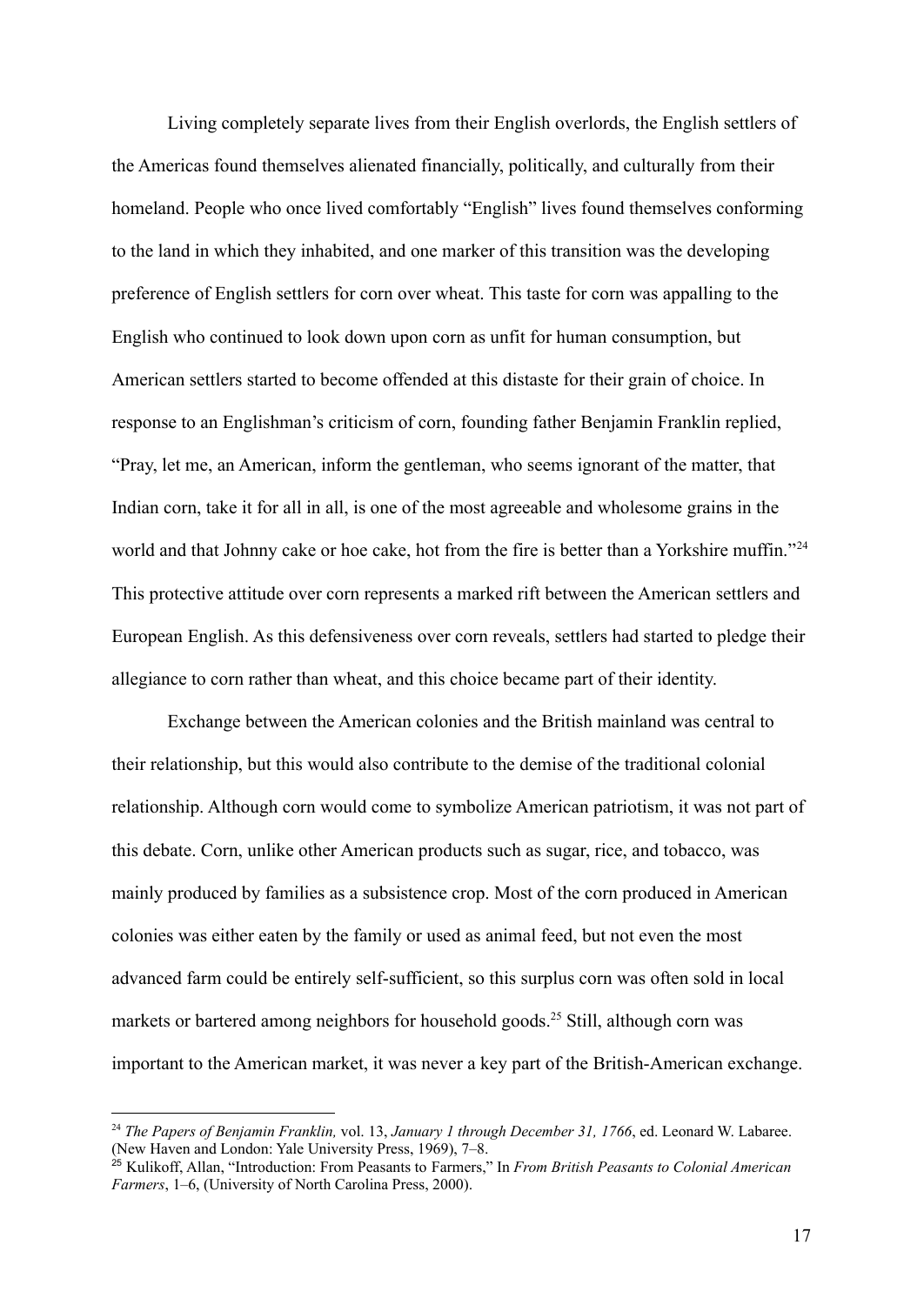Partly due to the British preference for wheat, corn was not one of the main exports from the American colonies. In fact, during times of economic recession, many farmers would switch their crop production from wheat to corn for the sake of subsistence.<sup>26</sup> This may be another reason for the American/British divide over corn. While corn was part of the livelihood and culture of the Americas, it never had that same influence on English soil. The American attitude surrounding corn was protective, as it was part of their own unique way of life.

By 1765, the year that the Stamp Act was introduced, the tensions between the American colonies and their British rulers would reach a breaking point, leading to a final and formal redefinition of what it means to be a citizen of America. No longer were colonists torn between two continents, but for the first time they were not only culturally and ideologically different, but politically distinct from Europe. Although the term "American" had long been used as a term of self-identification, after the American Revolution it became an international marker of identity and loyalty to the new American government. Cornbread falls into the story on the side of the colonists, being intimately tied to the everyday life of America. Cornbread serves as a tangible representation of the emergence of a distinct "American" identity from the traditions of both North America and Europe.

<sup>26</sup> Kulikoff, *From British Peasants to Colonial American Farmers*, 210.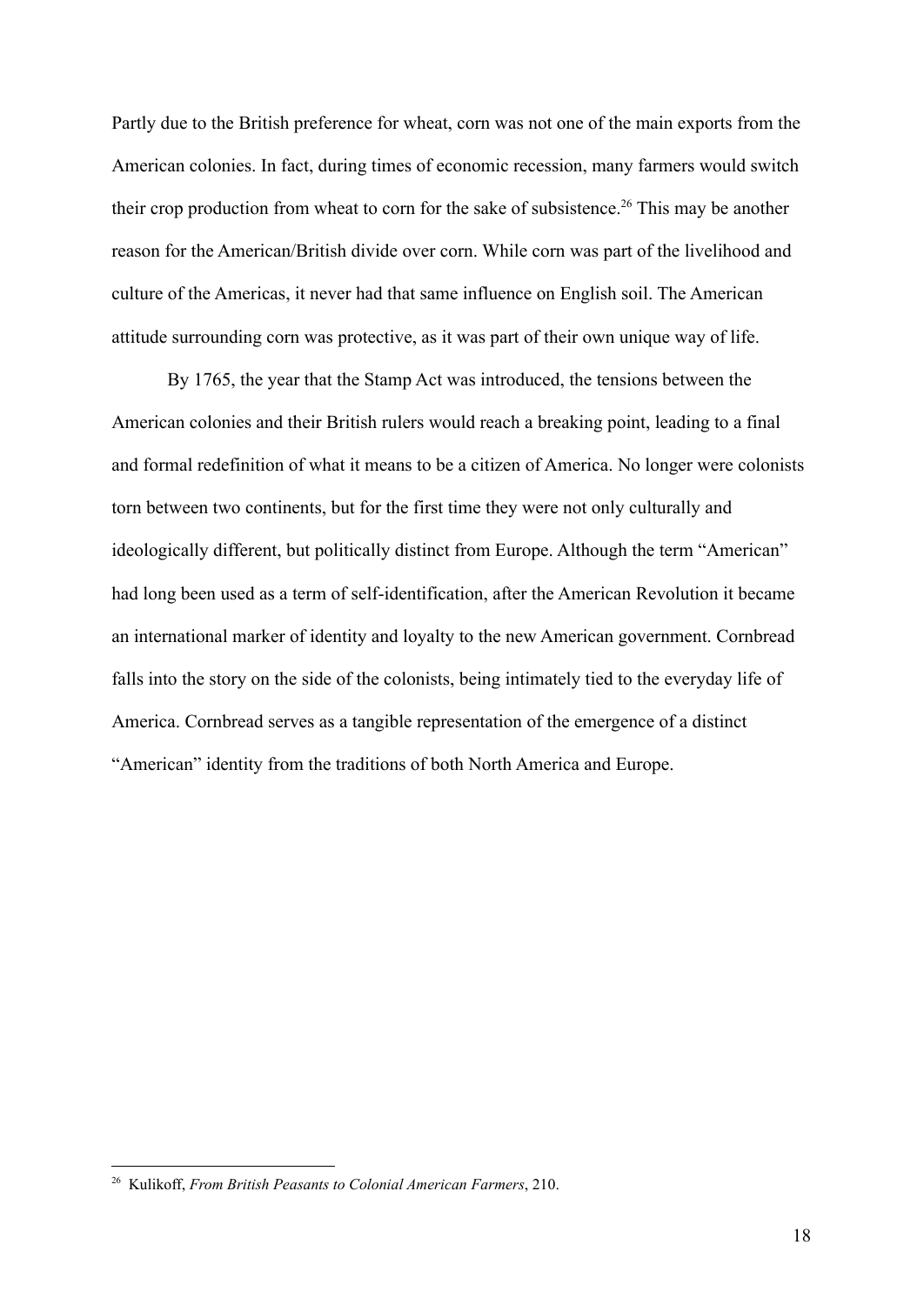## **Chapter 4: Cornbread as "Southern"**

Similar to how "American" initially became its own unique distinction by people who no longer wanted to identify with the British government, "Southern" would emerge as its own distinction within the American system. Scholars have gone to great lengths to formally define this specific region of tradition and culture in the southern United States, but a concrete definition of an incredibly personal abstract concept is difficult to determine. Southern was not born at the same time as American, but evolved as time went on into becoming its own distinct entity. How then does one trace the evolution of such an abstract concept? Luckily, as Southern was evolving into its own classification, food was evolving with it, and none more so than cornbread. Although cornbread played an important role in the lives and survival of both Native Americans and colonial Americans, it would become central to not only the diets, but the culture and pride of the American South.

## **"Southern" and Geography**

While the South is primarily an ideological, vernacular region, there is a distinctive geographical element to the existence of this personal identity. People who self-identify as Southern are typically born from one of the states in the lower United States, but the use of geography as the marker of "Southern" is not sufficient for a formal definition of Southerness. Scholars and politicians alike have struggled to pinpoint the geographical bounds of Southern identity, but Southerners themselves typically have no issues with defining their own identity and the bounds of this region. Regional identity is always analyzed using three factors: geography, culture, and history. 27 In the case of Southern identity, all three are interrelated, as the geographic region of the Southern United States is

<sup>&</sup>lt;sup>27</sup> Derek Catsam, "Introduction: Southern Identity: Geography, Culture, and History in the Making of the American South," *The Journal of South African and American Studies,* vol. 9 (2008).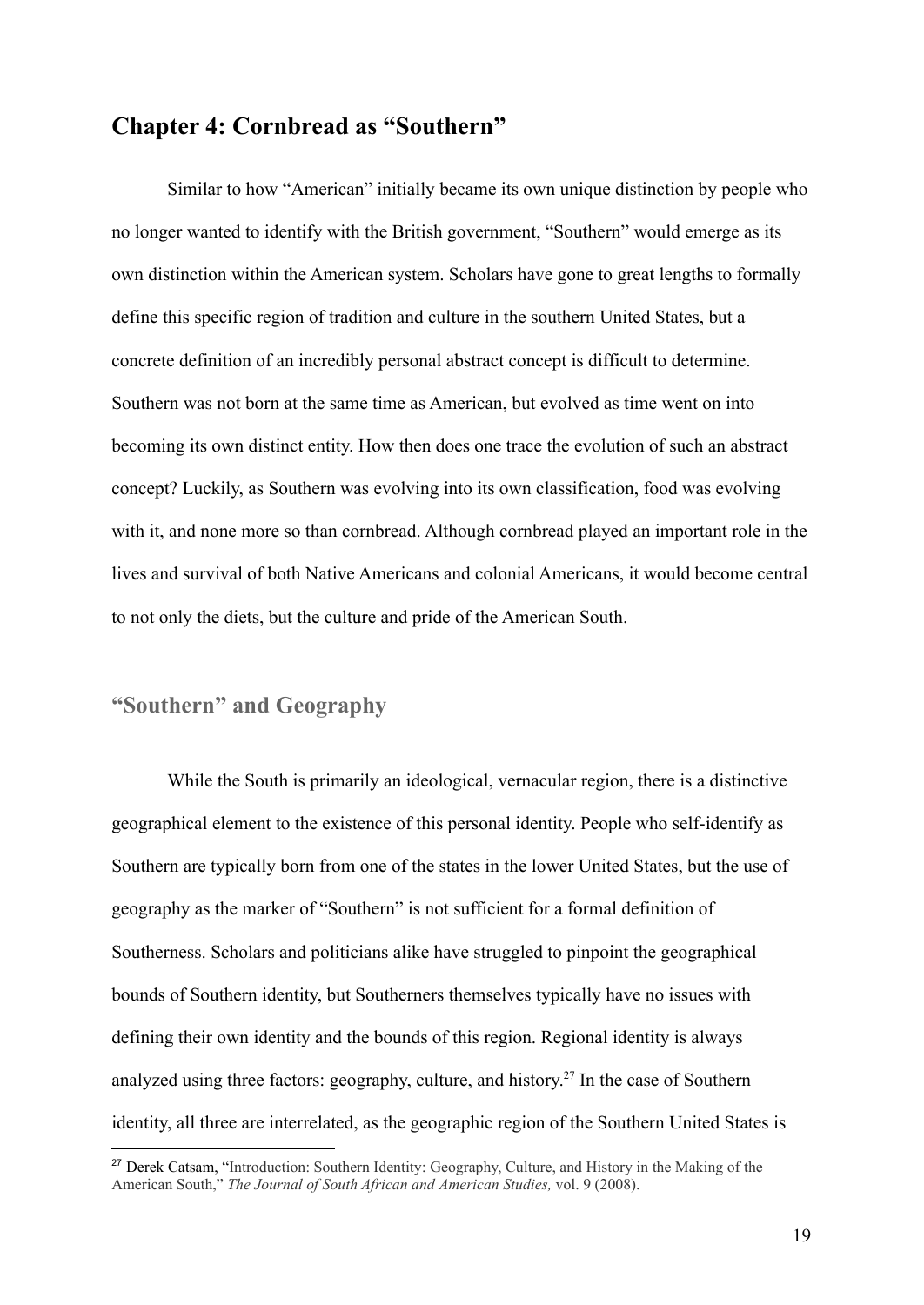narrowed in scale by a shared history of agrarianism, slavery, and alliance to the Confederacy in the American Civil War. While other factors are shared among Southern states, these three tend to encompass many of the reasons for a distinctive Southern identity.

These factors align with the self-identification tendencies of people from former Confederate states. According to a poll from the University of North Carolina's Howard Odum Center, from the former Confederate states, only Texas and Virginia had a rate of less than 90% of people who self-identified as Southern. Residents of states along the border of this central Southern region self-identified at much lower rates, with Kentucky and Oklahoma identifying at slightly higher rates and West Virginia, Missouri, Delaware, and Washington DC identifying at rates below 45%.<sup>28</sup> While geography clearly plays a large role in defining the bounds of Southern identity, it cannot be the only factor worth considering.

Not every self-proclaimed Southerner is the same, but the core traditions and experiences are often very similar across the geographic region of the American South. One major commonality of the Southern experience is food. Every region and culture has its own food traditions, but there is an incredibly strong tie between Southerners and their food. Everything from fried chicken and collard greens to pork and beans and of course, cornbread grace menus across the world as "Southern" cuisine, but for a region with so much agricultural capacity, why the lack of diversity?

Geography mattered in the production habits of Southern farmers. Unlike the farms of the colonial period, Antebellum farmers changed their production methods from subsistence crops to marketable crops. Farmers located away from markets tended towards subsistence agriculture while farmers located close to markets found that purchasing goods was often easier and cheaper than cultivating these crops themselves. This led to the increasing specialization of American, specifically Southern, agriculture. The plantation system, critical

<sup>28</sup> Catsam, "Southern Identity."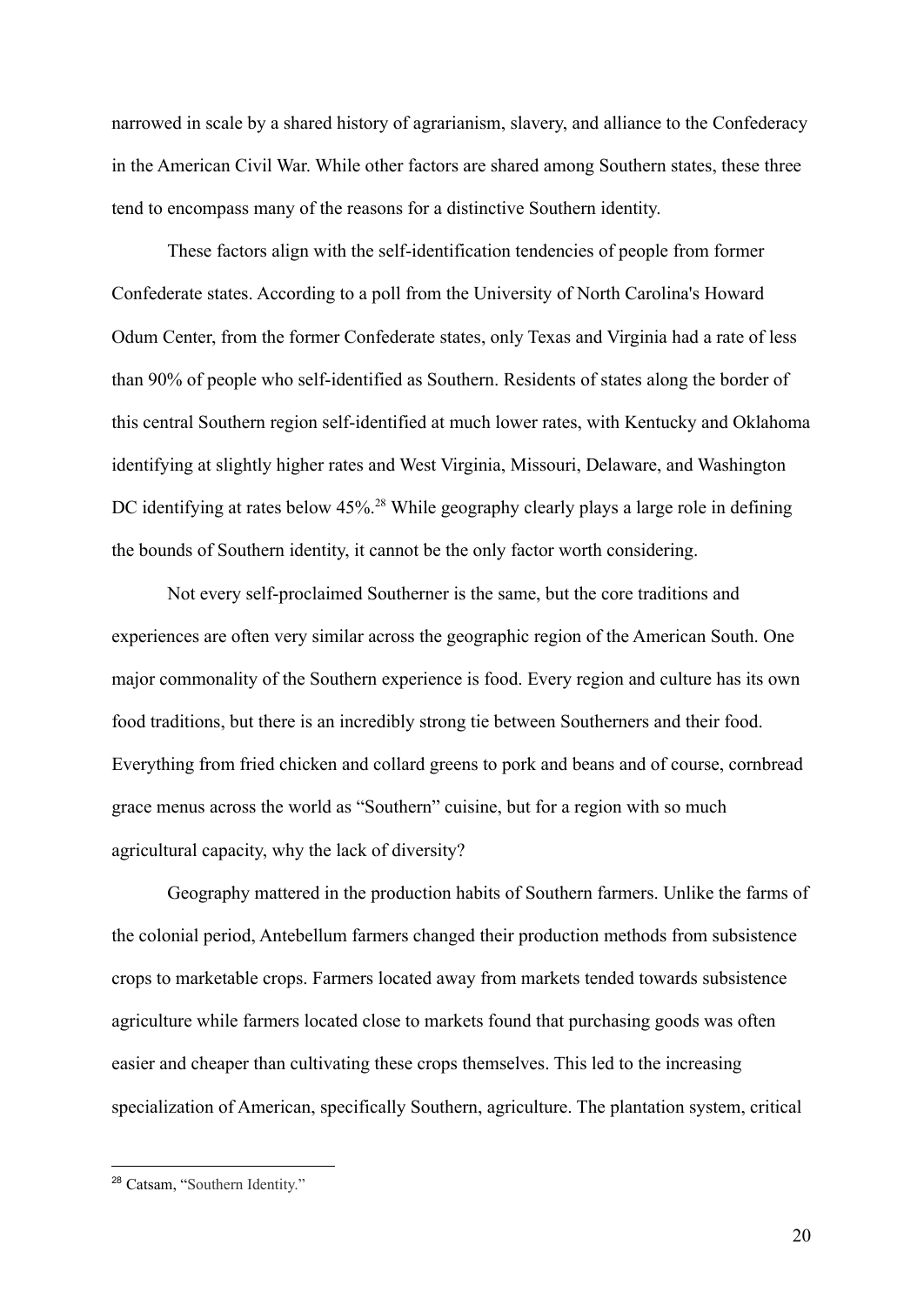to the economic productivity of farms along the Atlantic, started to be adopted deeper into the American South. Though the crops produced on these plantations differed, the primary purpose of these farms remained the same: production for commercial sale. This attention to commercial crops meant a decreased attention to food crops. While there were no aspects of the plantation system that prevented the production of food crops, the labor and land resources were preferred to be used on cash crops rather than subsistence plots. Access to local markets was another major factor in the nature of food surplus or shortage in Southern states. Farmers on plantations with close access to markets tended to have more resources to buy their food instead of growing it themselves, but this left farmers who relied on cash crops vulnerable to food shortages.<sup>29</sup>

Still, more often than not, cash crops were cultivated only in addition to subsistence crops. Cash crops were certainly an important part of the Southern plantation system, but it would be a mistake to overlook the cornerstone of the Southern agricultural economy: subsistence agriculture. There has been a tendency in historical analyses of the Antebellum South to interpret the production of cash crops as a blind focus on monocropping for the purpose of exporting these goods, but this interpretation overlooks one crop that was more important to Southern life than economic prosperity - corn. This mistake in historical interpretation is likely due to the fact that corn was not a heavily marketed crop. Unlike cash crops, corn played no integral role in politics or economic policy in the South, but that does not mean that it was insignificant in developing a sense of Southerness.<sup>30</sup>

Climate and geography also affected the kinds of crops cultivated by Southern farmers. Crops such as okra, beans, greens, pork, and corn were the backbone of the Southern diet largely due to their success in the Southern climate. Corn in particular had an extremely

<sup>29</sup> Sam Bowers Hilliard, "The problems of Subsistence" in *Hog Meat and Hoecake : Food Supply in the Old South, 1840-1860*, (Athens: University of Georgia Press, 2014).

<sup>30</sup> Donald Kemmerer, "The Pre-Civil War South's Leading Crop, Corn," *Agricultural History* 23, no. 4 (1949): 236–39. http://www.jstor.org/stable/3740582.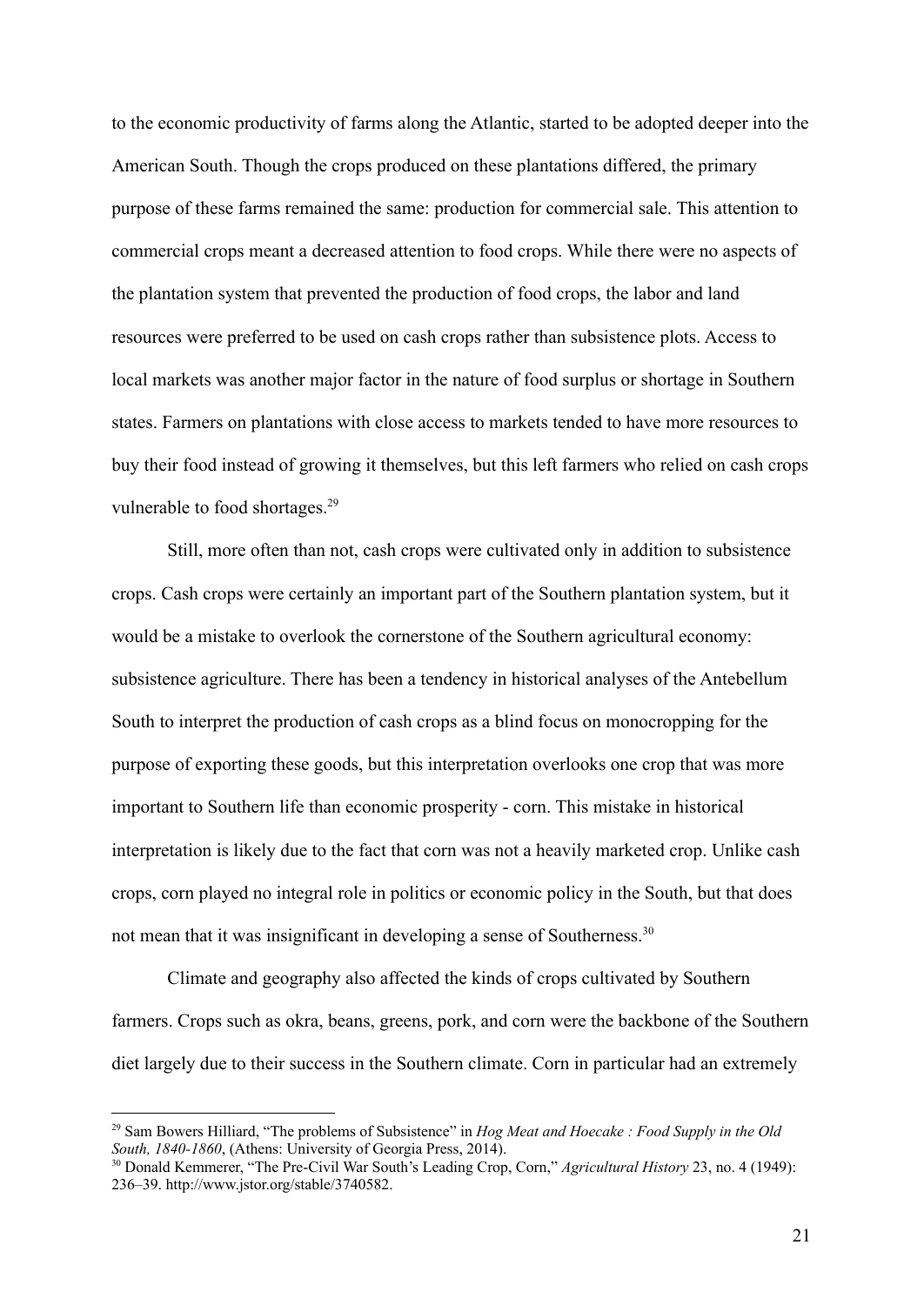important role in the Southern diet due to its hardiness and efficiency of production. From 1850 to 1860, the United States produced 838,792,840 bushels of corn. Of this number, 7 of the 14 largest corn-producing states would eventually secede to join the Confederacy. It is also worth noting that the South produced significantly more corn than the North, at least during the early years of a distinct regional South. According to the 1860 census, the Southern production of corn was 434,938,063 bushels of corn, which is more than 42,181,590 more bushels than corn the North produced in the North.<sup>31</sup> With this in mind, there is no wonder that corn formed the basis of the Southern American diet.

Human want for food was not the only reason for the South's dependence on corn. Corn was extremely efficient because it produced food for both humans and livestock. One acre of corn could produce over 1,042 pounds of beef, 16,640 pounds of milk, and 1,866 pounds of pork.<sup>32</sup> Corn, therefore, could provide families with more nutrients than it could offer by itself, but its use as livestock feed did not negate corn's importance at the dinner table. Cornmeal functioned as a multiplier of quantity when making bread. Cornbread was the daily bread of Southern families because of both the availability of corn and the substance of the grain. Three pounds of cornmeal could produce seven pounds of cornbread, which means that one acre of corn could produce more than 13,000 pounds of cornbread: more than enough to feed a family.<sup>33</sup>

During the Antebellum period, everyone but the richest of plantation owners had to work for their food. People chose to cultivate the crops that were the most productive and adapted to their climate, and corn, as established before, was incredibly productive and useful for both human and animal consumption. Corn, beans, collards, okra, and turnips thrived in

<sup>31</sup> William Bradford Reed, *A Northern Plea for Peace: Address of the Hon. William B. Reed, of Pennsylvania ... to the Democratic Central Committee at Philadelphia, Delivered Saturday, March 28, 1863 ; with an Introduction and Appendix,* Pamphlets, (Mackintosh, 1863), p. 47.

<sup>32</sup> Edward Enfield, *Indian Corn; Its Value, Culture, and Uses,* (New York: D. Appleton and Company, 1866), 289.

<sup>33</sup> Enfield, *Indian Corn*, 290.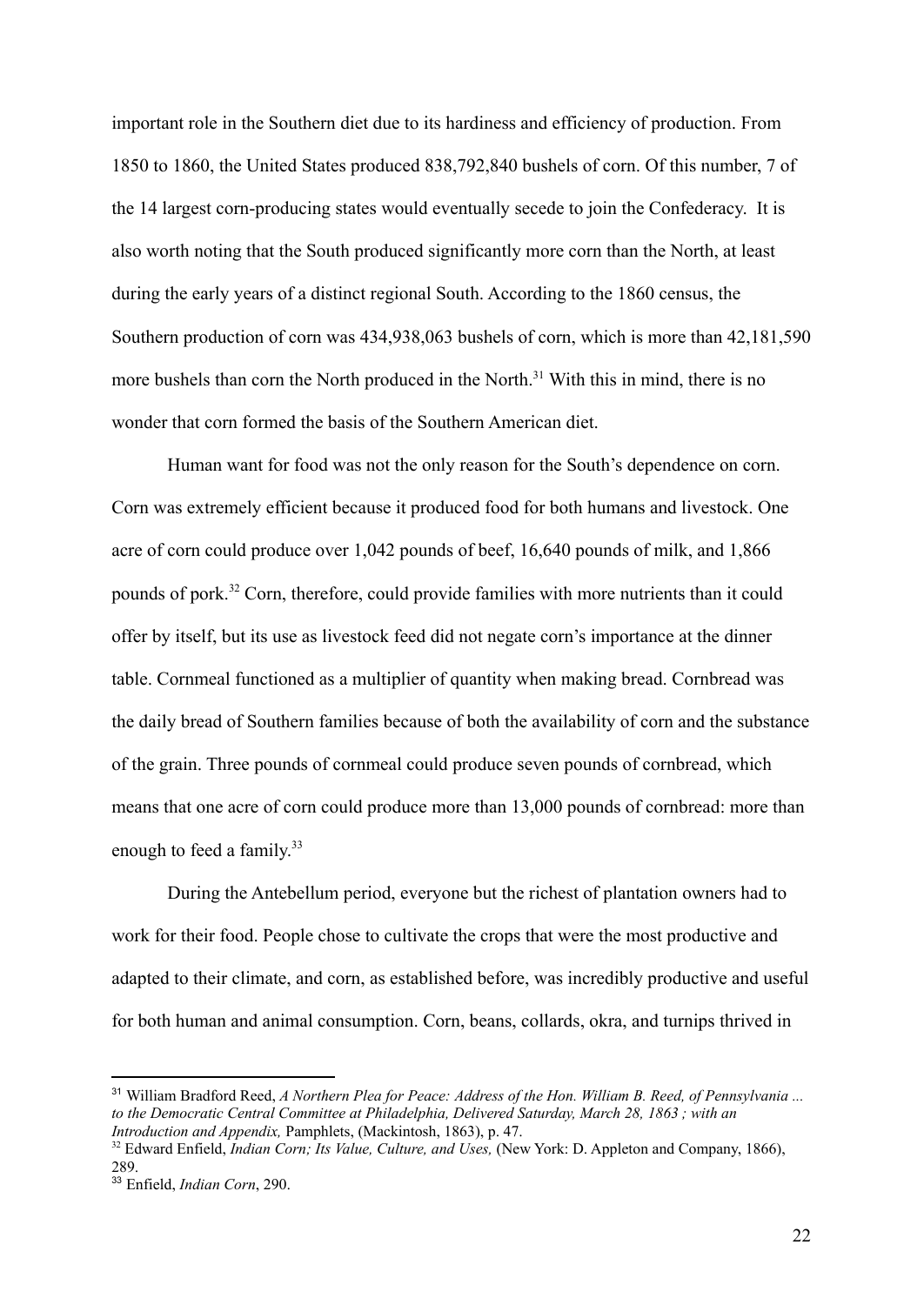the warm, moist Southern climate and therefore, were the crops that made up the bulk of Southern meals. Meat was an important part of the Southern diet, but even meat could not be produced without the cultivation of corn. Considering the geographic bounds of self-identification and the nature of crop production, it stands to reason why corn and cornbread were such central parts of the Southern diet and Southern identity. Dependence on corn for survival created an emotional connection with the grain, and this connection explains the tendency of self-identifying Southerners to feel strongly about their claim to cornbread.

#### **Cornbread and Slavery**

It is impossible to talk about the evolution of a Southern identity, and the evolution of cornbread as its representative, without talking about slavery. Although slavery was originally an American practice, by the opening decades of the nineteenth century it had been confined to the South in both practice and influence. Even though slavery was one of the worst evils in the nation's history, it was central in the creation of a unique Southern identity; the South was built on slavery, both literally and figuratively.

African slavery was first introduced to mainland North America in 1619 when the first slave ship arrived at the Jamestown Settlement. While the officials of Jamestown were working to establish a settlement based on principles of freedom, African slaves were being shipped across the Atlantic and forced to labor upon unfamiliar soil.<sup>34</sup> Slavery would expand from Virginia down into the Southern colonies, as the South's fertile farmland required greater amounts of manual labor. By 1860, the slave population in Southern states reached

<sup>34</sup> Paul Musselwhite, Peter Mancall, and James Horn, eds, *Virginia 1619 : Slavery and Freedom in the Making of English America*, (Chapel Hill: University of North Carolina Press, 2019) March 11, 2022. ProQuest Ebook Central.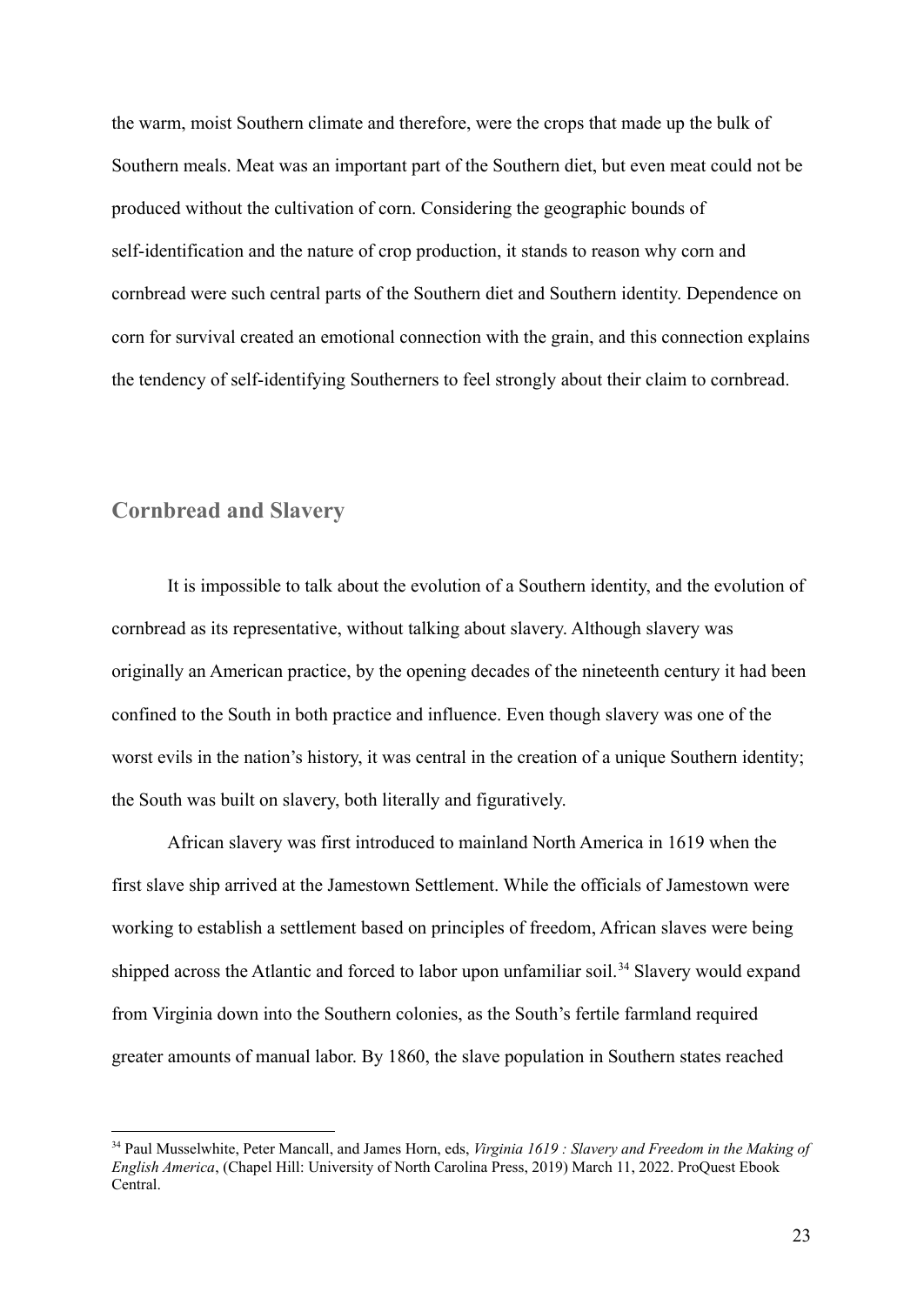over 3.9 million, which was nearly half of the population of the entire South.<sup>35</sup> With the sheer quantity of slaves living in the Southern states, the influence of African American culture on the rest of the South could not be avoided. An entire separate thesis could be written on the emergence of a distinctive "African American" identity during the years of slavery, but for purposes of this thesis, the focus will remain solely on the influence of African Americans on the development of Southern identity.

Slavery, although incredibly important in the economy and lifestyle of the Antebellum South, was not accessible to many. In fact, most Southerners did not own slaves, and the majority of slaveowners held no more than ten slaves. This is not necessarily due to the ideological aversion of Southerners to slavery, but rather because poverty was deep and widespread among Southerners even in the wealthiest years of the Antebellum period. Still, the poverty of free white Southerners cannot be compared to the bone deep poverty of enslaved people. There is a unique sense of poverty when everything about oneself is forced into submission to another. Even food was placed under submission. While most slaves were allowed small plots of land to grow food for their families, the majority of the slave diet was provided by the slave owner. Provisions were determined by the slave owner, and cornmeal was without question one of the primary staples of the slave diet.

Cornmeal was cheap for slave owners to buy and produce, and it was efficient in providing sustenance. In his book, *My Bondage and My Freedom,* former slave Fredrick Douglass described that the diet of the slaves on his plantation consisted mainly of cornbread and salt pork. This diet is common in many accounts of enslaved peoples, but the forms of cornbread eaten by slaves differed greatly from the elaborate recipes found in Antebellum cookbooks.<sup>36</sup> Most often, cornmeal would be combined with water and pork fat and cooked in

<sup>&</sup>lt;sup>35</sup> Jenny Bourne, "Slavery in the United States," EH.net, Economic History Association, 2008. <http://eh.net/encyclopedia/slavery-in-the-united-states/>.

*<sup>36</sup>* Harriet A. Jacobs (Harriet Ann), *Incidents in the Life of a Slave Girl : Written by Herself,* Edited by L. Maria Child, (London: Hodson and Son, 1862).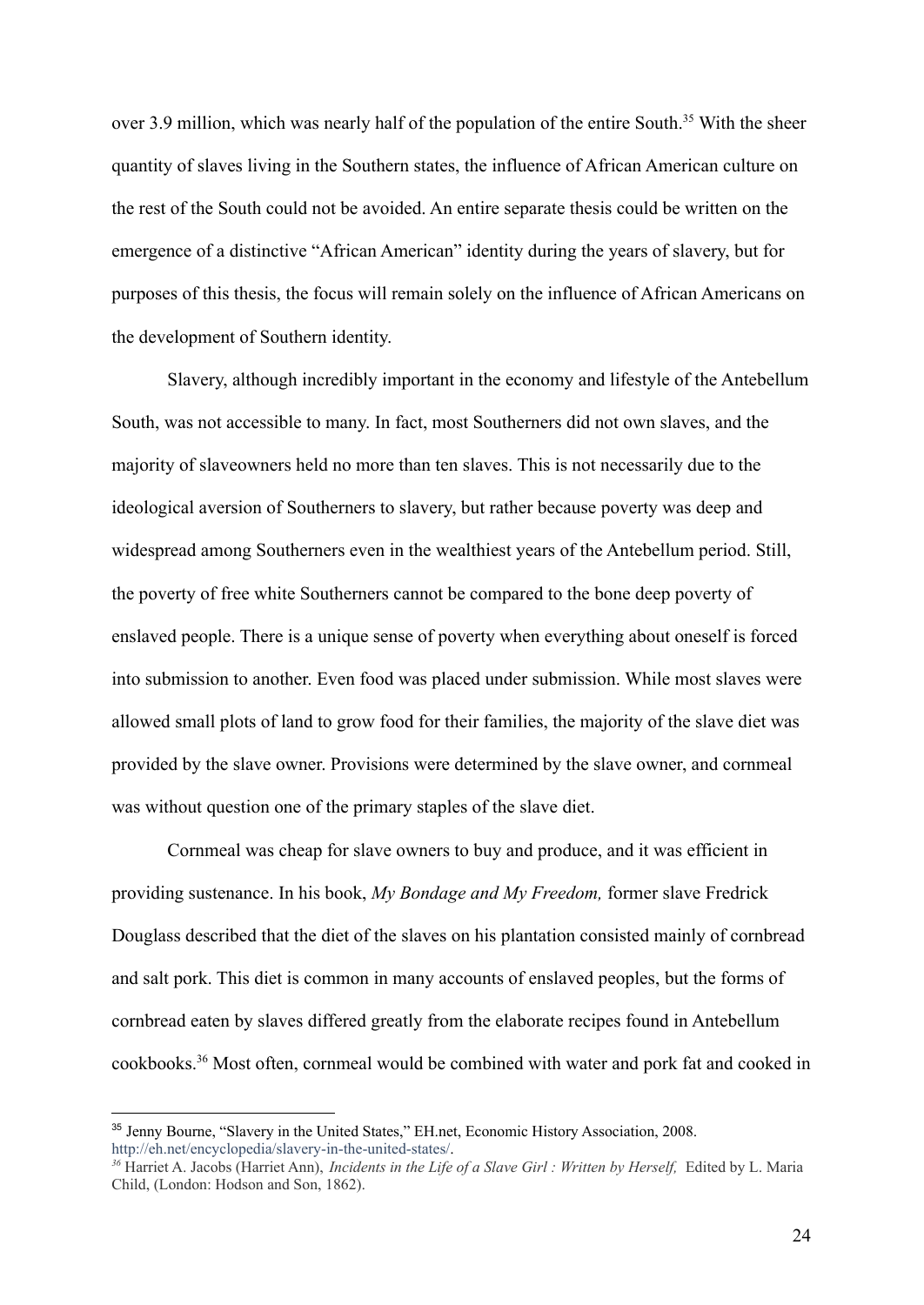the ashes of the fire. Douglass describes the process of making this "ash cake" in his book*,* writing that since slaves did not have ovens or pans, they would burn the fire down to ashes and then place a thick mixture of cornmeal and water onto oak leaves and cover it with the ashes.<sup>37</sup> Ash cakes were essential to the diet of slaves, as they were portable and easy to carry onto the fields for work. It also essentially recreated the Native American process of nixamentilization; when the lime-containing ash coated the outside of the cornbread, it released the natural niacin in the corn. This nutrient boost was critical to the survival of slaves, who would likely subcome to diseases like pellegra far sooner without ash cakes and cornbread being a central part of their diet.

Food has been central to African American identity longer than it has been the cornerstone of Southerness. There was power associated with food that originated in the slave system. Slave owners held power over their slaves in their ability to withold and grant access to food. In fact, this was one of their main tools of control. Similarly, food was one avenue that slaves found the power to enact resistance. Slaves would steal food from white families or appropriate white cuisine into their own lifestyles, subtly fighting back against the notion that they were less than human.<sup>38</sup>

It stands to reason that even after the abolition of slavery in 1865, food played an important role in the mindset and identity of African Americans. Being deeply rooted in the power structure of the slave system, these ties between food and power remained long after the antebellum years. Cornbread began as food of necessity for enslaved people, but would become a symbol of agency and power. No matter the legal or societal pressure against African Americans, food was an agent of freedom and expression. Cornbread still holds the memories of families that finally felt the agency of creating recipes for themselves.

<sup>38</sup> Julia Medhurst, "Cooking up Southern Black Identity in Chef's Table's 'Mashama Bailey,'" in *Southern Communication Journal* 85, no. 4, September 2020, 219–30, doi:10.1080/1041794X.2020.1801822. <sup>37</sup> Frederick Douglass, 1818-1895, *My Bondage and My Freedom*, (New York : Penguin Books, 2003).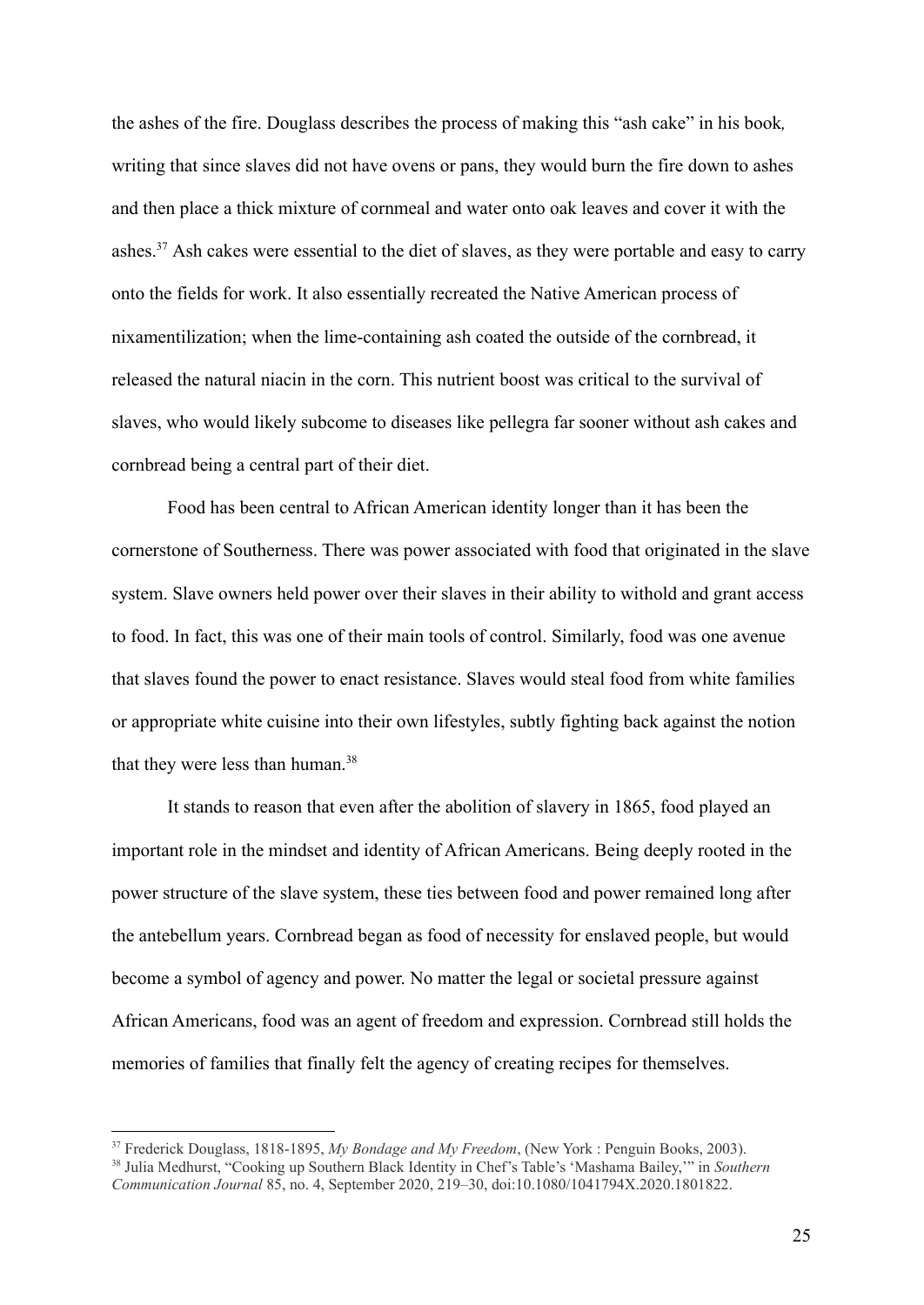#### **Cornbread and the Civil War**

As discussed before, an important part of regional identity is shared experience. If there is any experience that has unified Southerners more than anything it is the shared experience of hardship and suffering. For slaves, suffering began with their arrival on American soil, but for many white Southerners, the hardest era of their lives began during the American Civil War.

No American war has been more destructive or devastating than the American Civil War. More Americans died in this bloody war between countrymen than in every other American war combined. The majority of these casualties were from the Confederate side, with Confederate casualties outnumbering Union casualties three to one. The loss of life was devastating in the South, with one out of every five men meeting their end during the war from either battle or disease.<sup>39</sup> Families had to grieve the loss of fathers and brothers and husbands as they themselves were struggling to survive the harsh conditions of the war. Material resources were extremely scarce during the Civil War and many families struggled to get by. This struggle primarily fell on the women who were left behind while their husbands, typically the primary breadwinners of the family, went off to fight in the war. One woman even wrote to the governor of North Carolina about the dangers of starvation facing her community, warning both of the likelihood of starvation and the societal danger of living among a starving population.<sup>40</sup>

Southerners, feeling the increasing danger of starvation, turned their attention to subsistence agriculture. This is where the South found its footing. Initially, Northern generals were not prepared for the ability of the South to provide for itself. Attorney General of

<sup>&</sup>lt;sup>39</sup> Drew Gilpin Faust, *This Republic of Suffering : Death and the American Civil War.* (New York: Alfred A. Knopf, 2008).

<sup>40</sup> "Mrs. Love", Letter from Mrs. Love to Zebulon Baird Vance, March 31, 1864, *Civil War Era NC*, accessed March 9, 2022, https://cwnc.omeka.chass.ncsu.edu/items/show/727.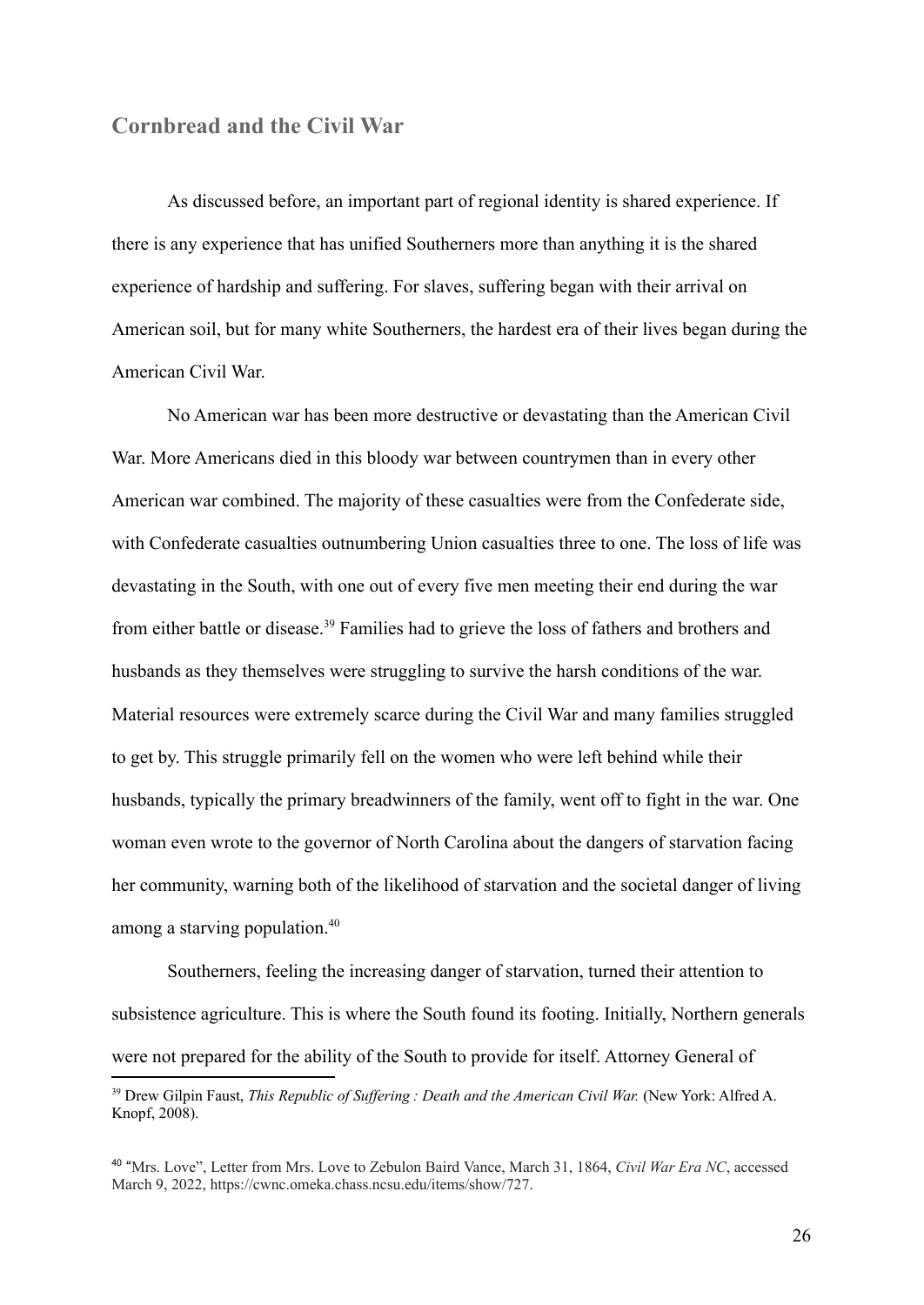Pennsylvania, William Bradford Reed, wrote of the South during the Civil War that, "it has been a mistake to suppose that the Confederate States were dependent on the North or West for food... no country has such self sustaining power."<sup>41</sup> Clearly, the North was not prepared for the agricultural capabilities of the American South, and much of this self-sufficiency is due to the production of corn. Earlier in his pamphlet, Reed writes that although the South does not produce much wheat, their corn production vastly outnumbered the corn production of the North.

Corn production was critical to the survival of the South, especially considering that blockades and sieges were two of the primary tactics employed by the Union army to win the war. The North began the war with a technological advantage over the South, having more factories to outfit soldiers with weapons, clothing, and supplies and far more extensive transportation systems. In order to maintain this advantage, the North was careful to block any access the South might have to trading partners. Southern cotton found itself the primary target of this attack. The Northern blockade of Southern seaports successfully kept the South from being economically self-sufficient during the war. The blockade crippled the South by preventing the Confederacy from importing important materials such as iron, but it also blocked their ability to export goods. Without the income from cotton, many farmers found themselves economically devastated.<sup>42</sup>

Although the South surprised the North in its agricultural resilience, this did not negate the devastating effects of siege and blockade on the health and livelihood of Southerners. Few examples of suffering match the tragedy that befell Vicksburg, Mississippi under Union siege. Dora Miller captured the horrors of life under siege in her diary, describing the slow torture of watching the lives of people dwindle down from prosperity to

<sup>41</sup> Reed, *Northern Plea for Peace,* 50.

<sup>42</sup> Jerry Staub, "The Development of Union Strategy," ehistory, the Ohio State University, 2022, https://ehistory.osu.edu/articles/development-union-strategy#:~:text=Based%20on%20this%20strategic%20envi ronment,the%20capital%20of%20the%20Confederacy.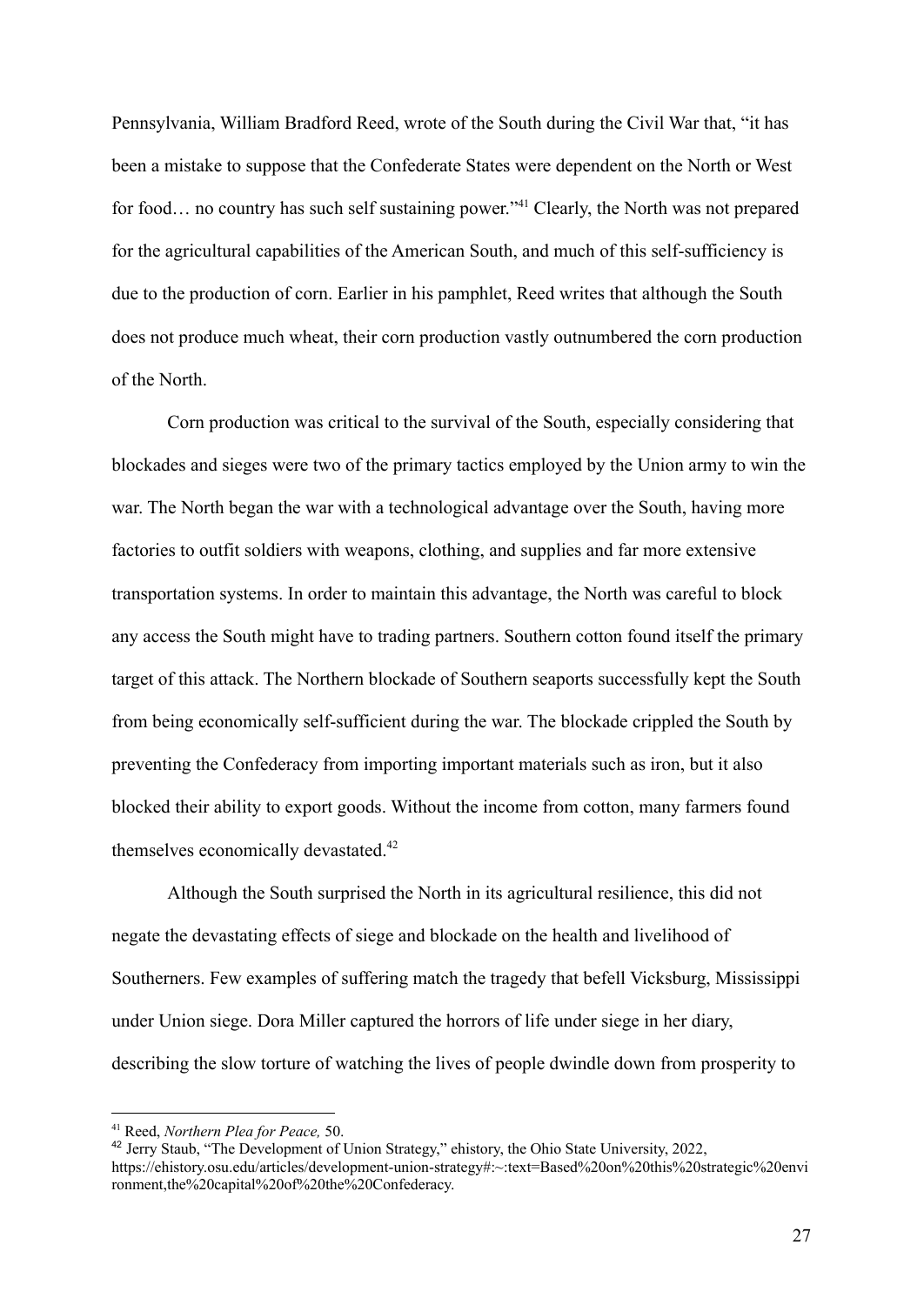abject poverty. Literally living in holes underground to escape the shelling of the city, the people of Vicksburg were completely vulnerable to slow starvation. People begged for food of any kind, and as prices for food shot up, people were forced to rely on the little they had stored for themselves. It is times like this that cornbread became essential to survival. After everything else had been depleted, cornmeal remained. Citizens of Vicksburg relied on cornbread morning, noon, and night to withstand the harrowing siege. Cornmeal was either baked into cakes or boiled into gruel and served alongside mule meat, which was the only meat available. Though the common diet became painfully monotonous, people allied with the cornbread that kept them alive.<sup>43</sup> Eventually Vicksburg would surrender to the Union army, but only after over two months of systematic starvation. It is no wonder that the generation of the Civil War never outlived the legacy of this suffering and the habits that it produced.

Just as people form bonds with those who share their trauma, they also bond with the things that represent comfort in their trauma. For many people, cornbread exemplified life and sustenance. Cornbread has often been the cornerstone of hard times, being plentiful and nutritionally dense. This was an internationally recognized triumph of corn, and despite the popular notion that corn was better suited for animals than humans, people eventually gave credit to the grain for its suitability to hardship. One Irishman, Alexander Throm, wrote home about the merits of corn and cornbread, suggesting the cultivation of corn as an aid during the Irish Potato Famine of 1846. While describing the many merits and methods of cooking cornmeal, Throm wrote that, "It is believed in America that the Indian Corn, even used in this one single manner, does more, as food for man, than all the wheat that is grown in the country."<sup>44</sup>

<sup>43</sup> Dora Miller, *A Woman's Diary of the Siege of Vicksburg,* Diary, For Old Times Sake, 1997, http://www.natchezbelle.org/oldtime/diary.htm.

<sup>44</sup> Alexander Throm, *Memorandum in Regard to the Use of Indian Corn as an Article of Food,* (Dublin: National Parliament, 1846), 5*.*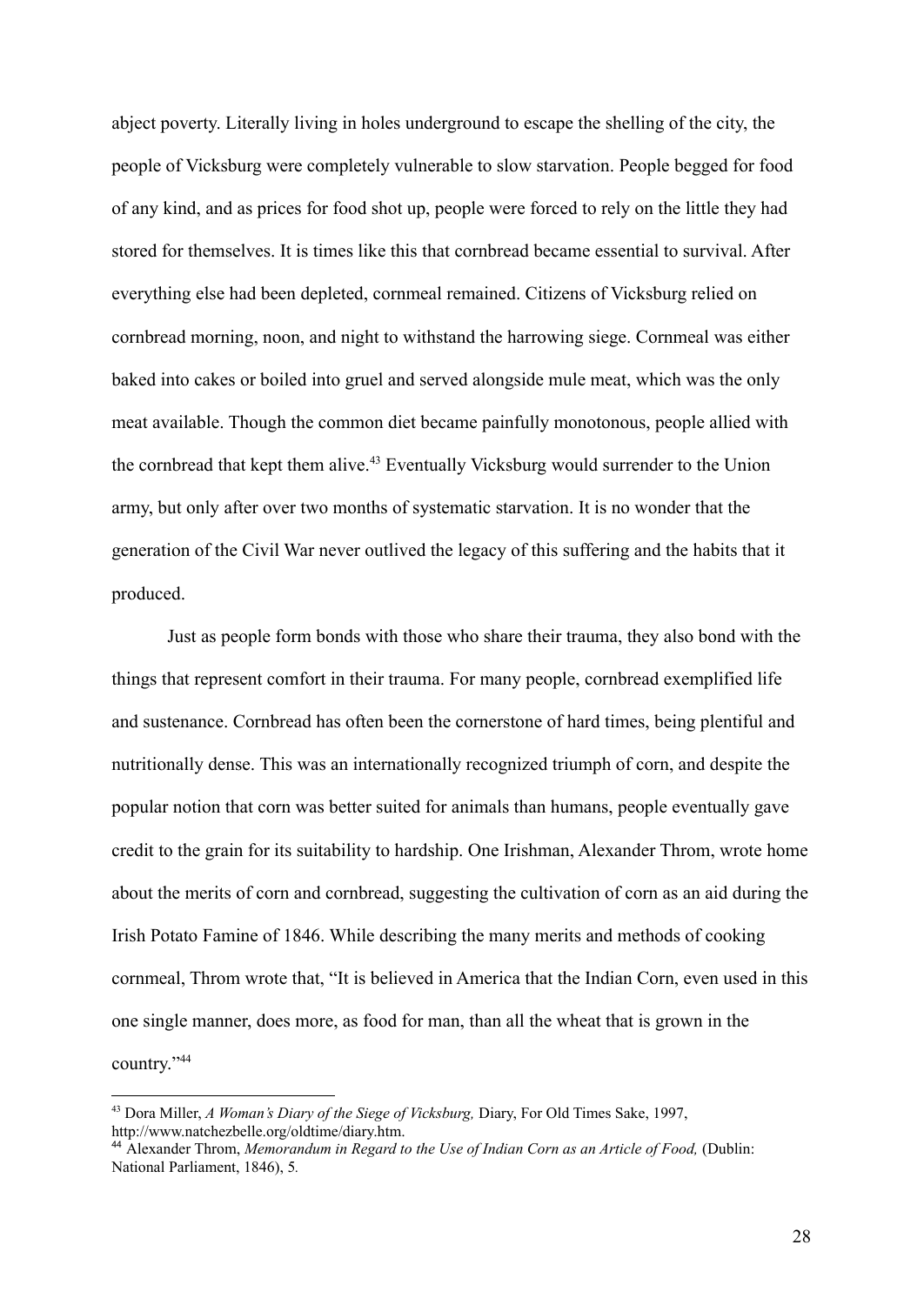This international recognition of corn stemmed from the American affinity for the grain, but this affinity was especially strong in the South. Beginning with the Civil War and the necessity to depend on cornbread for survival, many Southerners forged deep rooted alliances with the bread that reached beyond simple preference for the grain. Cornbread became symbolic of the hardship they had faced under Union siege and attack, and this hardship would be perpetuated for years to come during the Reconstruction period. Trauma bonds people together, and this generation of the Civil War was bonded over shared suffering. This bond stretched across every divide, including race. While the racial divide between black and white people remained essential to the social hierarchy of the South, the shared experience of suffering through Reconstruction united both black and white people with their identity as Southern.

This was the moment that a distinctive "South" was truly and finally born, and along with that came the division of where cornbread belonged in the country. Originally belonging to America as a whole, the Civil War marked a period where cornbread became more essential to Southern life than Northern life. The Civil War was the absolute lowest of life for many people living in the South. Even though white families used to feast on cornbread while their slaves survived on ash cakes, eventually both would end up eating the same cornbread under the same circumstances. While cornbread was a sore reminder of their situation during times of trial, the emotional connection people forged with cornbread during the Civil War set Southerners apart from the rest of the country.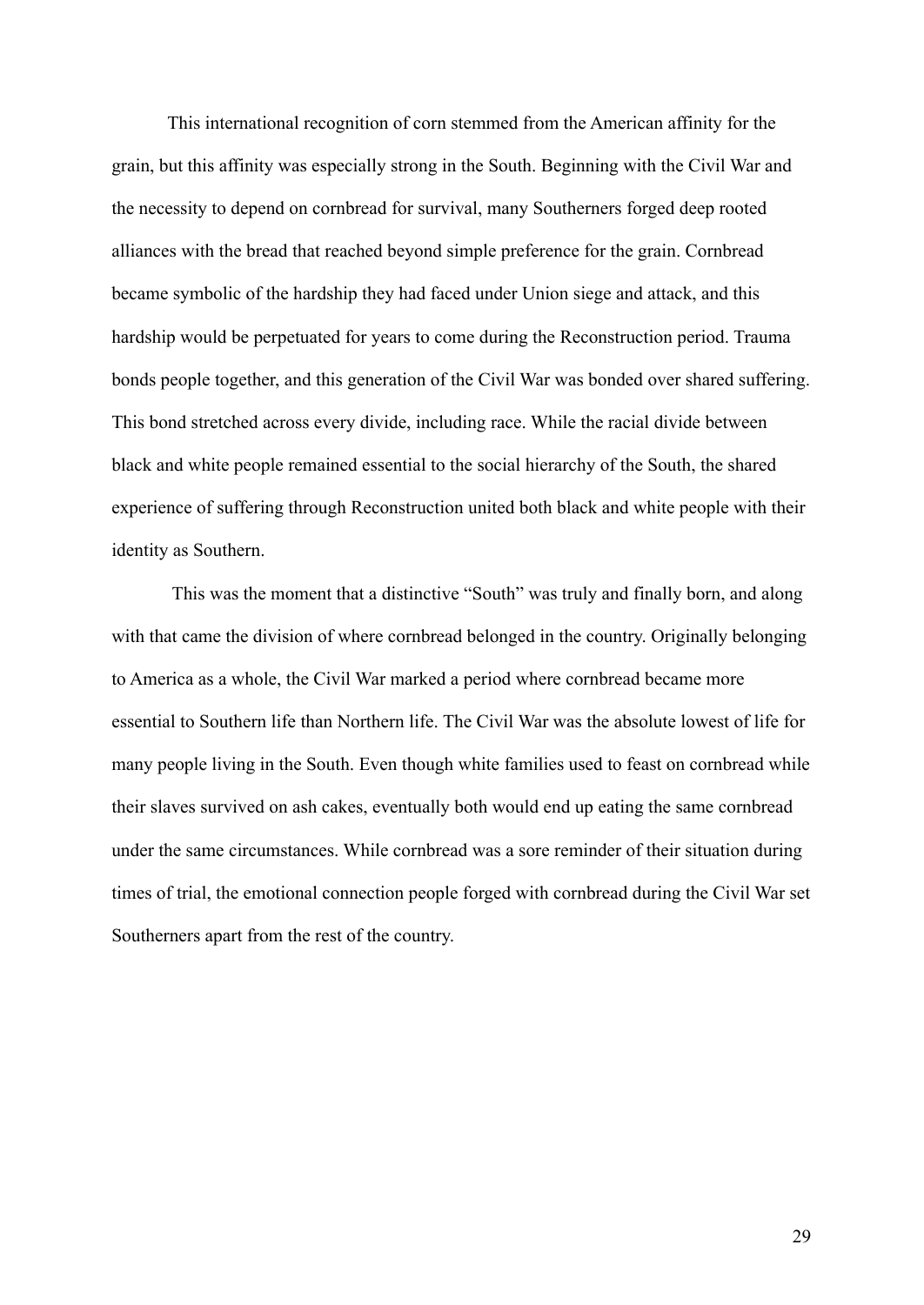#### **North vs South**

Around the end of the eighteenth century and beginning of the nineteenth century, corn production for human consumption was dying off in Northern and Western states. These states increasingly produced corn solely for animal feed. This was not the case in the South. In fact, the South increased its corn production as it increased other cash crop efforts. Virtually every farmer produced corn in proportion to the needs of the family, and even farmers who focused their production on cash cropping did not abandon corn production for the sake of sustenance.<sup>45</sup>

As discussed before, the Civil War was the most divisive moment in American history between the North and the South. Although tensions were high before the outbreak of the war, the war only solidified the attitude that there was an inherent difference between Northerners and Southerners. After winning the war, the North divided over opinions regarding how to manage the former "rebels." Despite President Lincoln's attempts to keep the peace between countrymen, ultimately the plan for Reconstruction would fall to a congress who strongly believed in sentencing harsh consequences for the South.

This division between the North and the South extended far beyond geographical differences, but was rooted in ideological, social, and economic differences. The differences that split the country are many, but few cultural debates have been more heated and long-lasting than the debate over cornbread. Even in the 21st century, the debate over cornbread remains a hot topic of conversation. Using cornbread as an investigative tool, this culturally significant bread can reveal not only the petty arguments, but the deeply rooted divides between the North and South of the United States.

Once the bread of America, cornbread has become the symbol of two opposing camps, and the main point of contention is sugar. Southern cornbread is traditionally either

30

<sup>45</sup> Hilliard, *Hog Meat and Hoecake,* 122.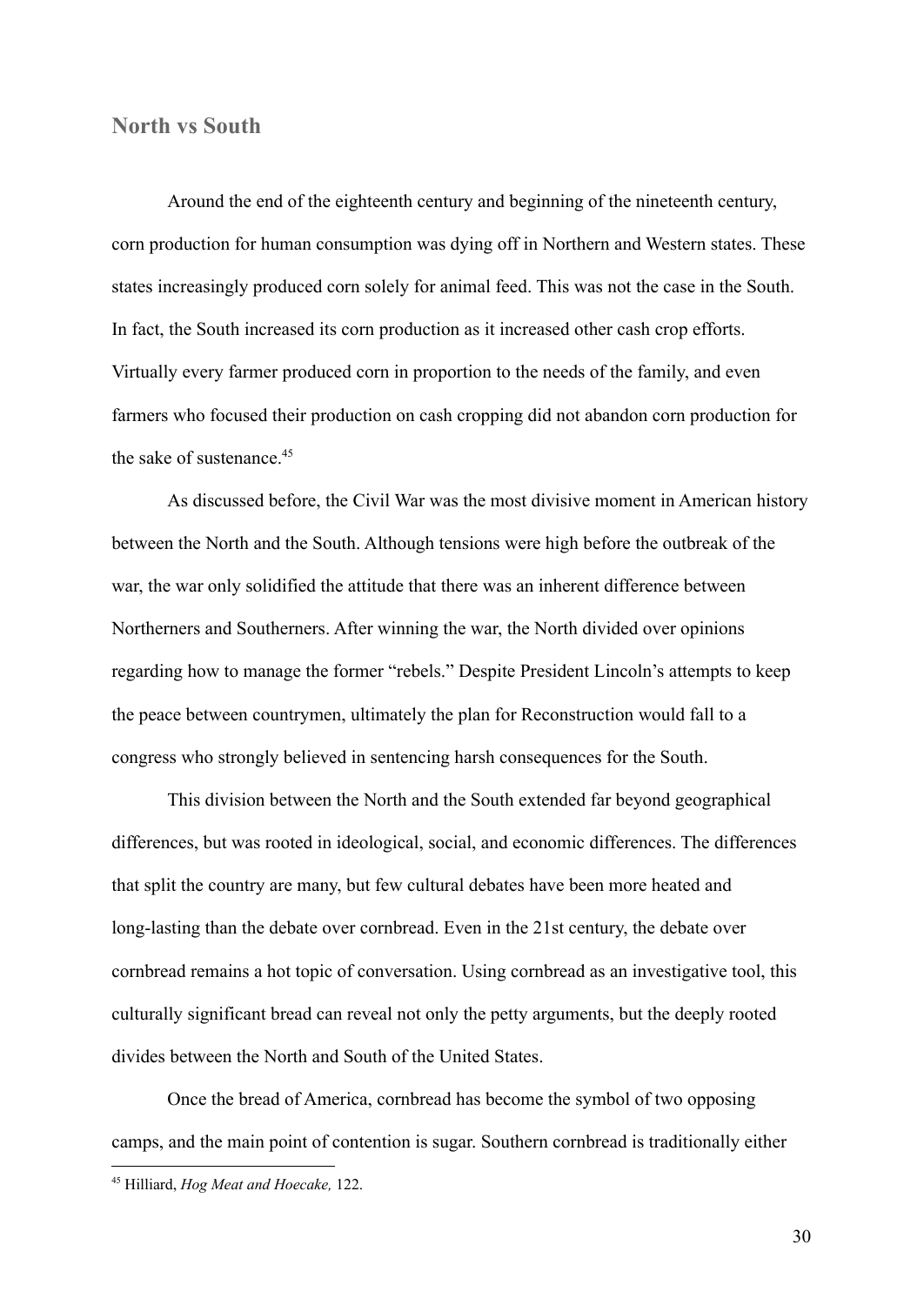unsweetened or barely sweetened, whereas Northern cornbread tends to function more like a cake made of corn, with a greater quantity of flour and sugar in the recipe. "The New England Cookbook," published in Rhode Island, lists many recipes for cornmeal breads, but every single recipe is titled some variation of "corn cake." Even the more traditional forms of cornbread use the word "cake," from "hoe cakes" to "Southern corn cake." All of the recipes include sugar, and most include ingredients such as milk and eggs.<sup>46</sup> Compare this to a recipe published in "Dishes and Beverages of the Old South" that gives an extensive recipe for "Plain Corn Bread: (The Best)" that includes nothing other than white cornmeal and water, with the important qualification that cornbread has to be eaten with fresh butter.<sup>47</sup> Other Southern recipes include more ingredients than this one, but these two examples serve to highlight the split between Northern and Southern cornbread.

Tensions over sugar in cornbread have simmered for over a century, and this tension has not always remained in the private sphere. There is at least one account of the argument about sugar in cornbread that made it onto the floor of the House of Congress. In 1909, Georgia Representative William Adamson taunted the Northern members of the House of Representatives about the "ignorance of Northern people in regards to making cornbread" and suggested that schools should be established in the north to teach their people how to make proper cornbread, not the sugar and baking soda "stuff they mix up, bake, and call cornbread."<sup>48</sup> This humorous account is just one example of this long-lasting battle over cornbread and identity, but this story proves that differences over cornmeal were personal to not only the poor, but the powerful.

Besides the obvious difference in ingredients, the key difference between Northern and Southern cornbread lies in the labels of these recipes. To people from the North,

<sup>46</sup> Mary Goold, *The New England Cook Book,* (Newport, The Milne Printery, 1909), 19.

<sup>47</sup> Martha Williams, *Dishes & Beverages of the Old South,* (New York: McBride, Nast, & Company, 1913), 34.

<sup>48</sup> *The Birmingham age-herald,* 1906*.*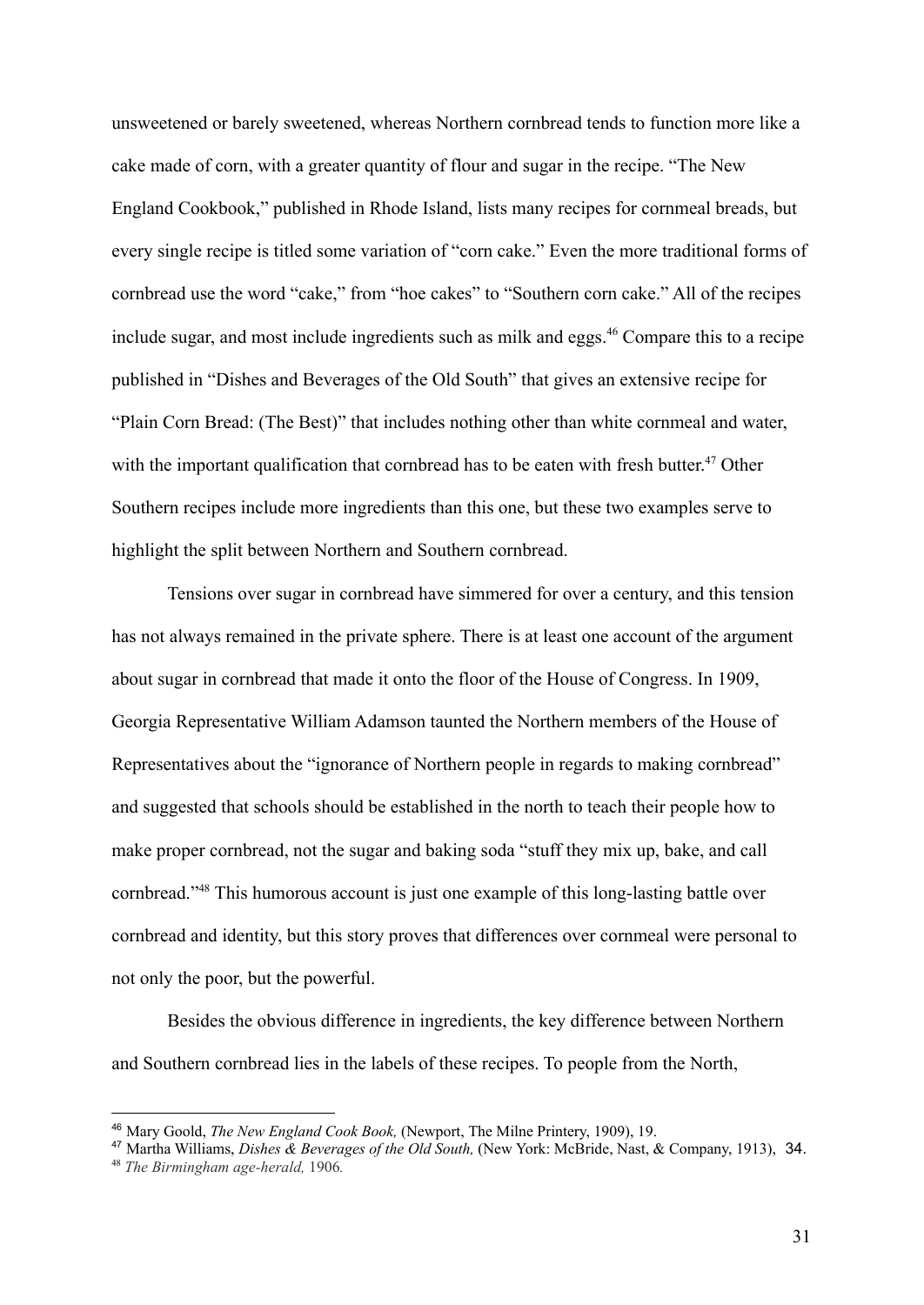cornmeal is used to make cakes; to people from the South, it is used to make bread. Bread holds enormous ideological weight, and it is not by accident that Southerners identify cornbread as bread rather than cake. For Southerners, cornbread was eaten practically every day, at least once a day, in one form or another. Virtually every family has their own recipe and methods for preparing cornbread based on their circumstances and rhythms of life. Northern cornbread, however, was a luxury item, not their daily bread. Wheat was far more common and accessible in the North than in the South, so Northern bread consisted mainly of wheat flour, leaving cornmeal to be used in supplemental ways. Using "cake" to describe breads made with cornmeal exemplifies this ideological difference between the North and South in regards to the necessity of cornbread. Cake is delicious but frivolous, while bread is mundane but necessary.

This divide over cornbread represents a larger divide between these two regions: luxury in the North and poverty in the South. Although this is not all-encompassingly true, there is weight to this distinction. Especially in the period following the Civil War, the South was economically devastated while the North was flourishing in its manufacturing capacity. This gap never fully closed, and even in the 21st century, six of the ten poorest states in the United States (ranked by GDP per capita) are former Confederate states.<sup>49</sup> Unsurprisingly, bitterness began to grow among Southerners towards their countrymen in the North. It seemed unfair that they should labor under harsh agricultural work while Northern cities thrived economically in their trading and manufacturing industries. Cornbread, although an important figure of the argument, is not the real issue of debate between the North and South, but represents much larger systematic inequalities between the two regions that still remain to this day.

<sup>49</sup> "Richest States 2022," World Population Review, 2022,

https://worldpopulationreview.com/state-rankings/richest-states-in-usa.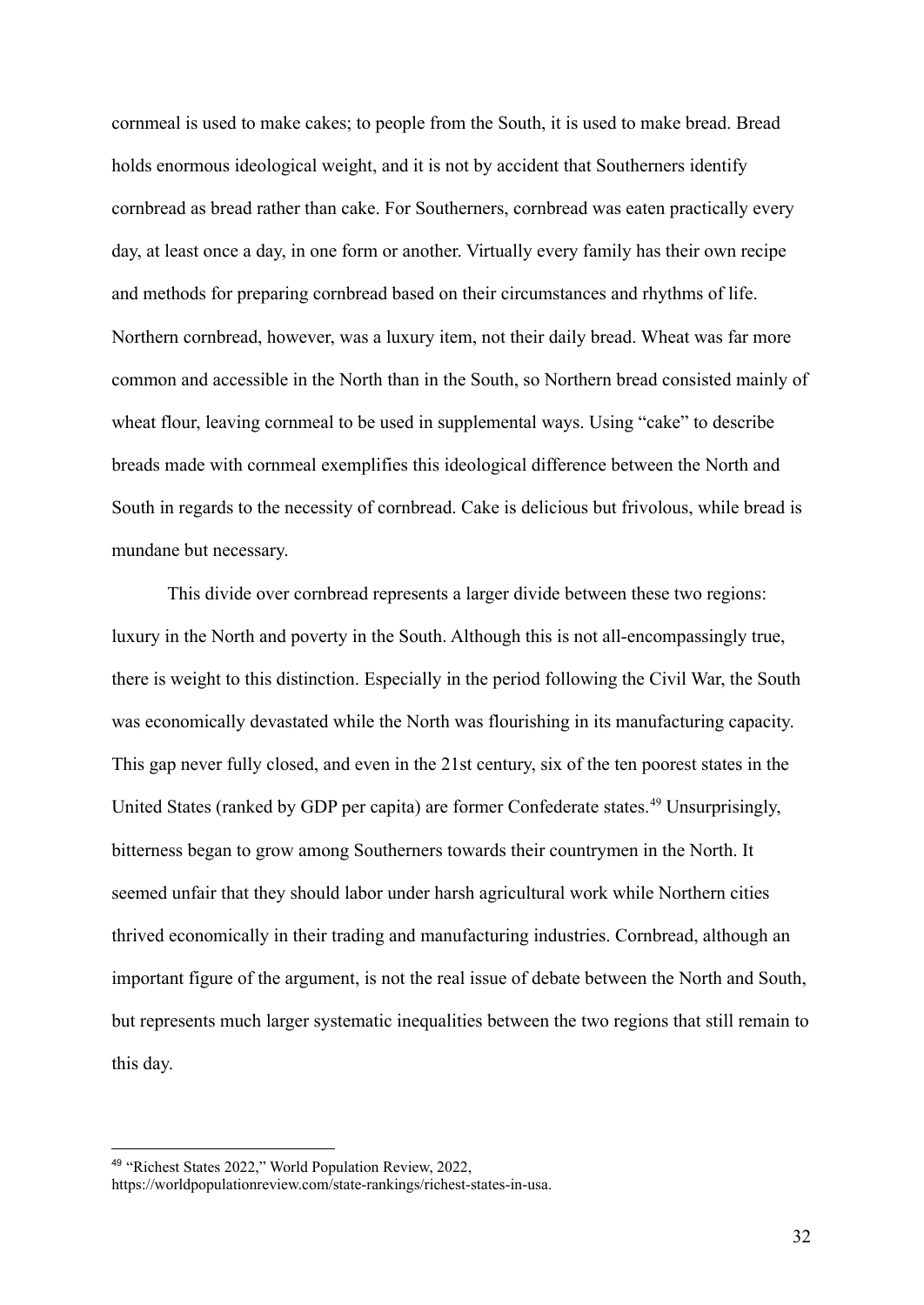## **Family, Heritage, and Hospitality**

Southern identity is rooted in the past. The word "Heritage" is often used to describe the deep experiential and personal connections that people have, and cultivate, towards their past. This connection with heritage forms early on as children are socialized to be part of their own distinct community, and much of this socialization occurs at home. Family life is integral to Southern culture, with many maxims and traditions being centered around one's role within and relationship to the family. As discussed before, identity is most basically rooted in the mechanisms of survival, and family, more than any other institution, is necessary for survival. Human beings cannot survive infanthood without other human beings to care for them, and in that direct dependence lies the beginnings of an intimate connection with family.

Feeding one's family has historically been the primary drive of every head of house since the beginning of time, and that has certainly been the case for Southern families. Since the South is historically a predominantly agricultural region, families were tightly connected to their homes because they needed to be at least largely self-sufficient in order to survive. The more children, the more mouths to feed, but also the more hands to labor with. Corn, as discussed before, became the saving grace of the South due to its productivity and efficiency to cultivate, allowing families to feed themselves for relatively little work. Cornbread, in a similar way, became linked to everyday family life in Southern homes as it not only made the corn crop stretch further, but offered more variety in methods of preparation. It could also be adapted to fit economic circumstance, as it could be simple enough to make in the middle of doing other household chores, but it could also be experimented with to create fun, delicate breads and puddings.<sup>50</sup> Therefore, cornbread became the common link in familial experience

33

<sup>50</sup> Engelhardt, A Mess of Greens.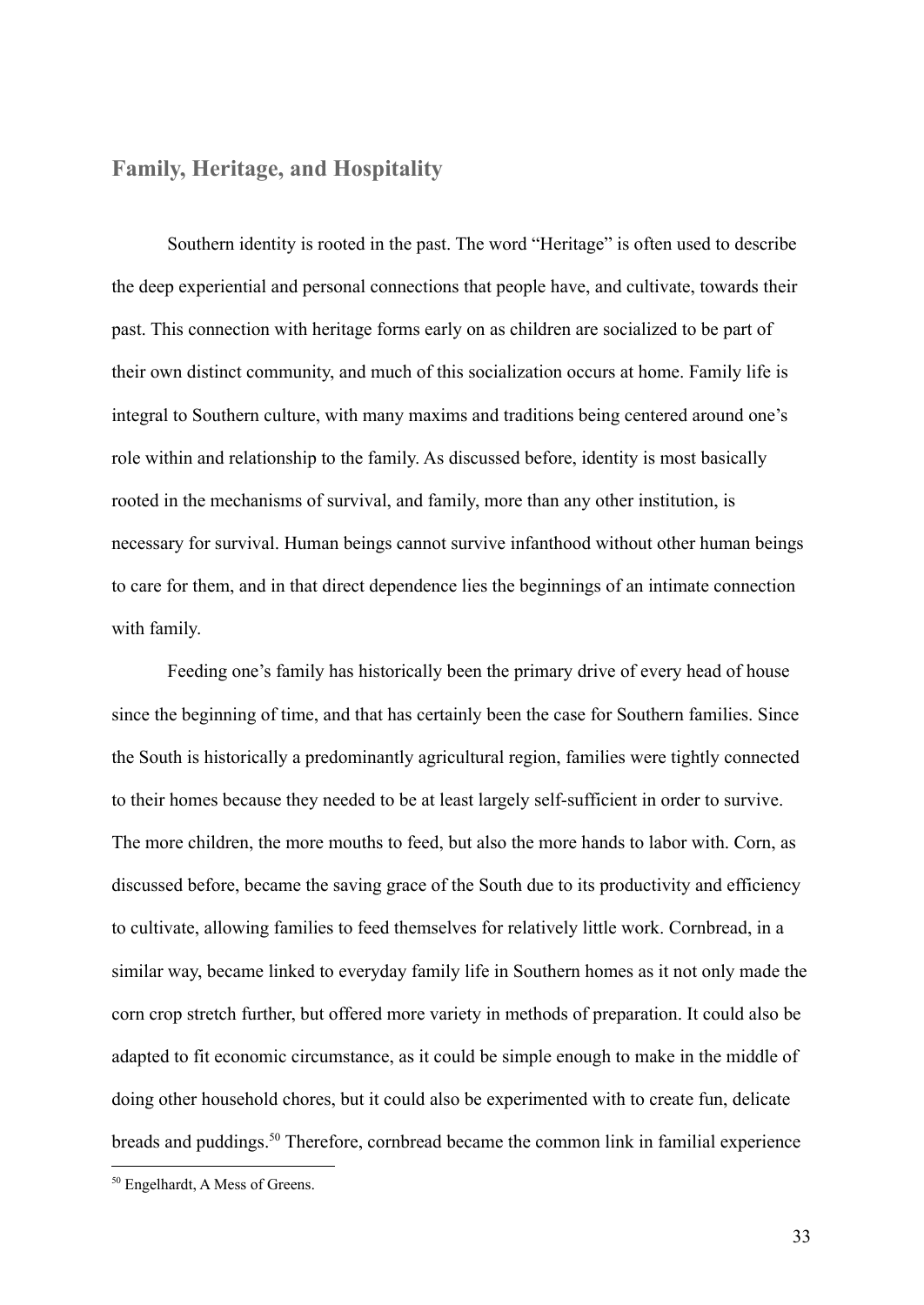regardless of race or class, and this is vital to the formation of a distinct, overarching Southern identity.

Cornbread is a family tradition. As with much of Southern history, the impartation of heritage is generational. In most cases, children are socialized into Southerners by their families. Families to whom Southern heritage is important tend to raise children who also strongly identify with their Southern heritage.<sup>51</sup> In this transaction, traditions and ideologies and customs are passed down from generation to generation, and food is often the beginning of this transaction.

When asked to describe their regional customs and culture, food tends to be one of the first things mentioned by Southerners, with cornbread being one of the most representative foods on the list.<sup>52</sup> It is common for families to pass down their own distinct cornbread recipe from generation to generation, and somehow, everyone's grandmother makes the best cornbread. This is partially an exaggeration, but there is truth in the claim. Traditionally, women are the homemakers of Southern households and the task of providing food for the family falls on them. Recipes, therefore, are more often than not passed down through generations of women. This method of impartation is rarely formal but occurs in informal settings such as living rooms and kitchens. Southern women tend to describe their culinary education in this way, by standing in the kitchen watching their grandma make cornbread without ever using measuring cups; every amount was simply "enough."<sup>53</sup> The only way to transfer the knowledge of making the bread is from person to person and from kitchen to kitchen, and this makes the process of learning how to make cornbread even more personal.

This generational tradition of cornbread is not only important for the passing down of methodology, but the passing down of morality. Hospitality is one of the central tenets of

<sup>51</sup> Ashley Blaise Thompson, "Southern Identity: the Meaning, Practice, and Importance of a Regional Identity," (Vanderbilt University, 2007), 100.

<sup>&</sup>lt;sup>52</sup> Thompson, Southern Identity, 72.

<sup>&</sup>lt;sup>53</sup> Ronni Lundy, "The Tao of Cornbread," in Savory Memories, (The University Press of Kentucky, 2015), 63.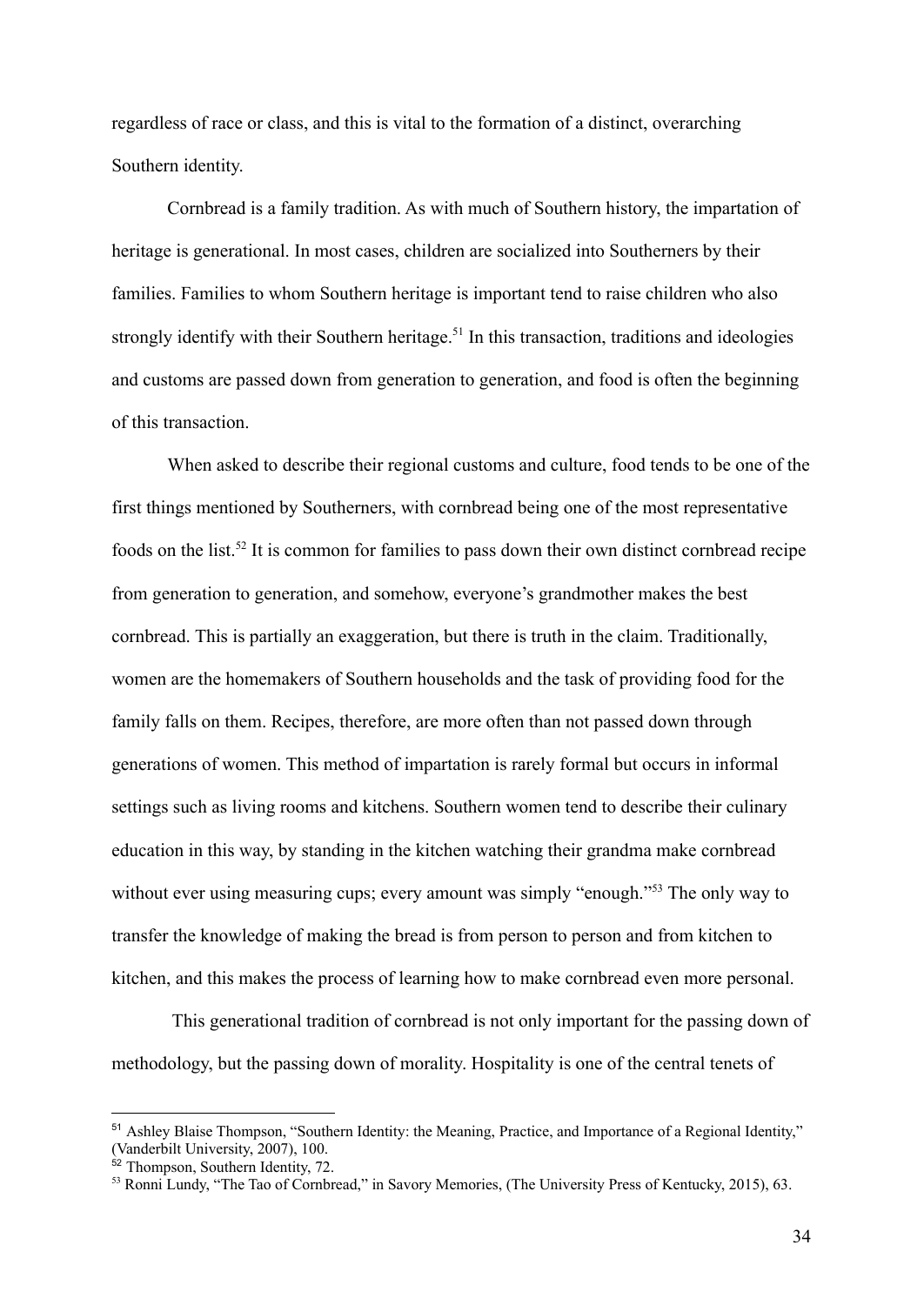Southern identity. Homes were places where guests were to be welcomed with kindness and generosity, and food was a central part of this practice of hospitality. Whenever guests arrived at the home, it was expected that food and drink would be offered with an open hand. Even in colonial times this was the case, and food was always prepared and ready to entertain whatever guests arrived at the house.<sup>54</sup> These guests did not have to be formal visitors, but anyone who entered the home was considered a guest and entitled to the same level of hospitality.

Being easy and quick to make, cornbread would often be the dish served when guests arrived hungry. One woman, Selma Evans, described in an interview how she would make fried cornbread every time men came over to work on her house. She would set the cornbread on the windowsill and the men would rush to line up in her living room to be served her special cornbread.<sup>55</sup> My own family has a similar tradition of cornbread and hospitality. People are always coming in and out of my grandparents' house, and my grandmother will never let someone leave her house without being offered food. Whether or not the person agrees, she will open the microwave and take out the plate of cornbread that was made that day and offer it to them. No matter the circumstance, food is part of the ritual of Southern hospitality, and by virtue of being cheap and plentiful, it is not uncommon for cornbread to be part of this ritual as well.

The value of Southern hospitality emerged from another vital part of Southern culture and identity: the church. For many Southerners, the church is their primary source of community outside of the family. Every Sunday morning, people from across the South gather in churches to practice their faith together, but the practice of Christian faith is not limited to reading scripture and singing. Fellowship is a central part of the church, and food is

<sup>54</sup> Cynthia A Kierner, "Hospitality, Sociability, and Gender in the Southern Colonies," *The Journal of Southern History* 62, no. 3 (1996), 449-480.

<sup>55</sup> Selma Evans and Zachary Evans, Interview with Hannah Collier, *X.1. Rural South: Individual Biographies,* University of North Carolina at Chapel Hill, 2015.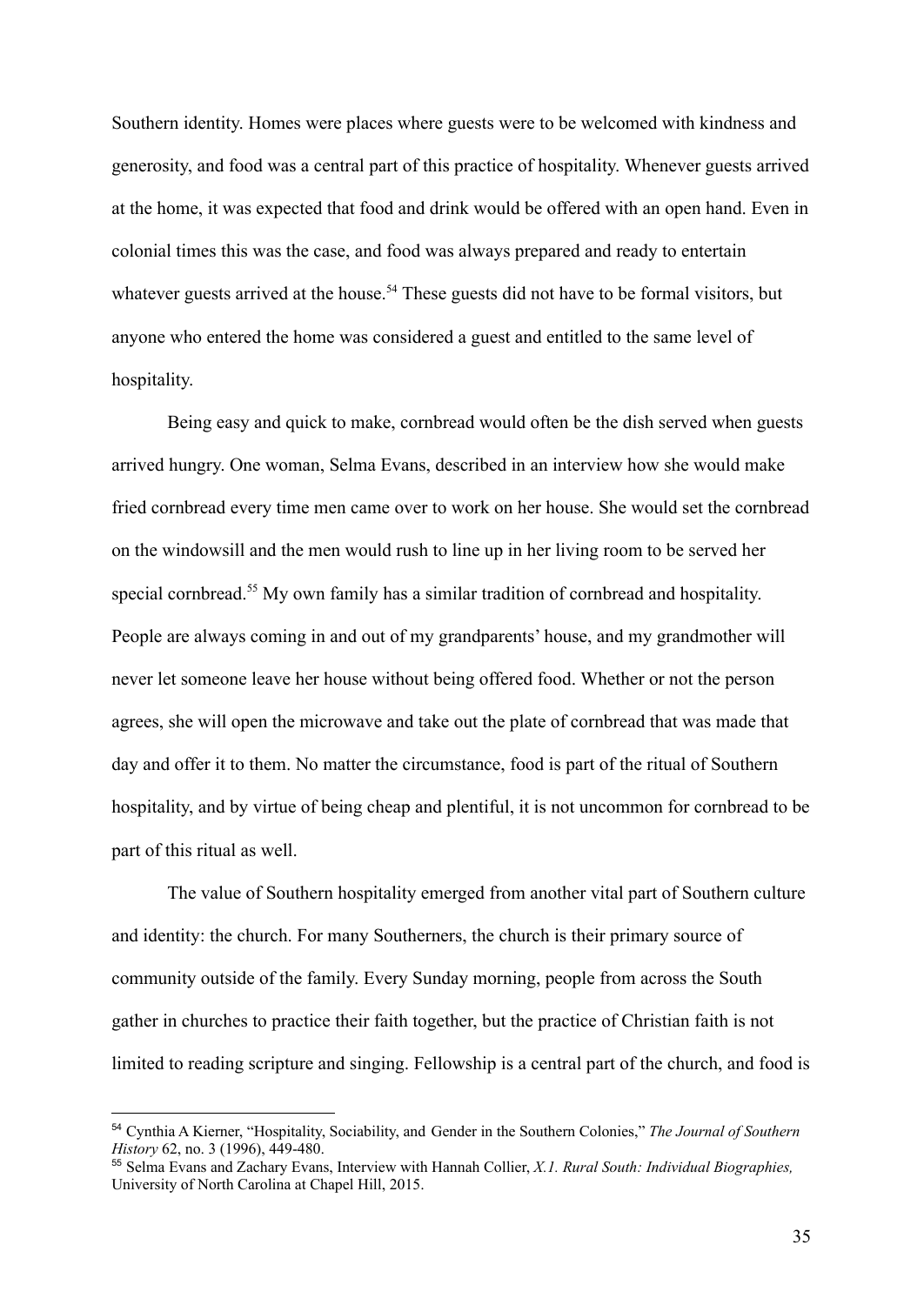typically at the center stage of these gatherings. Whether it be under the revival tent or spread out for a picnic, food is part of the practice of community and fellowship among Christians in the South.<sup>56</sup> This is unsurprising not only because people always like to eat, but because the church is structured as an extension of family. Christians take it literally when Jesus says in the Gospel of Matthew, "Here are my mother and my brothers. For whoever does the will of my Father in heaven is my brother and sister and mother."<sup>57</sup> Considering the importance of food in the everyday lives of family, it is no wonder that food has become such a central part of church life.

Family, hospitality, and faith are all intricately intertwined in the South. At the core of it all is the desire for life, even in the face of scarcity. Family is secure even in turmoil, hospitality can be practiced with nothing more than a pan of cornbread, and faith is made strong in weakness. Southern is an identity that transcends every barrier and is united by shared experience and ideology. Men and women, black and white, young and old all claim this identity for themselves. Cornbread itself has adopted the same qualities that define Southerness and therefore, has become synonymous with Southern culture. Cornbread reflects the development of a distinctive Southern sense of self, and that sense of identity is what makes this bread so personally important.

<sup>56</sup> James Hudnut-Beumler, "I WAS HUNGRY, AND YOU GAVE ME SOMETHING TO EAT: Hospitality, Scarcity, and Fear in Southern Christianity," In *Strangers and Friends at the Welcome Table: Contemporary Christianities in the American South*, (University of North Carolina Press, 2018), 15-41. http://www.jstor.org/stable/10.5149/9781469640389\_hudnut-beumler.4

<sup>57</sup> Matthew 12:49-50 [New International Version]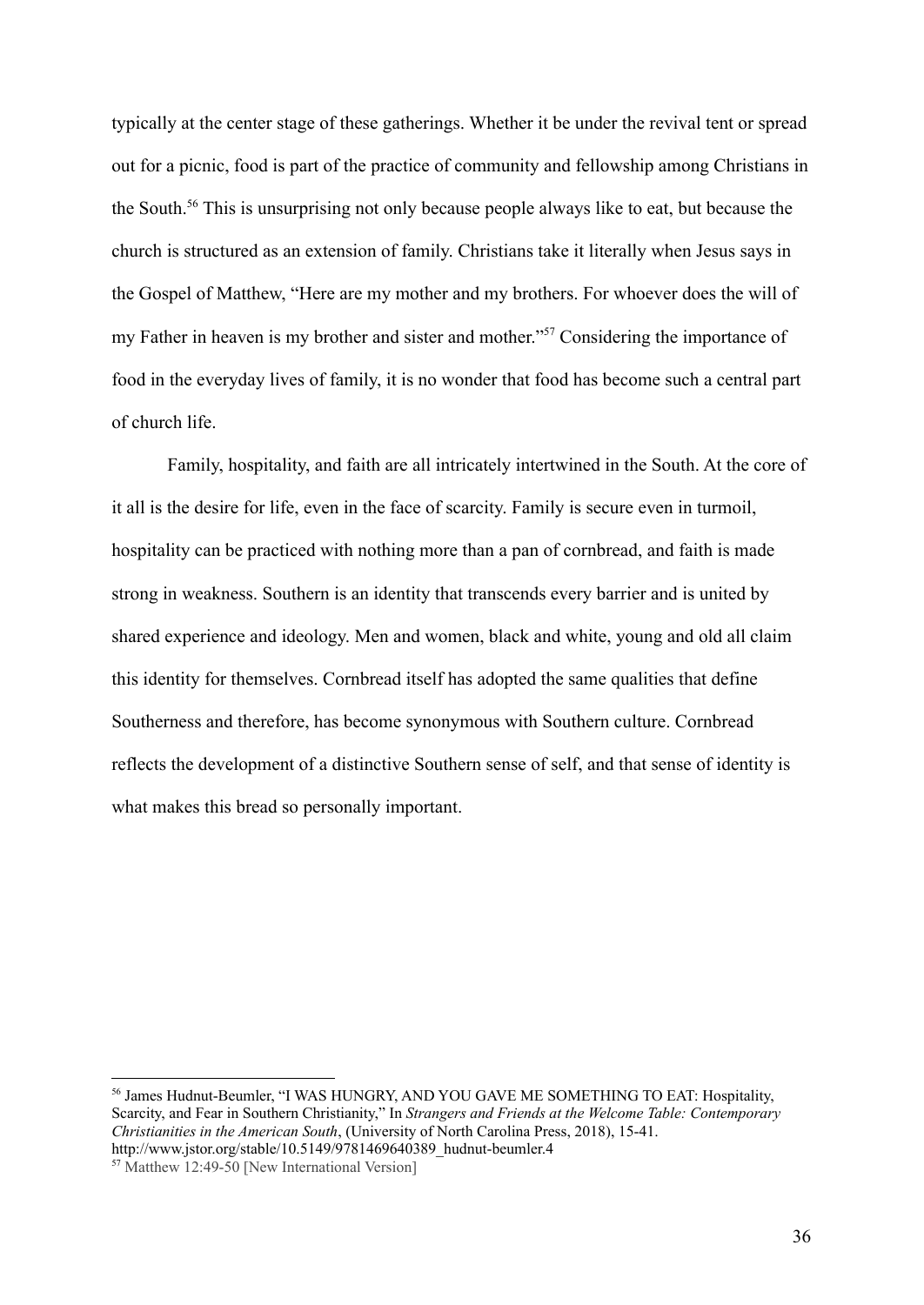## **Chapter 5: Conclusion**

Food changes as people change. Cornbread's identity crisis throughout the past few centuries reflects the history of a people figuring out their own identity. History is not made without human action, and the study of cornbread is the study of humanity's behavior. Where there are people, there is bread. Bread is synonymous with survival, with family, with nutrition, with the earth; people cannot live without these vital necessities, and bread meets these major human needs. This is the importance of cornbread. Certainly there are other foods that are representative of Southern culture and identity, but nothing captures the bare essence of humanity and survival like cornbread.

The story of cornbread is the story of human agency and identity. From the beginning, corn was spread across the continent by human beings. Indengous peoples from South America brought the grain into North America as they migrated, increasing both the resilience of the grain and their dependence on it. Corn's success as a staple grain because of its nutritional sufficiency, minimal labor requirement, and efficient productivity would continue long after Europeans arrived on the continent. Dependence on a food leads to identification with that food, and as European settlers arrived and observed the ways in which Native Americans cultivated, processed, and consumed corn, they named the grain "Indian corn." Corn was known by its people and its people were known by corn. It was this intimate connection between Native Americans and their corn that laid the foundation of corn as part of Southern identity.

As English settlers flocked to North America, cornbread became critical to their survival on the new continent. Cornbread initially bridged the gap between Native Americans and English settlers, but it ended up being a source of destruction for the Native Americans in the end. Taking the grain and skills given to them, settlers made cornbread their own by combining Native American techniques with their own ingredients. At this moment in

37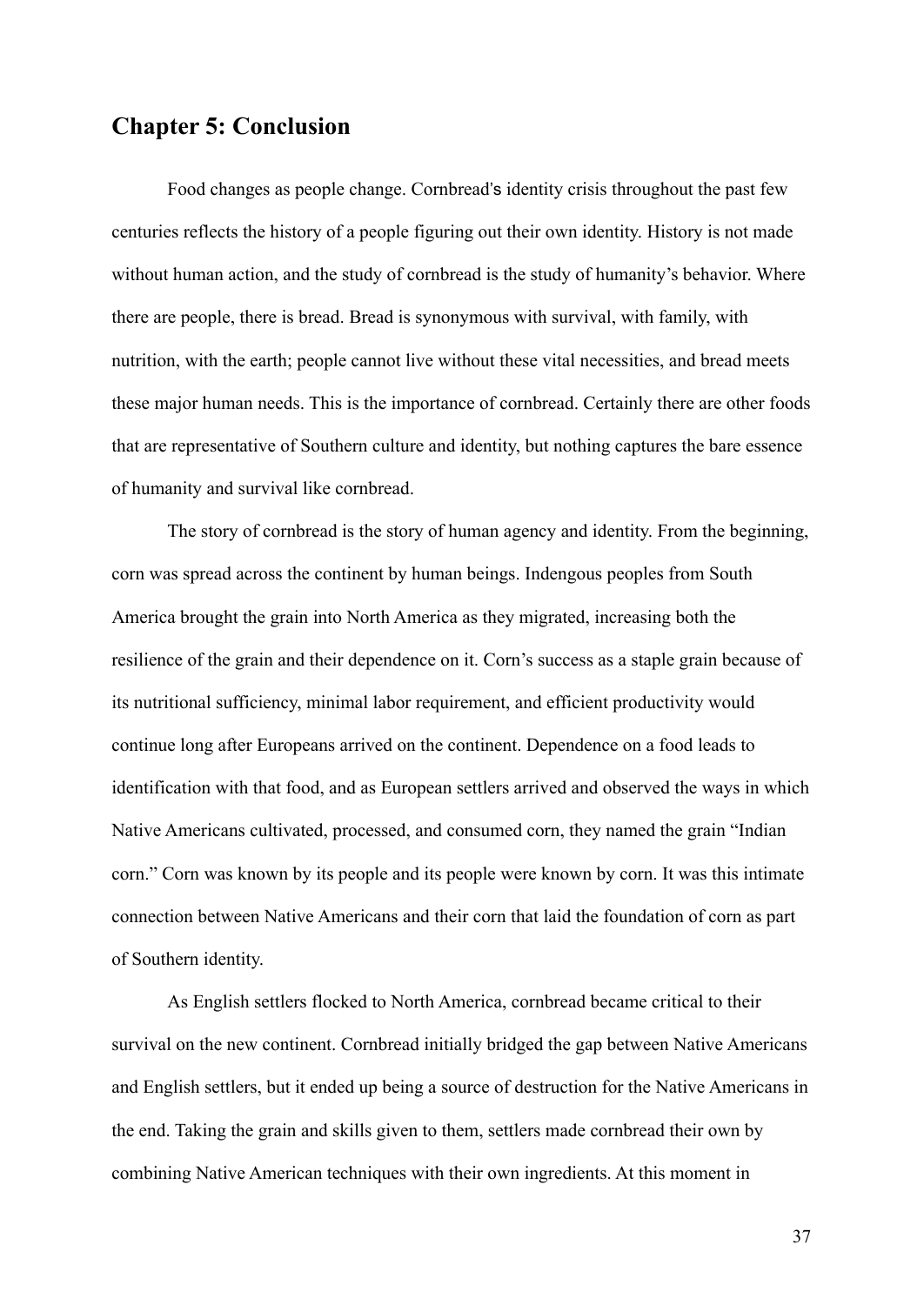history, a new bread was created: neither European nor North American. As America continued to grow and expand in diversity, cornbread served as a common experience that marked America as distinct from Europe. American settlers became increasingly protective of the bread, and soon it would represent the emergence of a new national identity.

Sectional divides soon began to take shape, however, and the American South emerged as a distinctive entity from the American North. Geographic factors such as climate and access to interstate markets affected the solidification of a distinct Southern identity, and corn was at the center of this geographical identity. Families across the South depended on corn daily for bread and animal feed, and through this dependence emerged a sense of identity.

Although corn was not one of the main market crops produced by the Southern states, it did play a monumental role in the backbone of the Southern economy: slavery. Slave diets consisted primarily of cornbread, as cornmeal was cheap and efficient for slaveowners to provide. Food was power in the Antebellum slave system, and while it was used by slave owners to control their slaves, it was also an avenue by which slaves managed to excersise their own power. This solidified a connection between cornbread and African Americaness, but it was during the Reconstruction years following the civil war that cornbread became deracialized and a single, unifying Southern identity emerged.

Sectionalism came to a head at the start of the Civil War. The South united as a distinct entity from the North not only because of differences in ideology, but because of the shared experience of tragedy and hardship. Hunger and grief and poverty struck the South like a death knell, and people in their time of desperation found cornbread to be a source of stability and comfort. This was a truth that slaves already knew, as cornbread had been their key to survival for the many long years of enslavement. The Civil War brought the entire

38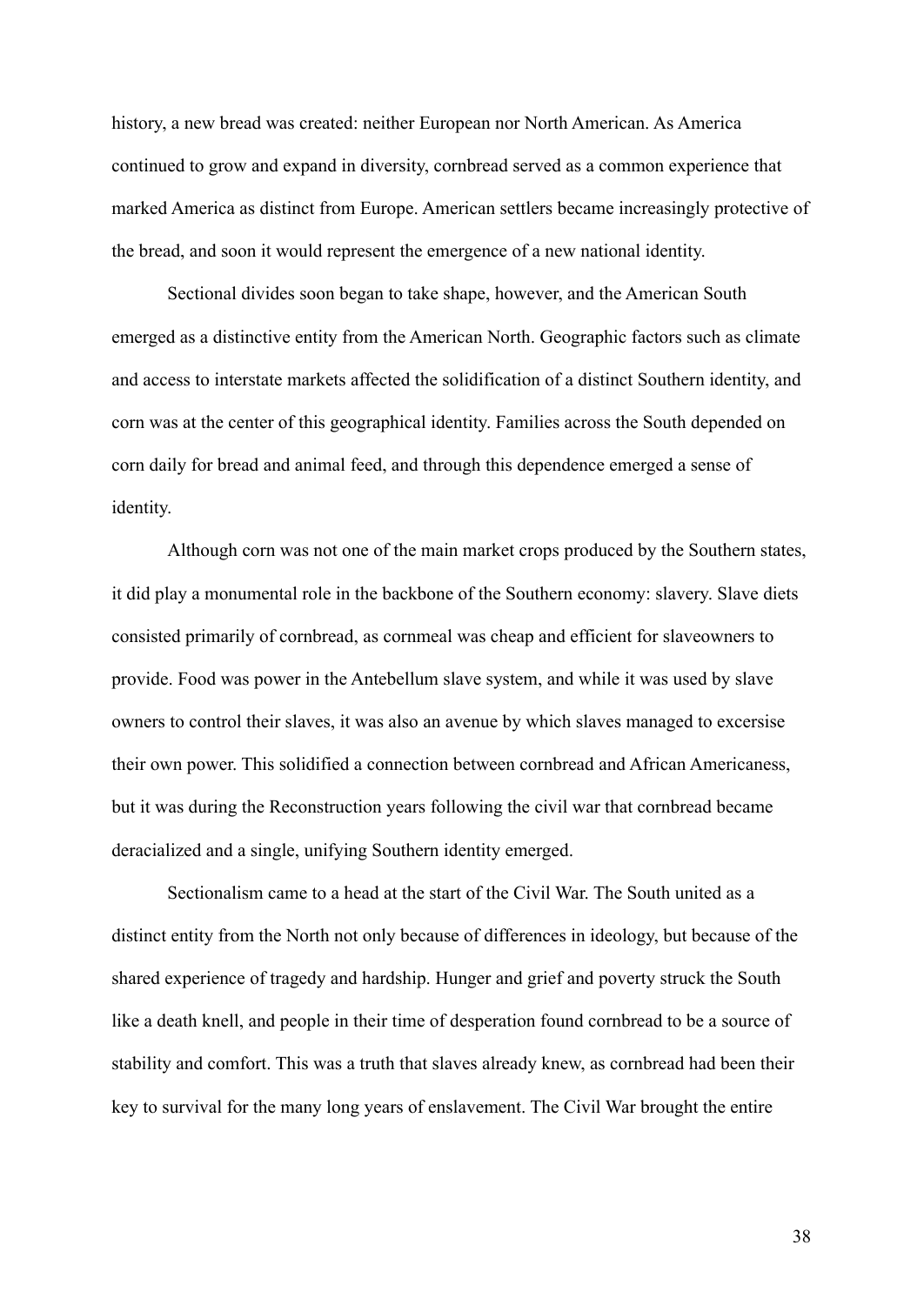American South down to necessity, and by the end of the war both free and freedmen alike found that cornbread was their bread of necessity.

Even beyond national events, cornbread is intertwined with necessity. Family is linked to survival from infanthood into adulthood, but in practically every way, this survival connects back to food. Tragedy, hardship, pain, and divergence are the foundations of the postwar South, but these aches were overtime stoked into culture. Opposition to the North created unity in the South, and people found that shared hardship brought them together. One of these traditions of hardship was eating cornbread, and so cornbread became a central, distinct part of Southern identity. Being part of Southern identity, it found its way into practically every Southern practice, from family to church to hospitality. Now, cornbread is known across the world as a pillar of Southern cuisine, and Southern is known as its own distinct and unique identity.

Identity is personal and abstract, making it impossible to fully catalog in academia. Food, however, is a powerful tool that can be used to analyze human attitudes, actions, and systems. Cornbread can be analyzed, and under the surface lies the story of a people that became united under opposition and hardship. Cornbread is practical, fundamental, and abundant. It can make much out of little and provide sustenance in the most dire of circumstances. This is the story of cornbread, and it is also the story of the South. The American South is the "cornbread country," and its countrymen belong to their land just as much as it belongs to them.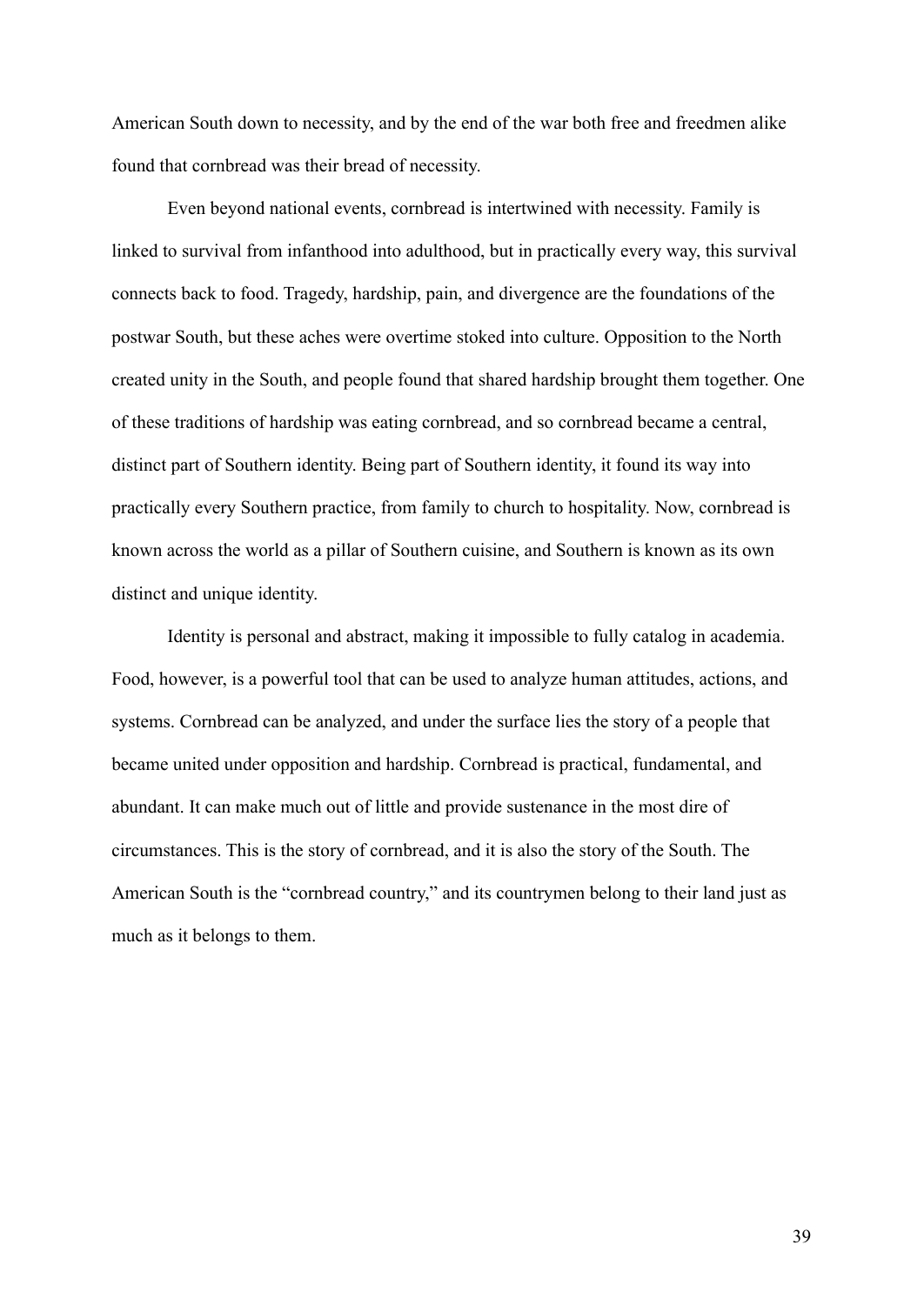#### Bibliography

- Blom, Frans. "Of wedding and war: Henricus Selyns' 'Bridal torch (1663): analysis, edition, and translation of the Dutch poem." *Studies in Dutch Language and Culture,* no. 2 (2008): 185-200.
- Bourne, Jenny. "Slavery in the United States." EH.net. Economic History Association, 2008. [http://eh.net/encyclopedia/slavery-in-the-united-states](http://eh.net/encyclopedia/slavery-in-the-united-states/).
- Burkette, Allison. "STAMPED Indian": FINDING HISTORY AND CULTURE IN TERMS FOR AMERICAN 'CORNBREAD'. *American Speech* 1 August 2011; 86 (3): 312–339. doi: [https://doi-org.pallas2.tcl.sc.edu/10.1215/00031283-1503919,](https://doi-org.pallas2.tcl.sc.edu/10.1215/00031283-1503919) 323.
- Breen, T.H. & Hall, Timothy. *Colonial America in an Atlantic World: A Story of Creative Interaction*. New York: Pearson/Longman, 2004.
- Britannica, T. Editors of Encyclopedia. "corn." Encyclopedia Britannica, August 4, 2021. [https://www.britannica.com/plant/corn-plant.](https://www.britannica.com/plant/corn-plant)
- Catsam, Derek. "Introduction: Southern Identity: Geography, Culture, and History in the Making of the American South." *The Journal of South African and American Studies,* vol. 9 (2008).
- Cobb, James C. Away down South : a History of Southern Identity. Oxford ;: Oxford University Press, 2005.
- Davis, Patricia G. Laying Claim : African American Cultural Memory and Southern Identity. Tuscaloosa: The University of Alabama Press, 2016.
- Douglass, Frederick, 1818-1895. *My Bondage and My Freedom*. New York :Penguin Books, 2003.
- Enfield, Edward. *Indian Corn; Its Value, Culture, and Uses.* New York: D. Appleton and Company, 1866.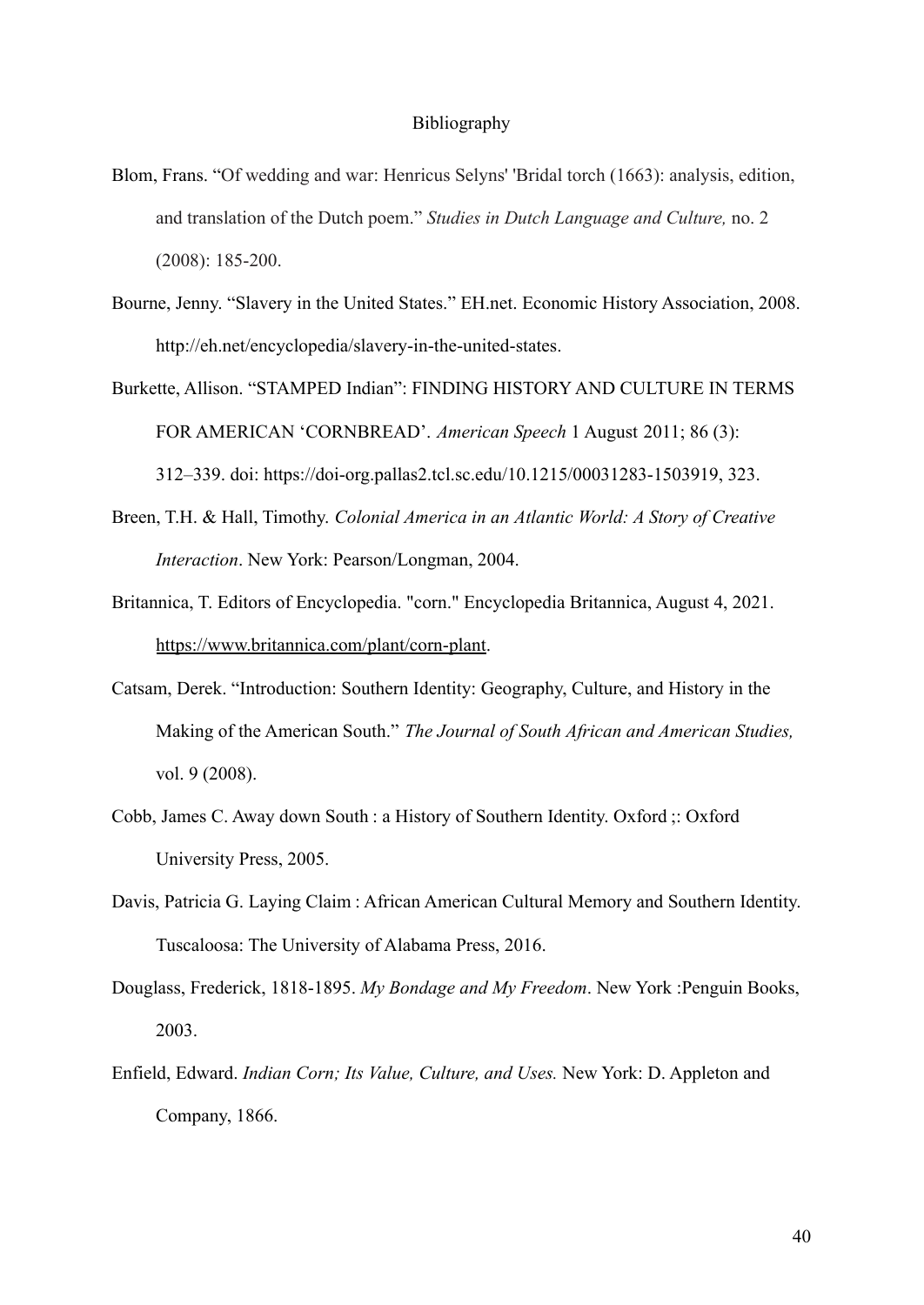- Engelhardt, Elizabeth. *A Mess of Greens: Southern Gender and Southern Food*. Athens: University of Georgia Press, 2011.
- Evans, Selma and Evans, Zachary. Interview with Collier, Hannah. *X.1. Rural South: Individual Biographies.* University of North Carolina at Chapel Hill, 2015.
- Farmer, Fannie Merritt. *The Boston Cooking-School Cook Book.* Boston: Little, Brown, and Company, 1896.
- Faust, Drew Gilpin. *This Republic of Suffering : Death and the American Civil War.* New York: Alfred A. Knopf, 2008.
- Goold, Mary. *The New England Cook Book.* Newport, The Milne Printery, 1909.
- Hilliard, Sam Bowers. "The problems of Subsistence" in *Hog Meat and Hoecake : Food Supply in the Old South, 1840-1860*. Athens: University of Georgia Press, 2014. Accessed March 9, 2022. ProQuest Ebook Central.
- Hooker, Richard., ed. "The Recipes." In *A Colonial Plantation Cookbook: The Receipt Book of Harriott Pinckney Horry, 1770*, 135. University of South Carolina Press, 1984. [https://doi.org/10.2307/j.ctvwcjdvf.5.](https://doi.org/10.2307/j.ctvwcjdvf.5)
- Hudnut-Beumler, James. "I Was Hungry, and You Gave Me Something to Eat: Hospitality, Scarcity, and Fear in Southern Christianity." In *Strangers and Friends at the Welcome Table: Contemporary Christianities in the American South*, 15–41. University of North Carolina Press, 2018.

http://www.jstor.org/stable/10.5149/9781469640389\_hudnut-beumler.4.

- Jacobs, Harriet A. (Harriet Ann), 1813-1897. *Incidents in the Life of a Slave Girl : Written by Herself.* Edited by L. Maria Child. London :Hodson and Son, 22, Portugal Street, Lincoln's Inn, 1862.
- Kemmerer, Donald L. "The Pre-Civil War South's Leading Crop, Corn." *Agricultural History* 23, no. 4 (1949): 236–39. [http://www.jstor.org/stable/3740582.](http://www.jstor.org/stable/3740582)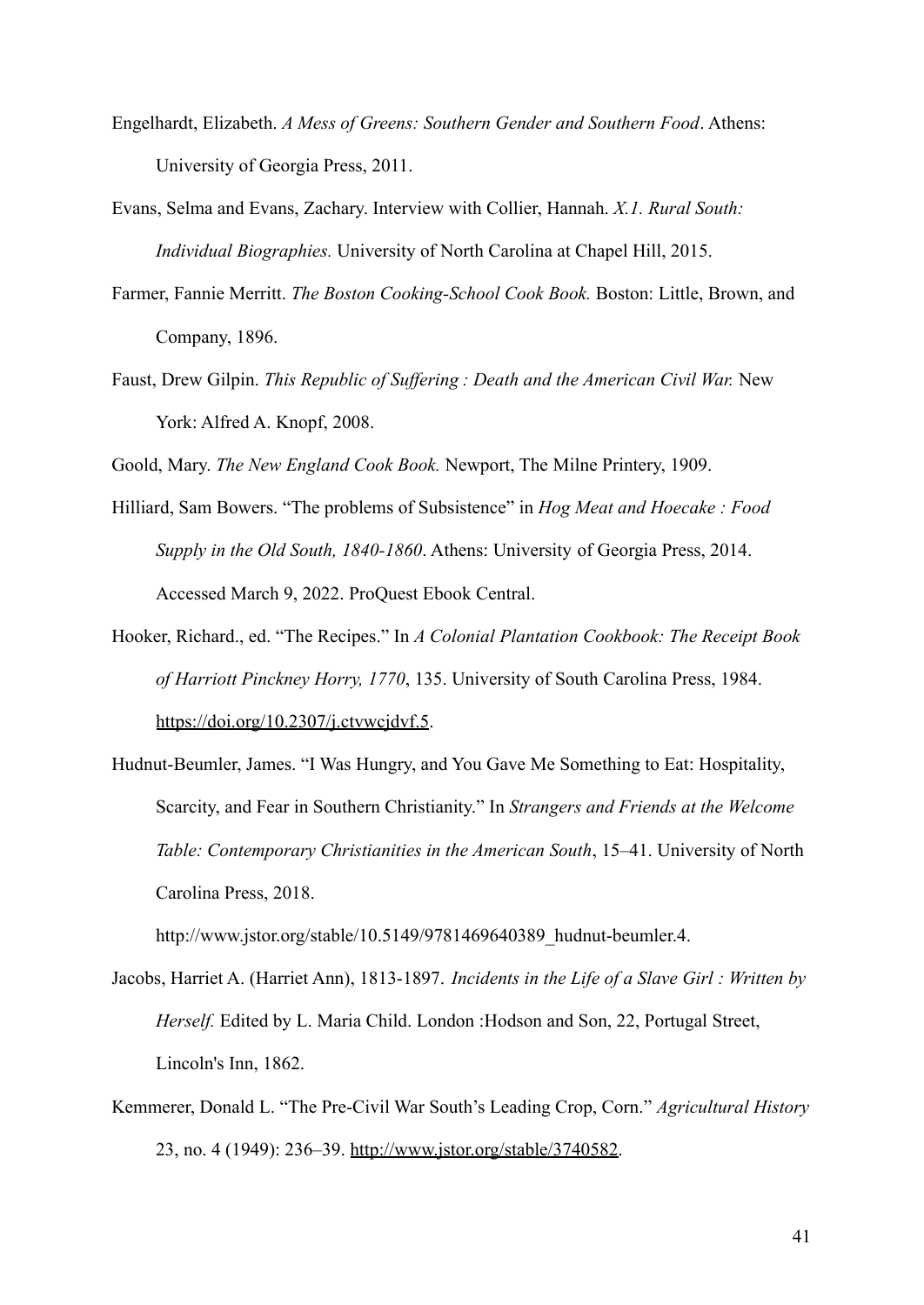- Kierner, Cynthia A. "Hospitality, Sociability, and Gender in the Southern Colonies." *The Journal of Southern History* 62, no. 3 (1996): 449–80. https://doi.org/10.2307/2211499.
- Kiple, Kenneth F.. 2007. *A Movable Feast : Ten Millennia of Food Globalization*. Cambridge: Cambridge University Press. Accessed February 21, 2022. ProQuest Ebook Central.
- Kulikoff, Allan. "Introduction: From Peasants to Farmers." In *From British Peasants to Colonial American Farmers*, 1–6. University of North Carolina Press, 2000.

Lauren Mapp, "Celebrating Indigenous Culture with Haudenosaunee Boiled Cornbread," San Diego Union-Tribune, 11 November 2020, [https://www.sandiegouniontribune.com/lifestyle/food-and-cooking/story/2020-11-11/ce](https://www.sandiegouniontribune.com/lifestyle/food-and-cooking/story/2020-11-11/celebrating-indigenous-culture-with-haudenosaunee-boiled-cornbread) [lebrating-indigenous-culture-with-haudenosaunee-boiled-cornbread](https://www.sandiegouniontribune.com/lifestyle/food-and-cooking/story/2020-11-11/celebrating-indigenous-culture-with-haudenosaunee-boiled-cornbread)

- Lundy, Ronni. "The Tao of Cornbread." in Savory Memories. The University Press of Kentucky, 2015.
- Matthew 12:49-50 [New International Version].
- Mark McWilliams. *The Story Behind the Dish: Classic American Foods : Classic American Foods*. Westport: ABC-CLIO, LLC, 2012.
- Massimo Montanari and Beth Archer Brombert, "The Aroma of Civilization: Bread," In *Medieval Tastes: Food, Cooking, and the Table*, 54–61. (Columbia University Press, 2012), 54.
- Medhurst, Julia M. "Cooking up Southern Black Identity in Chef's Table's 'Mashama Bailey.'" *Southern Communication Journal* 85, no. 4 (September 2020): 219–30.
- Miller, Dora. *A Woman's Diary of the Siege of Vicksburg.* Diary. For Old Times Sake, 1997. http://www.natchezbelle.org/oldtime/diary.htm.
- "Mrs. Love," Letter from Mrs. Love to Zebulon Baird Vance, March 31, 1864. *Civil War Era NC*. Accessed March 9, 2022. <https://cwnc.omeka.chass.ncsu.edu/items/show/727>.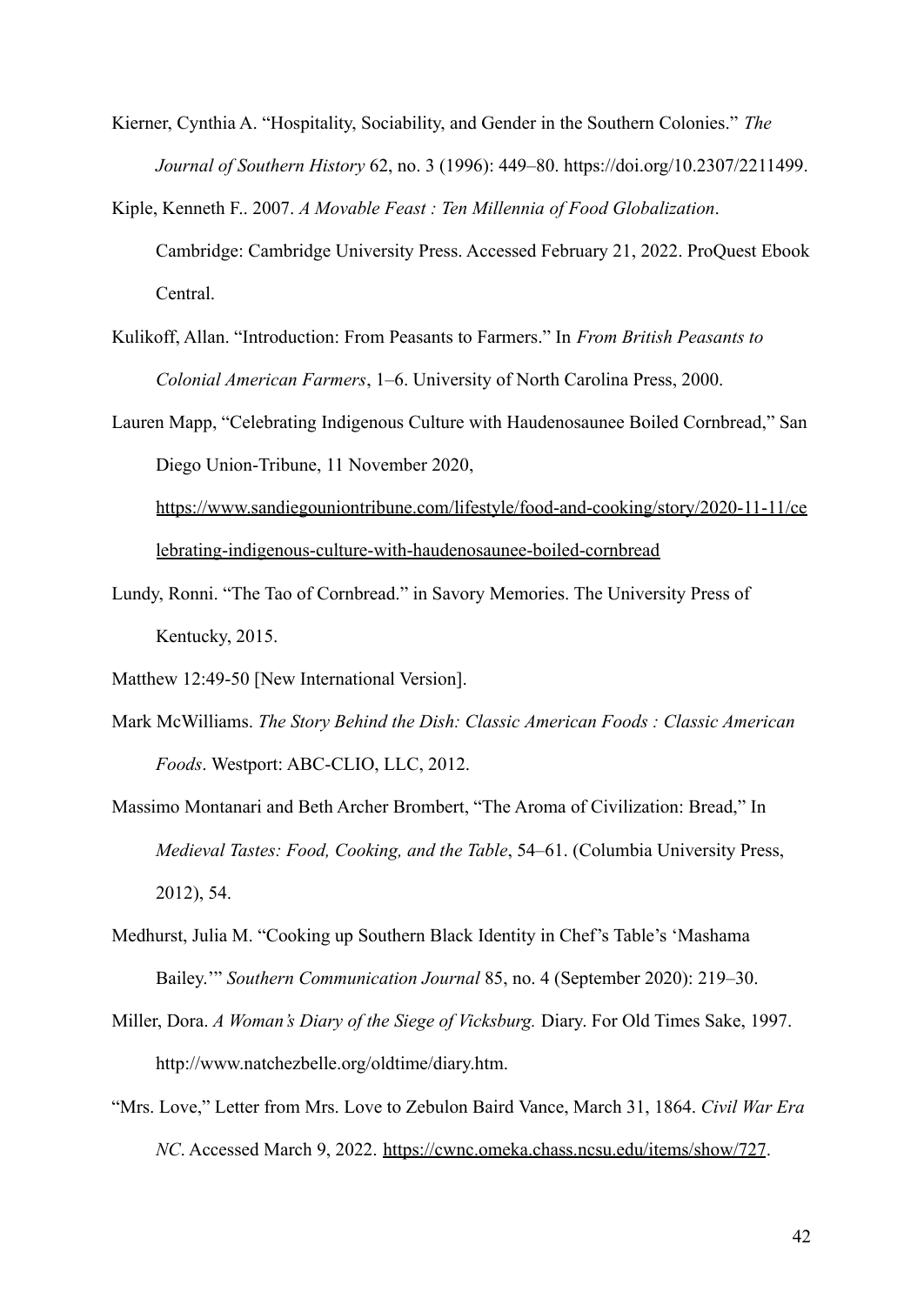Musselwhite, Paul, Mancall, Peter C., and Horn, James, eds. *Virginia 1619 : Slavery and Freedom in the Making of English America*. Chapel Hill: University of North Carolina Press, 2019. Accessed March 11, 2022. ProQuest Ebook Central.

O'Brien, Greg. "Jamestown: Legacy of the Massacre of 1622." In 1500-1815, edited by John P. Resch, 92-94. Vol. 1 of *Americans at War*. Detroit, MI: Macmillan Reference USA, 2005. *Gale eBooks* (accessed April 15, 2022). https://link.gale.com/apps/doc/CX3427300055/GVRL?u=colu68650&sid=bookmark-G VRL&xid=561dfc6c.

Reed, William Bradford. *A Northern Plea for Peace: Address of the Hon. William B. Reed, of Pennsylvania ... to the Democratic Central Committee at Philadelphia, Delivered Saturday, March 28, 1863 ; with an Introduction and Appendix.* Pamphlets. Mackintosh, 1863, p. 47.

"Richest States 2022," World Population Review, 2022,

https://worldpopulationreview.com/state-rankings/richest-states-in-usa.

- Smith, John . *A True Relation by Captain John Smith, 1608.* Journal. Narratives of Early Virginia, 1606-1625. New York: Charles Scribner's Sons, 1907.
- Staub, Jerry. "The Development of Union Strategy." ehistory. the Ohio State University. 2022.

```
https://ehistory.osu.edu/articles/development-union-strategy#:~:text=Based%20on%20t
his%20strategic%20environment,the%20capital%20of%20the%20Confederacy.
```
Taylor, Alan S. *American Colonies: The Settling of North America*. New York: Viking/Penguin, 2001.

"The Art of Cornbread," Oneida, Oneida Indian Nation,

https://www.oneidaindiannation.com/the-art-of-cornbread/